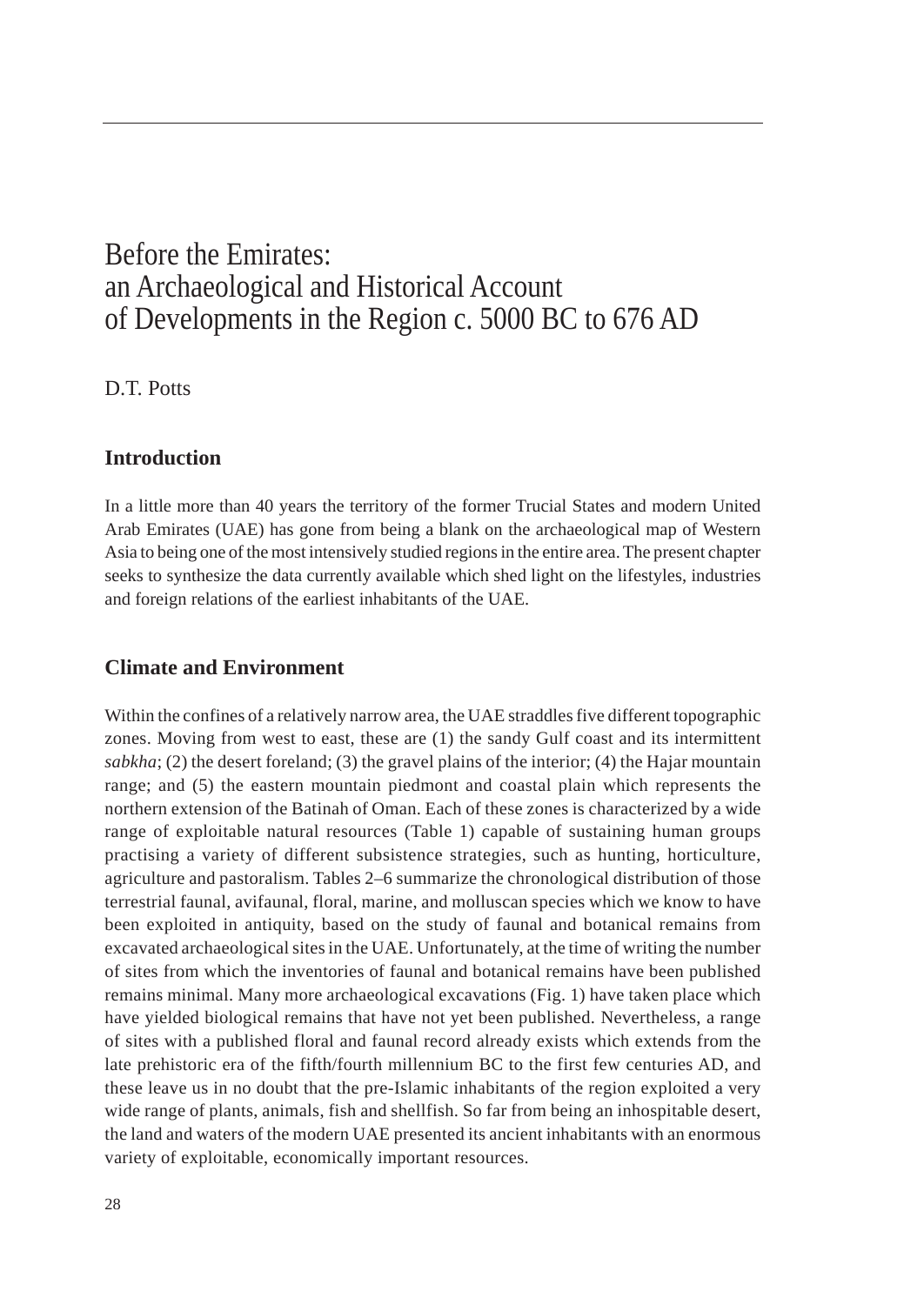

*Fig. 1. Map of the UAE, showing the approximate locations of the archaeological sites mentioned in the text.*

| Table 1. Environments and resources of significance in the past found in the UAE |                                                                                   |                                                            |                                                                              |                                                                         |                                              |
|----------------------------------------------------------------------------------|-----------------------------------------------------------------------------------|------------------------------------------------------------|------------------------------------------------------------------------------|-------------------------------------------------------------------------|----------------------------------------------|
| <b>Resource Category</b>                                                         | <b>Gulf Coast</b>                                                                 | <b>Desert</b>                                              | <b>Interior Piedmont</b>                                                     | <b>Mountains</b>                                                        | <b>Eastern Piedmont</b>                      |
| Faunal                                                                           | fish<br>shellfish<br>dugong<br>cormorant<br>marine turtles<br>whales and dolphins | small mammals<br>gazelle<br>camel                          | camel                                                                        | small mammals<br>freshwater fish                                        | fish<br>shellfish<br>marine turtles<br>crabs |
| Floral                                                                           | mangrove<br>fodder plants<br>fuel plants<br>medicinal plants                      | fodder plants<br>fuel plants<br>medicinal plants<br>timber | cultivars<br>fodder plants<br>fuel plants<br>fuel plants<br>medicinal plants | timber<br>cultivars<br>fodder plants<br>fuel plants<br>medicinal plants | grazing plants<br>timber<br>fodder plants    |
| <b>Mineral</b>                                                                   | sandstone<br>beach rock<br>lime<br>pearls<br>shell                                | sandstone                                                  | well-drained soils                                                           | limestone<br>igneous rock<br>copper<br>iron<br>soft-stones              | igneous rock<br>limestone<br>shell           |
| Water                                                                            | brackish                                                                          | brackish                                                   | abundant                                                                     | abundant                                                                | abundant                                     |
| <b>Resource Utilization</b>                                                      | fishing<br>pearling<br>limited gardening<br>pastoralism                           | pastoralism<br>oasis horticulture                          | agriculture<br>horticulture<br>pastoralism                                   | horticulture<br>pastoralism<br>hunting                                  | horticulture<br>pastoralism<br>fishing       |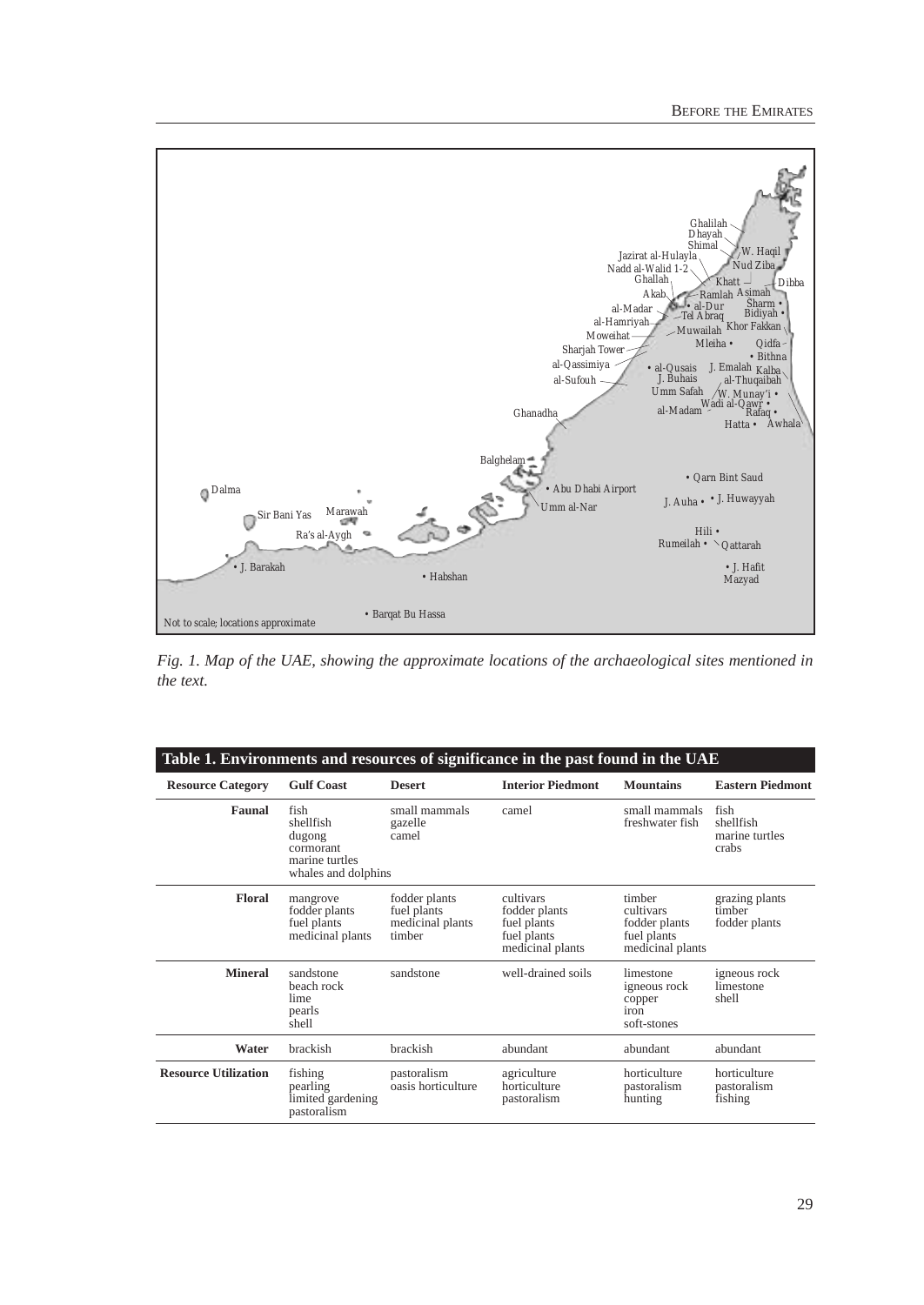| Table 2. Mammalian fauna attested on archaeological sites in the UAE                                                                                                              |                                            |                                          |                          |                          |                                                                          |
|-----------------------------------------------------------------------------------------------------------------------------------------------------------------------------------|--------------------------------------------|------------------------------------------|--------------------------|--------------------------|--------------------------------------------------------------------------|
| <b>Species</b>                                                                                                                                                                    | Late Prehistoric Umm al-Nar                |                                          | Wadi Suq                 | <b>Iron Age</b>          | Mleiha/al-Dur                                                            |
| <b>MAMMAL</b> (wild)<br>Rodentia<br>rat (Rattus rattus)<br>mouse (Mus musculus)<br>mouse (Mus domesticus)<br>Rueppell's fox (Vulpes rueppelis)<br>Arabian red fox (Vulpes vulpes) |                                            | Tell Abraq <sup>1</sup>                  | Tell Abraq               | Tell Abraq               | Mleiha <sup>2</sup><br>$al-Dur3$<br>al-Dur<br>Mleiha<br>al-Dur<br>al-Dur |
| fox (Vulpes sp.)<br>gazelle (Gazella subgutturosa)                                                                                                                                |                                            | Tell Abraa<br>Umm al-Nar <sup>4</sup>    | Tell Abraq<br>Tell Abraq | Tell Abraq<br>Tell Abraq | Mleiha<br>Mleiha                                                         |
| gazelle indet. (Gazella gazella ssp.)                                                                                                                                             | $A$ kab <sup>5</sup><br>Dalma <sup>6</sup> | Tell Abraq                               | Tell Abraq               | Tell Abraq               | al-Dur<br>Mleiha                                                         |
| bottlenose dolphin (Tursiops truncatus)<br>dolphin indet. (Delphinus sp.)<br>dugong (Dugong dugon)                                                                                | Dalma<br>Akab<br>Dalma                     | Umm al-Nar<br>Tell Abraa<br>Umm al-Nar?  | Tell Abraq<br>Tell Abraq | Tell Abraq<br>Tell Abraq | al-Dur<br>al-Dur                                                         |
| rorqual (Balaenoptera)<br>Arabian oryx (Oryx leucoryx)                                                                                                                            |                                            | Umm al-Nar<br>Tell Abraq<br>Umm al-Nar   | Tell Abraq               | Tell Abraq               | al-Dur<br>Mleiha                                                         |
| tahr (Hermitragus jayakari)<br>camel (Camelus dromedarius)                                                                                                                        |                                            | Tell Abraq<br>Umm al-Nar                 | Tell Abraq               |                          | Mleiha                                                                   |
| deer (Dama mesopotamica)                                                                                                                                                          |                                            |                                          |                          |                          | al-Dur                                                                   |
| <b>MAMMAL</b> (domestic)<br>Zebu (Bos indicus)<br>taurine cattle ( <i>Bos taurus</i> )                                                                                            |                                            | Tell Abraq?<br>Umm al-Nar<br>Tell Abraq? | Tell Abraq               | Tell Abraq               | al-Dur                                                                   |
| sheep $(Ovis\ aries)$                                                                                                                                                             | Dalma                                      | Tell Abraa                               | Tell Abraq               | Tell Abraq               | Mleiha<br>al-Dur                                                         |
| goat (Capra hircus)                                                                                                                                                               | Dalma                                      | Umm al-Nar<br>Tell Abraq<br>Umm al-Nar   | Tell Abraq               | Tell Abraq               | Mleiha<br>al-Dur<br>Mleiha                                               |
| canid indet.<br>dog (Canis familiaris)                                                                                                                                            |                                            | Shimal                                   | Tell Abraq               | Tell Abraq               | Mleiha<br>al-Dur<br>Mleiha                                               |
| donkey ( <i>Equus</i> sp.)<br>equid indet.<br>dromedary camel (Camelus dromedarius)                                                                                               |                                            | Tell Abraq                               | Tell Abraq<br>Tell Abraq | Tell Abraq               | Mleiha<br>al-Dur<br>al-Dur<br>Mleiha                                     |
| Bactrian camel (Camelus ferus f. bactriana)<br>Camelus bactrianus x dromedarius                                                                                                   |                                            |                                          |                          |                          | al-Dur<br>Mleiha                                                         |

1 Stephan 1995.<br><sup>2</sup> Gautier 1992, Gautier and Van Neer 1999, Mashkour and Van Neer 1999. <sup>5</sup> Prieur and Guerin 1991.<br><sup>3</sup> Van Neer and Gautier 1993. <sup>3 Van</sup> Neer and Bautier 1999. <sup>7</sup> Derpmann 1999.<br><sup>4</sup> Hoch sp.1979, 1995.

**Table 3. Reptiles and birds attested on archaeological sites in the UAE**

| <b>Species</b>                                       | <b>Late Prehistoric</b>                            | Umm al-Nar                      | Wadi Suq    | <b>Iron Age</b> | Mleiha/al-Dur                 |
|------------------------------------------------------|----------------------------------------------------|---------------------------------|-------------|-----------------|-------------------------------|
| <b>REPTILE</b> (wild)                                |                                                    |                                 |             |                 |                               |
| green turtle (Chelonia mydas)                        | $A$ kab <sup>1</sup>                               | Tell Abraq <sup>2</sup>         | Tell Abraq? | Tell Abraq?     | $aI-Dur3$                     |
| Chelonidae indet.                                    | Dalma<br>Dalma <sup>4</sup><br>Mleiha <sup>5</sup> | Umm al-Nar                      |             |                 |                               |
| snake indet. (Serpentes sp.)                         |                                                    |                                 |             |                 | Mleiha                        |
| <b>BIRD</b> (wild)                                   |                                                    |                                 |             |                 |                               |
| Socotra cormorant                                    |                                                    |                                 |             |                 |                               |
| (Phalacrocorax nigrogularis)                         | Dalma                                              | Tell Abraq<br>Umm al-Nar $6$    | Tell Abraq  | Tell Abraq      | al-Dur<br>Mleiha <sup>7</sup> |
| ostrich (Struthio camelus)                           | Abu Dhabi airport <sup>7</sup>                     | Tell Abraq<br>Abu Dhabi airport |             |                 | Mleiha                        |
| snake bird (Anhinga rufa)                            |                                                    | Umm al-Nar                      |             |                 |                               |
| duck (Anas querquedula)                              |                                                    | Umm al-Nar                      |             |                 |                               |
| flamingo ( <i>Phoenicopterus</i> aff. <i>ruber</i> ) |                                                    | Umm al-Nar                      |             |                 |                               |
| giant heron? (Ardea bennuides)                       |                                                    | Umm al-Nar                      |             |                 |                               |
| bird unident.                                        |                                                    |                                 | Tell Abraq  | Tell Abraq      |                               |
| <b>BIRD</b> (domestic)                               |                                                    |                                 |             |                 |                               |
| chicken (Gallus gallus f. domestica)                 |                                                    |                                 |             |                 | al-Dur                        |

1 Prieur and Guerin 1991. <sup>2</sup> Stephan 1995. <sup>3</sup> Van Neer and Gautier 1993. 4 Beech 2000 <sup>6</sup> Hoch 1979, 1995. <sup>3</sup> P. Hellyer, pers. comm. <sup>3</sup> Gautier 1992

<sup>7</sup>P. Hellyer, pers. comm.

Gautier 1992, Gautier and Van Neer 1999.

<sup>5</sup> Prieur and Guerin 1991.<br>
<sup>6</sup> Beech 2000.<br>
TUerpmann 1999.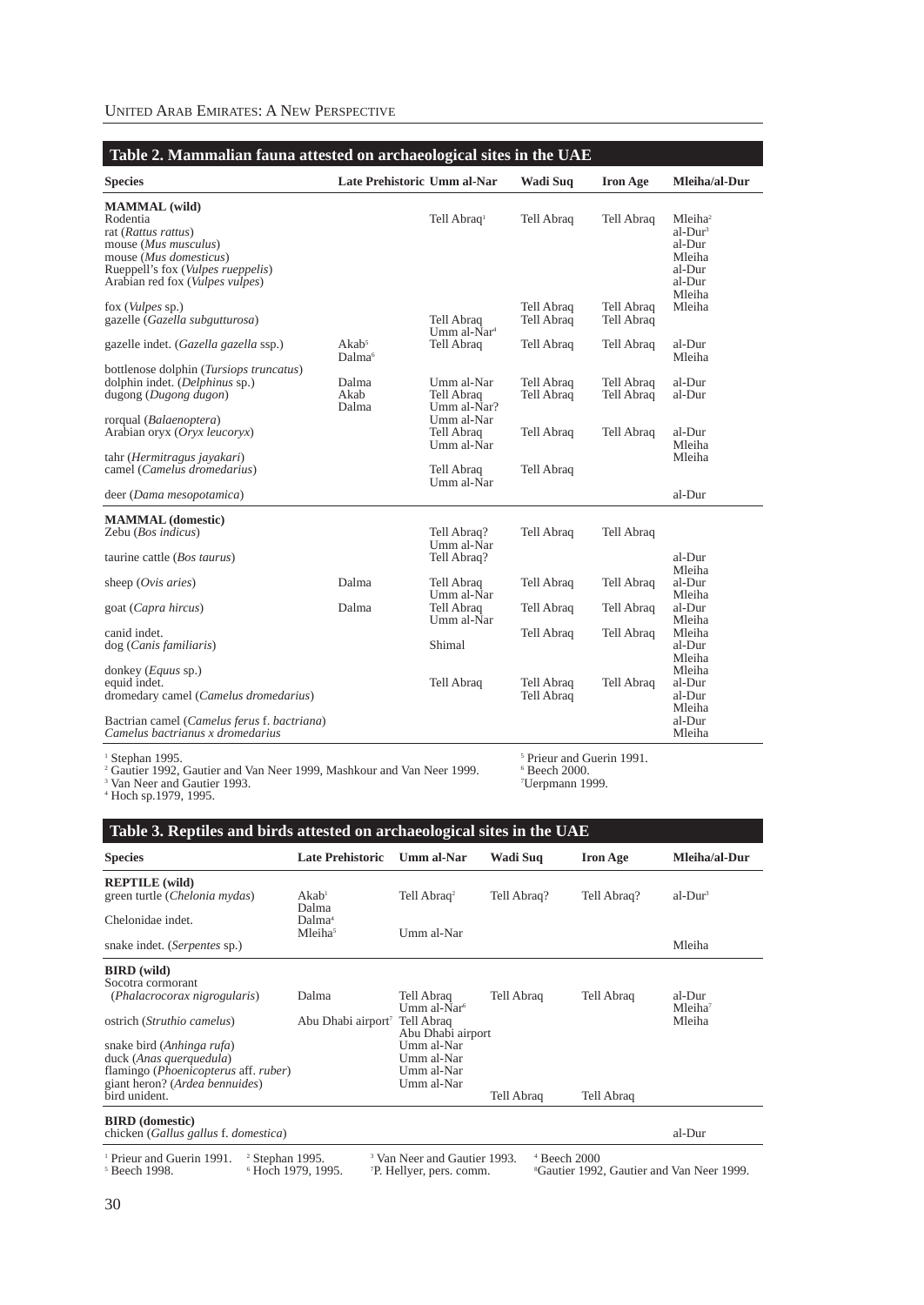#### BEFORE THE EMIRATES

| Table 4. Fish attested on archaeological sites in the UAE                                                                                                                                                                             |                             |                         |            |                 |                                                                    |
|---------------------------------------------------------------------------------------------------------------------------------------------------------------------------------------------------------------------------------------|-----------------------------|-------------------------|------------|-----------------|--------------------------------------------------------------------|
| <b>Species</b>                                                                                                                                                                                                                        | Late Prehistoric Umm al-Nar |                         | Wadi Suq   | <b>Iron Age</b> | Mleiha/al-Dur                                                      |
| <b>FISH</b> (marine)<br>Elasmobranchii<br>Carcharhinidae<br>requiem shark (Carcharhinus sp.)                                                                                                                                          | Dalma <sup>1</sup>          |                         |            |                 | $al-Dur2$                                                          |
| Sphyrnidae<br>hammerhead shark (Sphyrna sp.)<br>shark indet.                                                                                                                                                                          |                             | Umm al-Nar <sup>3</sup> |            |                 | al-Dur                                                             |
| Pristidae<br>sawfish ( <i>Pristis</i> sp.)<br>Dasyatidae (Trygonidae)                                                                                                                                                                 |                             | Umm al-Nar              |            |                 | al-Dur                                                             |
| stingray ( <i>Dasyatis?</i> )<br><b>Clupeidae</b>                                                                                                                                                                                     |                             | Umm al-Nar              |            |                 | al-Dur                                                             |
| herring (Clupeidae indet.)<br>Chanidae                                                                                                                                                                                                |                             |                         |            |                 | al-Dur                                                             |
| milkfish (Chanos chanos)<br>Ariidae                                                                                                                                                                                                   | Dalma                       |                         |            |                 | al-Dur                                                             |
| sea catfish (Arius thalassinus)<br><b>Belonidae</b><br>needlefish (Tylosurus crocodilus)                                                                                                                                              | Dalma                       |                         |            |                 | al-Dur<br>al-Dur                                                   |
| Platycephalidae<br>flathead (Platycephalus indicus)                                                                                                                                                                                   |                             |                         |            |                 | al-Dur                                                             |
| Serranidae<br>sea bass/grouper (Epinephelus sp.)                                                                                                                                                                                      | Dalma                       |                         |            |                 | al-Dur                                                             |
| Carangidae<br>jacks and pompanos                                                                                                                                                                                                      | Dalma                       |                         |            |                 | al-Dur                                                             |
| ( <i>Scomberoides sp.</i> )<br>(Seriola sp.)<br>(Megalaspis cordyla)<br>(Carangoides chrysophrys)<br>(Carangoides sp.)<br>( <i>Caranx sp.</i> )<br>(Gnathodon speciosus)<br>(Alectis indicus)<br>(Ulua mentalis)<br>Carangidae indet. |                             |                         |            |                 |                                                                    |
| Lutjanidae<br>snapper (Lutjanus sp.)                                                                                                                                                                                                  |                             |                         |            |                 | al-Dur                                                             |
| Gerreidae<br>mojarra (Gerres sp.)                                                                                                                                                                                                     |                             |                         |            |                 | al-Dur                                                             |
| Haemulidae<br>grunt (Pomadasys sp.)<br>Lethrinidae                                                                                                                                                                                    | Dalma                       |                         |            |                 | al-Dur                                                             |
| emperor (Lethrinus sp.)<br>Sparidae                                                                                                                                                                                                   | al-Madar?                   |                         |            |                 | al-Dur                                                             |
| porgie<br>(Crenidens crenidens)<br>(Acanthopagrus berda)<br>(Acanthopagrus latus)<br>(Rhabdosargus sarba)<br>(Rhabdosargus sp.)<br>(Argyrops spinifer)                                                                                | Dalma                       |                         |            |                 | al-Dur<br>al-Dur<br>al-Dur<br>al-Dur<br>al-Dur<br>Mleiha<br>al-Dur |
| Sparidae indet.<br><b>Ephippidae</b>                                                                                                                                                                                                  | al-Madar?                   |                         |            |                 | al-Dur                                                             |
| spadefish ( <i>Platax</i> sp.)<br>Mugilidae<br>mullet ( <i>Mugilidae</i> indet.)                                                                                                                                                      |                             |                         |            |                 | al-Dur<br>al-Dur                                                   |
| Sphyraenidae                                                                                                                                                                                                                          | Dalma                       |                         |            |                 | Mleiha                                                             |
| barracuda (Sphyraena sp.)<br>Scaridae                                                                                                                                                                                                 | Dalma                       |                         |            |                 | al-Dur                                                             |
| parrotfish (Scarus sp.)<br>Siganidae<br>rabbitfish (Siganus sp.)                                                                                                                                                                      |                             |                         |            |                 | al-Dur<br>al-Dur                                                   |
| Scombridae<br>bonito/tuna (Euthynnus affinus)                                                                                                                                                                                         | Dalma<br>Dalma              |                         |            |                 | al-Dur<br>al-Dur<br>Mleiha                                         |
| tuna (Thunnus sp.)                                                                                                                                                                                                                    |                             |                         |            |                 | al-Dur<br>Mleiha                                                   |
| Tetraodontidae<br>puffer (Tetraodontidae indet.)                                                                                                                                                                                      |                             |                         |            |                 | al-Dur                                                             |
| fish indet. (still under study)                                                                                                                                                                                                       |                             | Tell Abraq <sup>5</sup> | Tell Abraq | Tell Abraq      |                                                                    |
| <b>FISH</b> (freshwater)<br>Cyprinidae<br>barbel (Barbus sp.)                                                                                                                                                                         |                             |                         |            |                 | al-Dur                                                             |
| <b>Crustaceans</b><br>crab et al. (still under study)                                                                                                                                                                                 | al-Madar<br>Dalma           | Tell Abraq              | Tell Abraq | Tell Abraq      | al-Dur<br>Mleiha                                                   |

<sup>1</sup> Beech 2000.<br><sup>2</sup> Van Neer and Gautier 1993.<br><sup>3</sup> Hoch 1979, 1995.<br><sup>4</sup> Uerpmann and Uerpmann 1996.<br><sup>5</sup> Stephan 1995.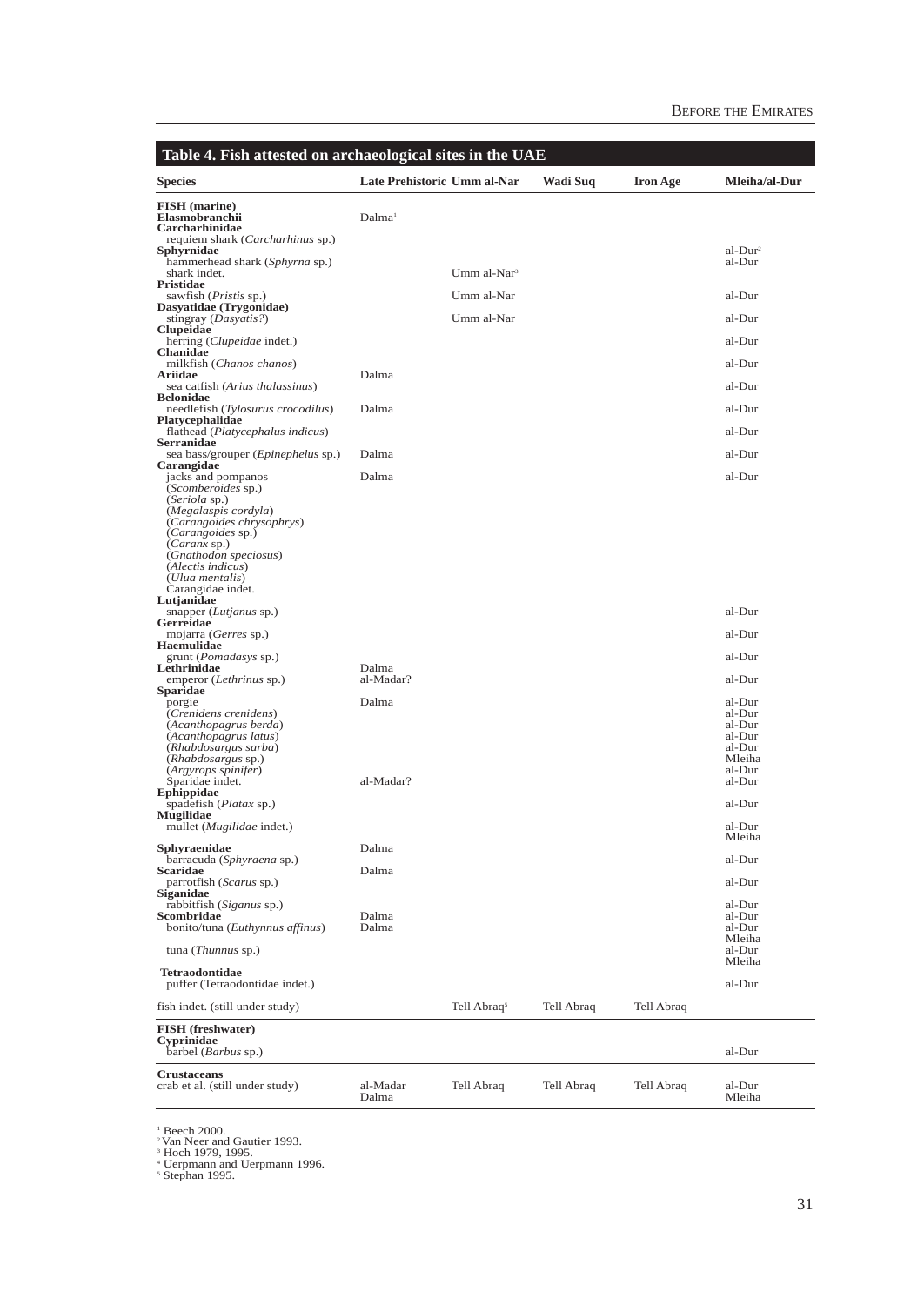| <b>Species</b>                                                                  | Late Prehistoric Umm al-Nar |                                                    | Wadi Suq    | <b>Iron Age</b>                                                                       | Mleiha/al-Dur       |
|---------------------------------------------------------------------------------|-----------------------------|----------------------------------------------------|-------------|---------------------------------------------------------------------------------------|---------------------|
| <b>FLORA</b> (wild)                                                             |                             |                                                    |             |                                                                                       |                     |
| Apocynaceae                                                                     |                             |                                                    |             |                                                                                       |                     |
| oleander (Nerium oleander)                                                      |                             |                                                    |             |                                                                                       | Mleiha <sup>1</sup> |
| Asclepiadaceae                                                                  |                             |                                                    |             |                                                                                       |                     |
| Sodom's apple (Calotropis procera)                                              |                             |                                                    |             |                                                                                       | Mleiha<br>al-Dur    |
| Avenaceae                                                                       |                             | Hili <sub>8</sub>                                  |             |                                                                                       |                     |
| oat (Avena sp.)<br>Avicenniaceae                                                |                             |                                                    |             |                                                                                       |                     |
| mangrove (Avicennia marina)                                                     |                             |                                                    | Tell Abraq? |                                                                                       |                     |
| white mangrove (Avicennia marina)                                               |                             | Tell Abraq                                         | Tell Abraq  | Tell Abraq                                                                            | al-Dur              |
| Chenopodiaceae                                                                  |                             |                                                    |             |                                                                                       |                     |
| goosefoot (sp. indet.)                                                          |                             | Hili 8 <sup>2</sup>                                |             |                                                                                       | Mleiha              |
| Leguminosae<br>acacia indet. (Acacia sp.)                                       |                             | Hili $83$                                          |             | Muwailah                                                                              | Mleiha              |
| gum arabic (Acacia nilotica)                                                    |                             |                                                    |             |                                                                                       | Mleiha              |
| sissoo (Dalbergia sissoo)                                                       |                             | Tell Abraq                                         |             |                                                                                       | Mleiha <sup>4</sup> |
|                                                                                 |                             |                                                    |             |                                                                                       | al-Dur              |
| prosopis (Prosopis cineraria)                                                   |                             |                                                    |             | Muwailah                                                                              | Mleiha              |
| <b>Oleaceae</b>                                                                 |                             |                                                    |             |                                                                                       |                     |
| ash $(Fraxinus$ sp.)<br>Pinaceae                                                |                             |                                                    |             |                                                                                       | Mleiha              |
| Aleppo pine (Pinus halepensis)                                                  |                             |                                                    |             |                                                                                       | al-Dur              |
| Platanaceae                                                                     |                             |                                                    |             |                                                                                       |                     |
| oriental plane (Platanus orientalis)                                            |                             |                                                    |             |                                                                                       | Mleiha              |
| Polygonaceae                                                                    |                             |                                                    |             |                                                                                       |                     |
| Calligonum sp.                                                                  |                             | Hili 8                                             |             |                                                                                       |                     |
| <b>Rhamnaceae</b><br>Christ's thorn (Ziziphus spina-christi) Dalma <sup>5</sup> |                             | Hili 8 <sup>6</sup>                                | Tell Abraq  | Tell Abraq                                                                            | $Mlein^7$           |
|                                                                                 |                             | Tell Abraq                                         |             | Muwailah                                                                              |                     |
| <b>Rhizophoraceae</b>                                                           |                             |                                                    |             |                                                                                       |                     |
| extinct mangrove                                                                | Dalma                       | Tell Abraq                                         | Tell Abraq  | Tell Abraq                                                                            | Mleiha              |
|                                                                                 |                             |                                                    |             |                                                                                       | al-Dur              |
| Solanaceae<br>desert thorn ( <i>Lycium</i> sp.)                                 |                             |                                                    |             |                                                                                       | Mleiha              |
| Tamaricaceae                                                                    |                             |                                                    |             |                                                                                       |                     |
| tamarisk (Tamarix sp.)                                                          |                             | Hili                                               | Tell Abraq  | Tell Abraq                                                                            | Mleiha              |
|                                                                                 |                             | Tell Abraq                                         |             | Muwailah                                                                              |                     |
| <b>FLORA</b> (domestic)                                                         |                             |                                                    |             |                                                                                       |                     |
| wheat (Triticum sp.)                                                            |                             | Umm al-Nar $s$                                     |             |                                                                                       | Mleiha              |
| emmer wheat (Triticum dicoccum)                                                 |                             | Hili 8                                             |             |                                                                                       |                     |
| bread wheat (Triticum aestivum)                                                 |                             | Tell Abraq <sup>9</sup><br>Hili 8                  | Tell Abraq  |                                                                                       |                     |
| barley ( <i>Hordeum</i> sp.)                                                    |                             | Umm al-Nar                                         |             |                                                                                       | Mleiha              |
| 2-row hulled barley ( <i>H. distichon</i> )                                     |                             | Hili 8                                             |             |                                                                                       |                     |
| 6-row hulled barley $(H \text{ vulgare})$                                       |                             | Tell Abraq                                         | Tell Abraq  | Tell Abraq                                                                            |                     |
|                                                                                 |                             | Hili 8                                             |             |                                                                                       |                     |
| 6-row naked barley (H. vulgare var. nudum)                                      |                             | Hili 8                                             |             |                                                                                       |                     |
| date palm (Phoenix dactylifera)                                                 |                             | Tell Abraq<br>Dalma <sup>10</sup>                  | Tell Abraq  | Tell Abraq                                                                            | Mleiha              |
|                                                                                 |                             | Hili 8                                             |             | Muwailah <sup>11</sup>                                                                | al-Dur              |
| melon ( <i>Cucumis</i> sp.)                                                     |                             | Hili 8                                             |             |                                                                                       |                     |
|                                                                                 |                             |                                                    |             |                                                                                       |                     |
| Tengberg and Potts 1999.<br>Coubray 1988 Tengherg 1998                          | <sup>5</sup> Tengberg 1998. | <sup>6</sup> Cleuziou and Costantini 1980 Cleuziou |             | <sup>9</sup> Willcox and Tengberg 1995.<br><sup>10</sup> Beech and Shepherd in press. |                     |

1 Tengberg and Potts 1998.<br>1 Tengberg 1998, Tengberg 1998.<br>3 Tengberg 1998. 4 Cleuziou and Costantini 1980, Cleuziou 1989, Potts 1994b, Tengberg 1998.

1989, Potts 1994b.<br>1989, Potts 1994b.<br>Willcox 1995.

<sup>10</sup> Beech and Shepherd, in press<br><sup>10</sup> Beech and Shepherd, in press<br><sup>11</sup> Tengberg 1998.

Most, if not all, of the flora and fauna utilized by the pre-Islamic population of the region is still to be found in the area. This is not an unequivocal indication that no climatic change has taken place since the prehistoric past, but it is certainly an indication that the changes which have taken place have been minor rather than major ones. At the height of the Flandrian Transgression, c. 4000 BC, sea level in the Arabian Gulf reached its peak around .5m higher than it is today (Lambeck 1996), and until c. 3000 BC a more humid environment prevailed, largely as a result of wind systems which were weaker than those at present, 'permitting convection-induced thunder storms in coastal and mountainous areas' (Glennie et al. 1994: p 3). After 3000 BC today's arid regime set in and although there have been minor climatic adjustments since that time, it is safe to say that the basic pattern observable in the region today has prevailed for the past five millennia.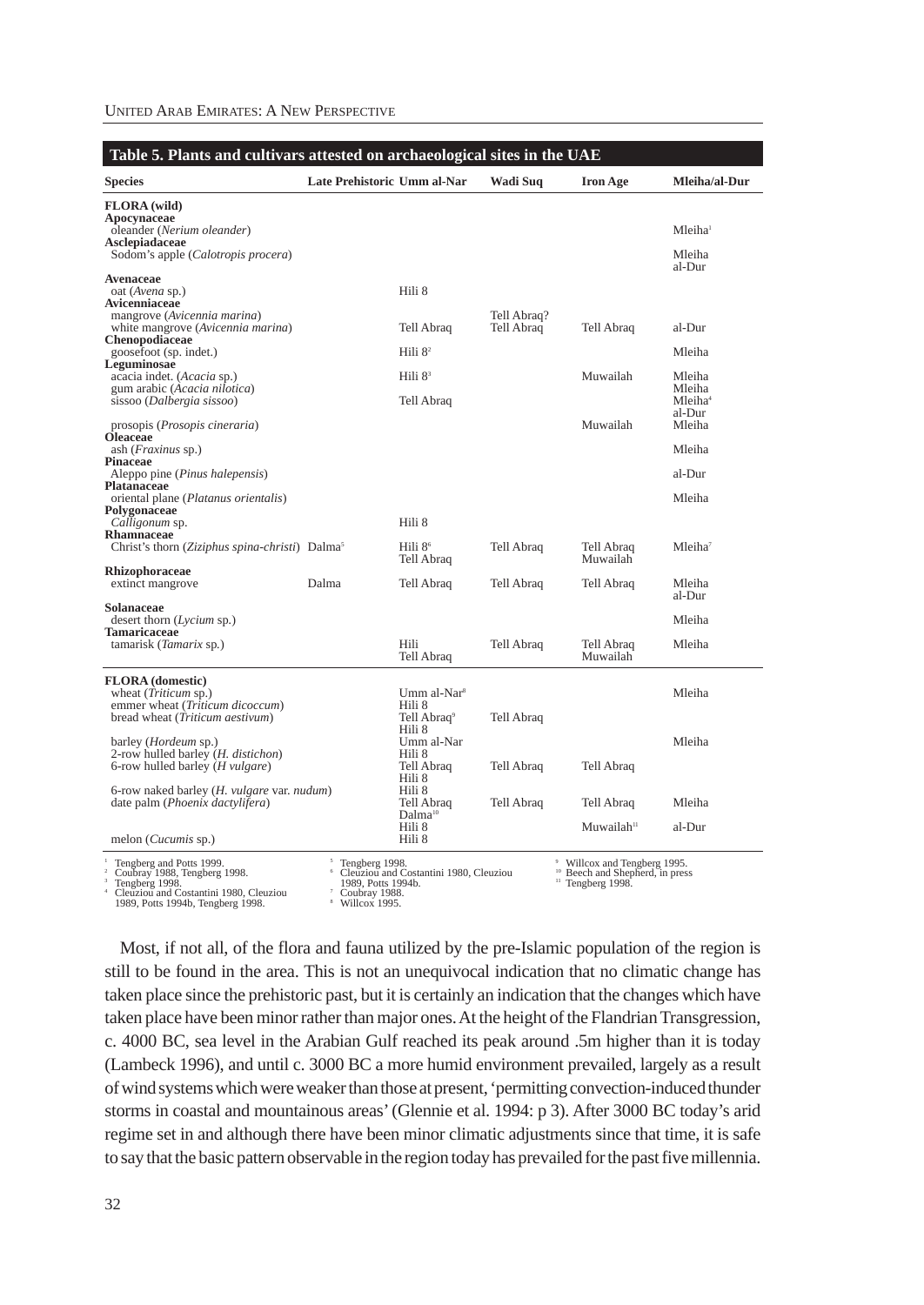## **Table 6. Molluscan fauna attested on archaeological sites in the UAE**

| .<br><b>Species</b>                                                                                                                                                                                                                                       | resica on archaeon<br>Late Prehistoric Umm al-Nar |                                        | <u>I DIUDI III</u><br>Wadi Suq                                                         | <b>Iron Age</b>                                                          | <b>Mleiha/al-Dur</b>                                                                                          |
|-----------------------------------------------------------------------------------------------------------------------------------------------------------------------------------------------------------------------------------------------------------|---------------------------------------------------|----------------------------------------|----------------------------------------------------------------------------------------|--------------------------------------------------------------------------|---------------------------------------------------------------------------------------------------------------|
| <b>Marine Bivalves</b><br>Acar plicata<br>Alectryonella plicatula<br>Amiantis umbonella                                                                                                                                                                   |                                                   | Tell Abraq <sup>2</sup>                | Tell Abraq                                                                             | Tell Abraq                                                               | Mleiha<br>Mleiha<br>Mleiha                                                                                    |
| Anadara sp.<br>Anadara antiquata<br>Anadara ehrenbergeri                                                                                                                                                                                                  | al-Madar <sup>4</sup>                             |                                        | Shimal <sup>3</sup><br>Shimal                                                          | Tell Abraq<br>Awhala <sup>5</sup>                                        | Mleiha<br>Mleiha<br>Mleiha                                                                                    |
| Anadara uropigimelana<br>Anodontia edentula<br>Asaphis deflorata<br>Asaphis violascens<br>Balanus sp.<br>Barbatia fusca<br>Barbatia helblingii<br>Barbatia obliquata<br>Barbatia tenella<br><i>Barbatia</i> sp.                                           | al-Madar                                          |                                        | Tell Abraq<br>Shimal<br>Shimal                                                         | Tell Abraq<br>Tell Abraq<br>Tell Abraq                                   | Mleiha<br>Mleiha<br>Mleiha<br>Mleiha<br>Mleiha<br>Mleiha<br>Mleiha<br>Mleiha<br>Mleiha<br>al-Dur <sup>6</sup> |
| Callista erycina<br>Callista sp.<br>Cardita bicolor<br>Cardita variegata<br>Cardita sp.<br>Certhidea cingulata<br>Chama pacifica<br>Chama sp.<br>Chlamys ruschenbergerii                                                                                  | $A$ kab <sup>7</sup>                              | Tell Abraq<br>Tell Abraq<br>Tell Abraq | Tell Abraq<br>Shimal<br>Tell Abraq<br>Shimal                                           | Tell Abraq<br>Awhala                                                     | Mleiha<br>Mleiha<br>Mleiha<br>Mleiha<br>al-Dur<br>al-Dur<br>Mleiha<br>Mleiha<br>Mleiha                        |
| Circe corrugata<br>Circe sp.<br>Circenita callipyga<br>Codakia tigerina<br>Decatopecten plica<br>Dosinia alta<br>Dosinia ceylonica<br>Dosinia tumida<br><i>Glycymeris</i> sp.                                                                             | Dalma <sup>8</sup>                                |                                        | Shimal<br>Shimal                                                                       | Tell Abraq                                                               | Mleiha<br>Mleiha<br>Mleiha<br>Mleiha<br>Mleiha<br>Mleiha<br>Mleiha<br>Mleiha<br>al-Dur<br>Mleiha              |
| Glycymeris lividus<br>Glycymeris maskatensis                                                                                                                                                                                                              |                                                   | Tell Abraq<br>Tell Abraq               | Tell Abraq<br>Shimal                                                                   | Tell Abraq                                                               | Mleiha<br>Mleiha                                                                                              |
| Isognomon legumen<br>Laevicardium papyraceum<br>Lutraria sp.<br>Mactra lilacea<br><i>Marcia</i> sp.<br>Marcia hiantina<br>Marcia opima                                                                                                                    | Akab<br>al-Madar                                  | Tell Abraq                             | Shimal<br>Shimal<br>Tell Abraq<br>Shimal                                               | Awhala<br>Tell Abraq<br>Muwailah <sup>9</sup><br>Tell Abraq              | Mleiha<br>Mleiha<br>Mleiha<br>Mleiha<br>Mleiha<br>al-Dur<br>Mleiha<br>Mleiha                                  |
| Modiolus phillipinarum<br>Periglypta puerpera                                                                                                                                                                                                             |                                                   |                                        |                                                                                        |                                                                          | Mleiha<br>al-Dur<br>Mleiha                                                                                    |
| Pinctada sp.<br>Pinctada margaritifera<br>Pinctada radiata<br>Pinna sp.<br>Pteria marmorata<br>Saccostrea cucullata                                                                                                                                       | Dalma<br>al-Madar<br>Akab                         | Tell Abraq?<br>Tell Abraq              | Tell Abraq<br>Tell Abraq<br>Shimal<br>Tell Abraq<br>Shimal<br>Tell Abraq<br>Tell Abraq | Tell Abraq<br>Awhala<br>Tell Abraq<br>Muwailah<br>Muwailah<br>Tell Abraq | al-Dur<br>Mleiha<br>Mleiha<br>al-Dur<br>Mleiha<br>Mleiha<br>Mleiha<br>al-Dur                                  |
| Sanguinolaria cumingiana<br>Solen sp.<br>Spondylus sp.                                                                                                                                                                                                    | Hamriyah <sup>10</sup><br>al-Madar                | Tell Abraq                             | Shimal<br>Tell Abraq<br>Tell Abraq                                                     | Awhala<br>Muwailah<br>Tell Abraq                                         | Mleiha<br>Mleiha<br>Mleiha<br>al-Dur                                                                          |
| Spondylus ?exilis<br>Spondylus gaederopus<br>Sunetta effosa<br><i>Tellina</i> sp.<br>Tivela damaoïdes<br>Tivela ponderosa<br>Tivela sp.<br>Trachycardium sp.<br>Trachycardium lacunosum                                                                   |                                                   |                                        | Shimal<br>Tell Abraq<br>Shimal                                                         | Tell Abraq                                                               | Mleiha<br>Mleiha<br>Mleiha<br>Mleiha<br>Mleiha<br>Mleiha<br>Mleiha<br>Mleiha<br>Mleiha<br>al-Dur<br>Mleiha    |
| <i>Turitella</i> sp.<br>Venus verrucosa                                                                                                                                                                                                                   |                                                   |                                        |                                                                                        |                                                                          | al-Dur<br>Mleiha                                                                                              |
| <b>Marine Gastropods</b><br>Ancilla castenea<br>Architectonia perspectiva<br>Babylonia spirata<br><i>Bullia</i> sp.<br>Bullia tranquebarica<br>Bursa bardeyi<br>Bursa sp.<br>Bythinia sp.<br>Cerithium sp.<br>Cerithium caeruleum<br>Cerithidea cingulata |                                                   | Tell Abraq                             | Tell Abraq?<br>Shimal                                                                  | Tell Abraq<br>Tell Abraq                                                 | Mleiha<br>Mleiha<br>Mleiha<br>Mleiha<br>Mleiha<br>Mleiha<br>Mleiha<br>Mleiha<br>Mleiha<br>Mleiha<br>Mleiha    |
| Charonia sp.?<br>Clypeomorus bifasciatus<br>Conus betulinus<br>Conus cf. ebraeus<br>Conus cf. kermadecensis                                                                                                                                               |                                                   |                                        |                                                                                        |                                                                          | al-Dur<br>Mleiha<br>Mleiha<br>Mleiha<br>Mleiha<br>Mleiha                                                      |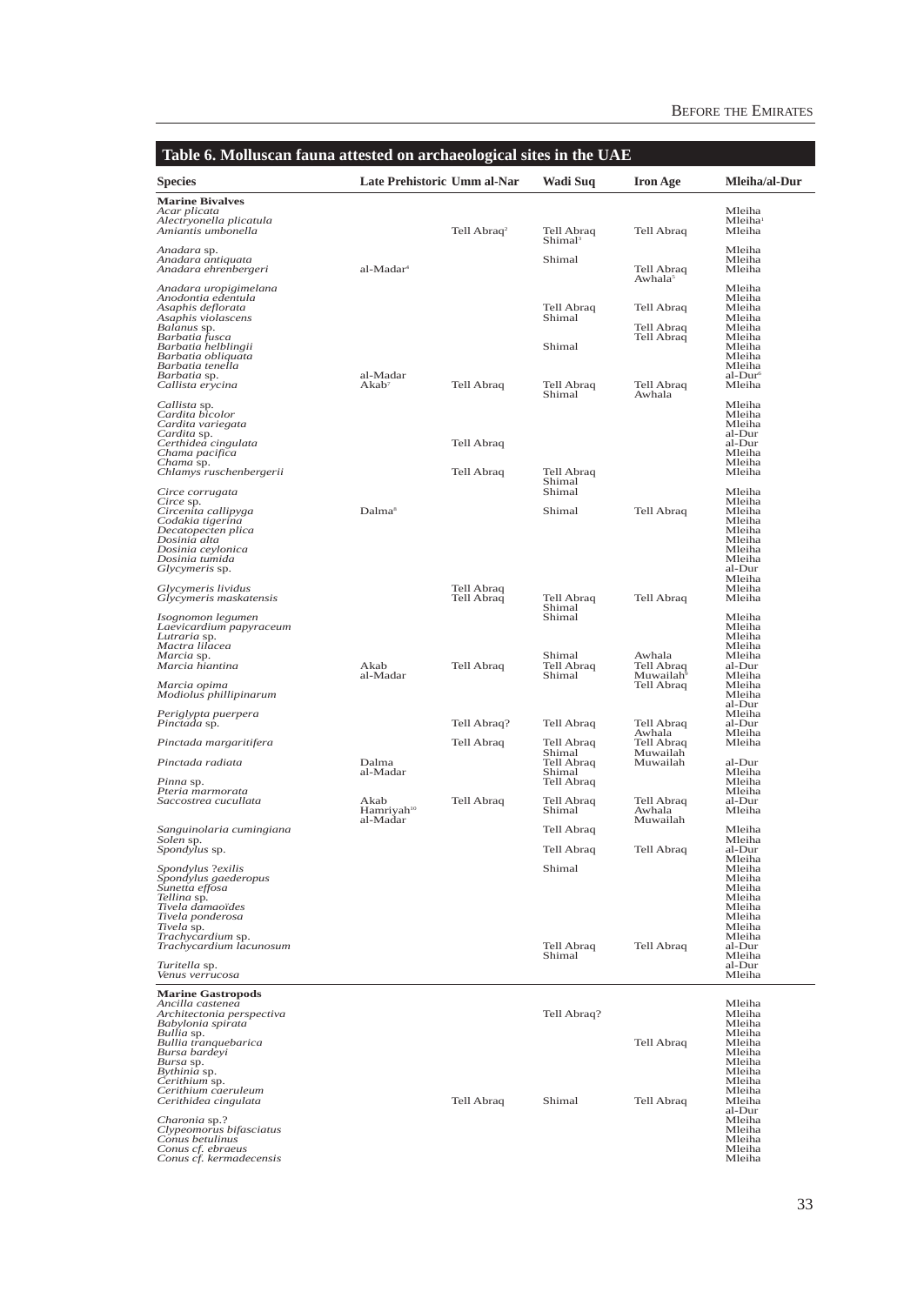#### **Table 6. Molluscan fauna attested on archaeological sites in the UAE (continued)**

| <b>Species</b>                                                                                                                                               | Late Prehistoric Umm al-Nar         |                                                                  | Wadi Suq                                          | <b>Iron Age</b>                  | Mleiha/al-Dur                                                                          |
|--------------------------------------------------------------------------------------------------------------------------------------------------------------|-------------------------------------|------------------------------------------------------------------|---------------------------------------------------|----------------------------------|----------------------------------------------------------------------------------------|
| Conus flavidus<br>Conus striatus<br>Conus tessulatus<br>Conus textile<br>Conus sp.<br>Cronia konkanensis<br>Cuma lacera<br>Cymatium sp.<br>Cypraea sp.       |                                     | Tell Abraq?                                                      | Tell Abraq<br>Shimal<br>Tell Abraq?<br>Tell Abraq |                                  | Mleiha<br>Mleiha<br>Mleiha<br>al-Dur<br>Mleiha<br>Mleiha<br>Mleiha<br>Mleiha<br>al-Dur |
| Cypraea arabica<br>Cypraea clandestina<br>Cypraea caurica<br>Cypraea gracilis                                                                                |                                     |                                                                  | Tell Abraq                                        | Awhala                           | Mleiha<br>Mleiha<br>Mleiha<br>Mleiha<br>Mleiha<br>al-Dur                               |
| Cypraea grayana<br>Cypraea aff. lentiginosa<br>Cypraea turdus                                                                                                |                                     | Tell Abraq                                                       | Tell Abraq                                        | Awhala                           | Mleiha<br>Mleiha<br>al-Dur                                                             |
| Engina mendicaria                                                                                                                                            |                                     |                                                                  | Shimal                                            |                                  | Mleiha<br>Mleiha<br>al-Dur                                                             |
| Engina sp.<br>Fasciolaria trapezium<br>Ficus subintermedia                                                                                                   |                                     | Tell Abraq<br>Jebel al-Emalah" Shimal<br>al-Sufouh <sup>12</sup> | Tell Abraq?                                       | Tell Abraq                       | Mleiha<br>Mleiha<br>Mleiha                                                             |
| Fusinus arabicus                                                                                                                                             |                                     |                                                                  |                                                   |                                  | Mleiha<br>al-Dur                                                                       |
| Lambis sp.<br>Lambis truncata sebae<br>Lunella coronatus<br>Monilea obscura                                                                                  | Dalma                               |                                                                  | Shimal<br>Shimal                                  |                                  | Mleiha<br>Mleiha<br>Mleiha<br>Mleiha<br>Mleiha                                         |
| Morula granulata<br>Murex (Hexaplex) kuesterianus                                                                                                            | Dalma, Akab<br>Hamrivah<br>al-Madar | Tell Abraq                                                       | Tell Abraq                                        | Tell Abraq<br>Muwailah           | al-Dur<br>Mleiha                                                                       |
| Murex scolopax<br>Nassarius arcularius plicatus<br>Nassarius coronatus<br>Nassarius sp.<br>Nerita sp.<br>Nerita albicilla<br>Neverita sp.<br>Neverita didyma |                                     | Tell Abraq                                                       | Shimal<br>Tell Abraq                              | Tell Abraq<br>Tell Abraq         | Mleiha<br>Mleiha<br>Mleiha<br>Mleiha<br>Mleiha<br>Mleiha<br>Mleiha<br>Mleiha           |
| Oliva bulbosa<br>Patella exusta pica                                                                                                                         |                                     | Tell Abraq                                                       | Shimal                                            | Tell Abraq                       | al-Dur<br>Mleiha<br>Mleiha                                                             |
| Patella sp.<br>Phalium faurotis<br>Phasianella solida<br>Phasienella variegata<br>Planaxis sulcatus<br>Polinices tumidus<br>Polinices sp.                    |                                     |                                                                  | Shimal<br>Shimal                                  |                                  | Mleiha<br>al-Dur<br>Mleiha<br>Mleiha<br>Mleiha<br>Mleiha<br>Mleiha<br>Mleiha           |
| Rapana bulbosa<br>Siratus kuesterianus                                                                                                                       |                                     |                                                                  | Shimal                                            |                                  | Mleiha<br>Mleiha                                                                       |
| Strombus decorus persicus<br>Strombus gibberulus                                                                                                             | Dalma                               |                                                                  | Tell Abraq<br>Shimal                              | Tell Abraq                       | al-Dur<br>Mleiha<br>Mleiha                                                             |
| Strombus sp.<br>Terebralia palustris                                                                                                                         | Akab<br>Hamriyah<br>al-Madar        | Tell Abraq                                                       | Tell Abraq<br>Shimal                              | Tell Abraq<br>Awhala<br>Muwailah | Mleiha<br>al-Dur<br>Mleiha                                                             |
| Thais mutabilis<br>Thais savignyi                                                                                                                            |                                     |                                                                  | Shimal                                            |                                  | Mleiha<br>Mleiha                                                                       |
| Thais sp.<br>Tonna sp.<br>Tonna dolium                                                                                                                       |                                     |                                                                  | Shimal                                            |                                  | Mleiha<br>Mleiha                                                                       |
| Tonna luteostoma                                                                                                                                             |                                     |                                                                  |                                                   |                                  | Mleiha<br>Mleiha                                                                       |
| Trochus erythraeus                                                                                                                                           |                                     | Tell Abraq                                                       | Tell Abraq?<br>Shimal                             |                                  | Mleiha                                                                                 |
| Turbo coronatus<br>Turbo radiatus<br>Turbo sp.<br>Turritella sp.                                                                                             | al-Madar                            | Tell Abraq                                                       | Tell Abraq                                        | Tell Abraq                       | Mleiha<br>Mleiha<br>Mleiha<br>al-Dur                                                   |
| Turritella cochlea<br>Turritella torulosa<br>Umbonium vestiarium<br>Vermetes sulcatus                                                                        |                                     |                                                                  | Shimal                                            |                                  | Mleiha<br>Mleiha<br>Mleiha<br>Mleiha<br>Mleiha<br>al-Dur                               |
| Vermetus sp.                                                                                                                                                 |                                     |                                                                  |                                                   |                                  | Mleiha                                                                                 |
| <b>Scaphopods</b><br>Dentalium octangulatum                                                                                                                  |                                     | al-Sufouh                                                        | Shimal                                            |                                  | Mleiha                                                                                 |
| <i>Dentalium</i> sp.                                                                                                                                         |                                     | Jebel al-Emalah                                                  |                                                   |                                  | Mleiha                                                                                 |
| <b>FRESHWATER MOLLUSCS</b><br>Melanoides tuberculata                                                                                                         |                                     |                                                                  |                                                   |                                  | Mleiha<br>al-Dur                                                                       |

- Prieur 1999.<br>
Prieur 1990.<br>
Prieur 1990.<br>
Seech and Elders 1999.<br>
Score 1991.<br>
Score 1991.<br>
SE. Thompson, pers. comm.<br>
SE. Thompson, pers. comm.<br>
PS6.<br>
Param 1996.<br>
Param 1996.<br>
Param 1996.<br>
Param 1996.<br>
Param 1996.<br>
Para
- 
- 
- 
- -
	-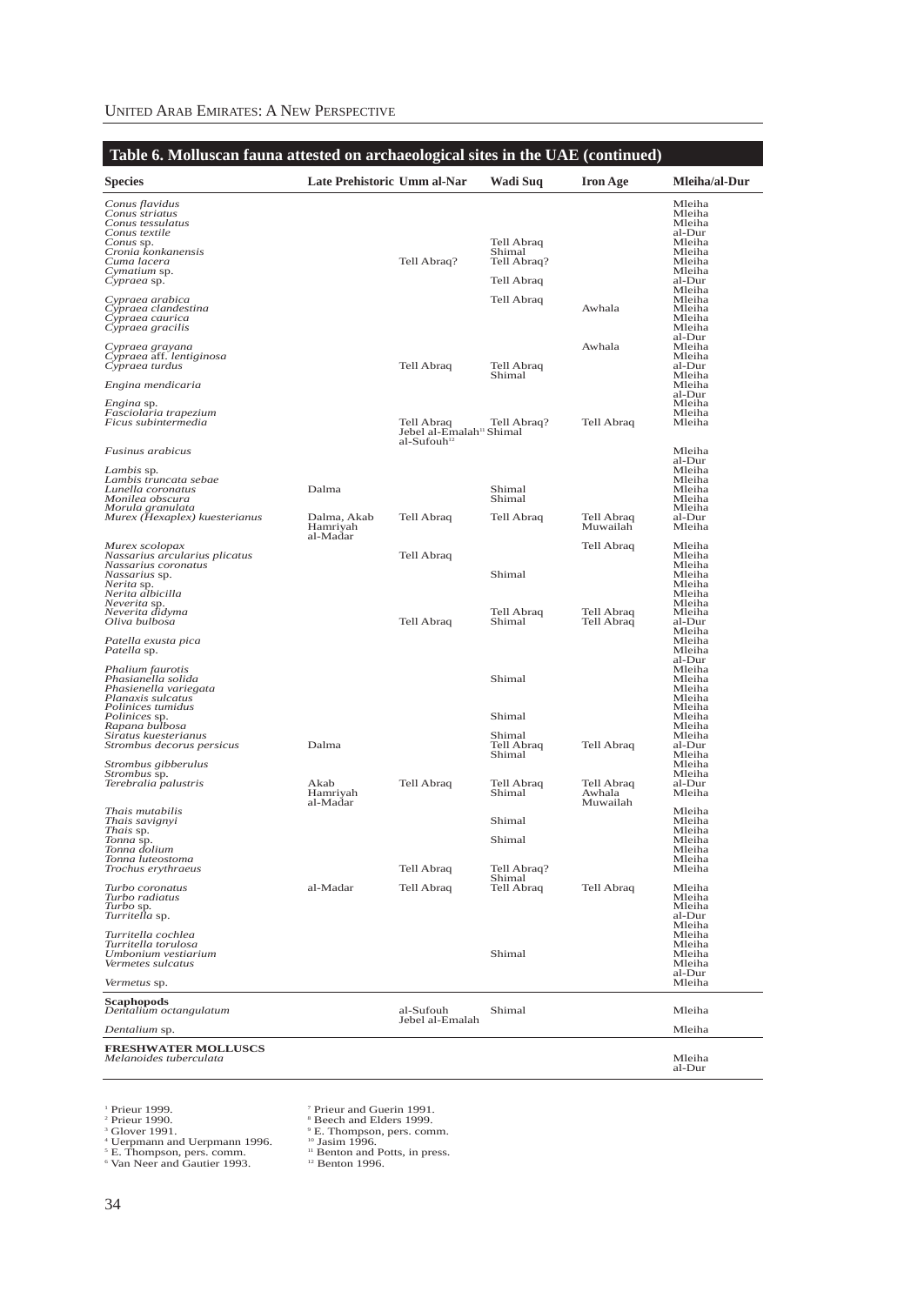

#### **The Arabian Bifacial Tradition (c. 5000–3100 BC)**

During the last glacial maximum (from c. 68,000 to 8000 BC), winds were so strong in the desert regions of the globe that they 'probably blew at sand-transporting speeds for much of each glacial winter'in eastern Arabia causing 'severe dessication, even at reduced air temperatures, producing conditions that were probably too severe for man to tolerate' (Glennie et al. 1994: pp 2–3). This fact, perhaps more than any other, helps to explain the absence of Pleistocene hominid occupation and Middle and Upper Palaeolithic stone tool industries in the UAE. The only exception to this yet identified may come from a site at Jebel Barakah in the Western Province of Abu Dhabi where radial cores and the tip of a bifacial tool were recovered which might date to the Middle Pleistocene (McBrearty 1993, 1999: pp 382–384).

The last glaciation collapsed around 10,000 years ago, and the slightly moister conditions which ensued from c. 8000 to 3000 BC have often been described as a Climatic Optimum (Glennie et al. 1994: p 3). It was during this period that the first securely dated human settlements in the region appeared. Finely pressure-flaked, bifacial stone tools (Fig. 2) belonging to what has been called the 'Arabian bifacial tradition' have been found on a large number of sites in a wide range of environmental zones throughout the Emirates. The most important of these are listed in Table 7. Tanged points, foliates, blades, knives, drills and other tools attest to the diversity of the tool-kit of the region's first inhabitants. Affinities with material from the Eastern Province of Saudi Arabia, Qatar and Bahrain (Spoor 1997) are obvious, suggesting that the entire region may have formed a single cultural province at this time.

In other respects these areas also show shared traits. Painted pottery of Ubaid type, imported from Mesopotamia, has been found on many of the coastal sites in the UAE, eastern Saudi Arabia, Qatar, Bahrain and the islands of Kuwait, revealing the existence of contacts between these regions and the peoples of southern Iraq in the fifth millennium BC. Petrographic analysis, moreover, has confirmed that some (and most probably all) of the pottery found on the Arabian bifacial sites in eastern Saudi Arabia was imported from Mesopotamia itself, and the likelihood that such was the case in respect to the material found on sites in the UAE is equally strong (Méry 1994: p 398; Méry 1996; Méry and Schneider 1996). Be that as it may, it is important to underscore the fact that this introduction of pottery into the region did not lead immediately to the birth of a local ceramic industry, something which did not appear until the third millennium BC.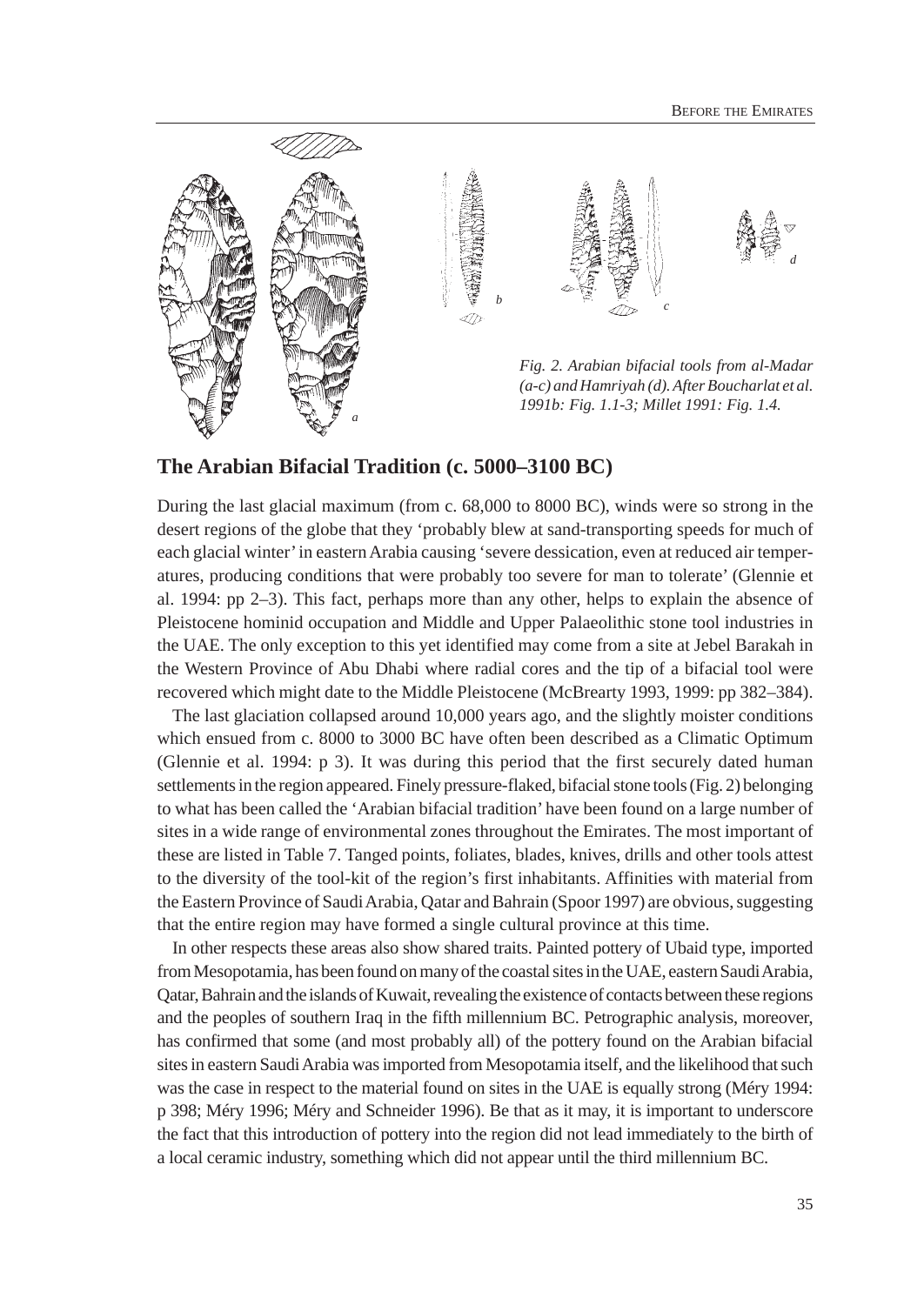| Location         | <b>Site</b>               | Literature                                                            |
|------------------|---------------------------|-----------------------------------------------------------------------|
| Jazirat al-Hamra | Nadd al-Walid 1-2         | Gebel 1988; Glover et al. 1990; Uerpmann 1992                         |
| Ra's al-Khaimah  | Wadi Haqil                | de Cardi 1985; Stocks 1996                                            |
| Khatt            | Kh 92, 117-119, 135       | de Cardi et al. 1994                                                  |
| Umm al-Qaiwain   | al-Madar                  | Cauvin & Calley 1984; Boucharlat et al. 1991b; Haerinck 1994b;        |
|                  |                           | Uerpmann & Uerpmann 1996                                              |
|                  | Ramlah                    | Uerpmann & Uerpmann 1996                                              |
|                  | Akab                      | Prieur & Guerin 1991; Boucharlat et al. 1991a                         |
|                  | Tell Abraq                | Potts 1991a                                                           |
| Sharjah          | al-Hamriyah               | Cauvin & Calley 1984; Minzoni Déroche 1985a; Haerinck 1991a; Millet   |
|                  |                           | 1991; Boucharlat et al. 1991a; Haerinck 1994b; Jasim 1996             |
|                  | al-Qassimiya              | Minzoni Déroche 1985a; Calley & Santoni 1986; Millet 1988; Boucharlat |
|                  |                           | et al. 1991a                                                          |
|                  | Sharjah Tower             | Millet 1988                                                           |
| Mleiha/          | P15, 18-19,               | Minzoni Déroche 1985b; Millet 1989                                    |
| Jebel Faiyah     | 21-22, 28 Jebel al-Emalah | Charpentier 1996                                                      |
| Jebel Buhais     | Jebel Buhais              | S. Jasim, H.-P. and M. Uerpmann, pers. comm.                          |
| al-Madam         | al-Madam                  | Gebel 1988                                                            |
| Oarn Bint Saud   | Oarn Bint Saud            | Gebel 1988                                                            |
| Al Ain           | Jebel Huwayyah            | Copeland & Bergne 1976; Gebel et al. 1989                             |
|                  | Jebel Auha                | Gebel 1988                                                            |
|                  | Mazyad                    | Gebel 1988; Gebel et al. 1989                                         |
|                  | Hili 8                    | Inizan and Tisier 1980                                                |
| Western Region   | Bargat Bu Hassa           | Gebel 1988                                                            |
|                  | Habshan                   | Gebel 1988                                                            |
|                  | Jebel Barakah             | McBrearty 1993                                                        |
|                  | Shuwaihat                 | McBrearty 1999                                                        |
|                  | Hamra                     | McBrearty 1999                                                        |
|                  | Ra's al-Aysh              | McBrearty 1999                                                        |
|                  | Bida al-Mitawaa           | Crombé 2000                                                           |
| Liwa oasis       | Yaw Sahhab                | Harris 1998                                                           |
| Abu Dhabi        | Dalma                     | Hellyer 1993, Flavin and Shepherd 1994                                |
| islands          | Marawah                   | King 1998, Hellyer 1998b-c                                            |
|                  | Abu Dhabi airport         | Hellyer 1998b                                                         |

#### **Table 7. Principal late prehistoric sites in the UAE**

Contact with areas to the north may also help account for the introduction of domesticates such as sheep, goat and cattle, the wild forerunners of which were never at home in southeastern Arabia (Uerpmann and Uerpmann 1996). All of these domesticates have been found on Arabian bifacial sites in eastern Saudi Arabia and they are present at Ra's al-Hamra 6 in Oman by the fifth millennium as well. Thus, it is likely that they were being herded on sites in the UAE by this time. As the stone tool industry found throughout eastern Arabia which precedes the bifacial tradition – known as Oatar B (but absent in the UAE) – shows clear affinities to the pre-pottery Neolithic industry of the Levant, it has been suggested that this may have been the ultimate source of both the people and the herd animals which eventually populated eastern Arabia during the earlier portion of the mid-Holocene Climatic Optimum, beginning c. 5000 BC.

The fact that the tool kit of the earliest inhabitants of the region contained numerous projectile points should not lead us to conclude prematurely that they were primarily hunters. Rather, Uerpmann and Uerpmann (1996) have stressed that herders will maximize their own flocks' secondary products – such as milk, fleece and hair – by preserving their animals and hunting to provide any meat desired. Thus, the Arabian bifacial sites may be those of herders who supplemented their diet by hunting, rather than hunters who kept a few domestic animals. The fact that ostrich eggshell fragments (Aspinall 1998, Potts in press b) have been recovered at sites with bifacial stone tools does not mean that these notoriously shy and elusive creatures were hunted, merely that their eggs, so widely used in antiquity as containers for liquids, were already being employed in this capacity at an early date.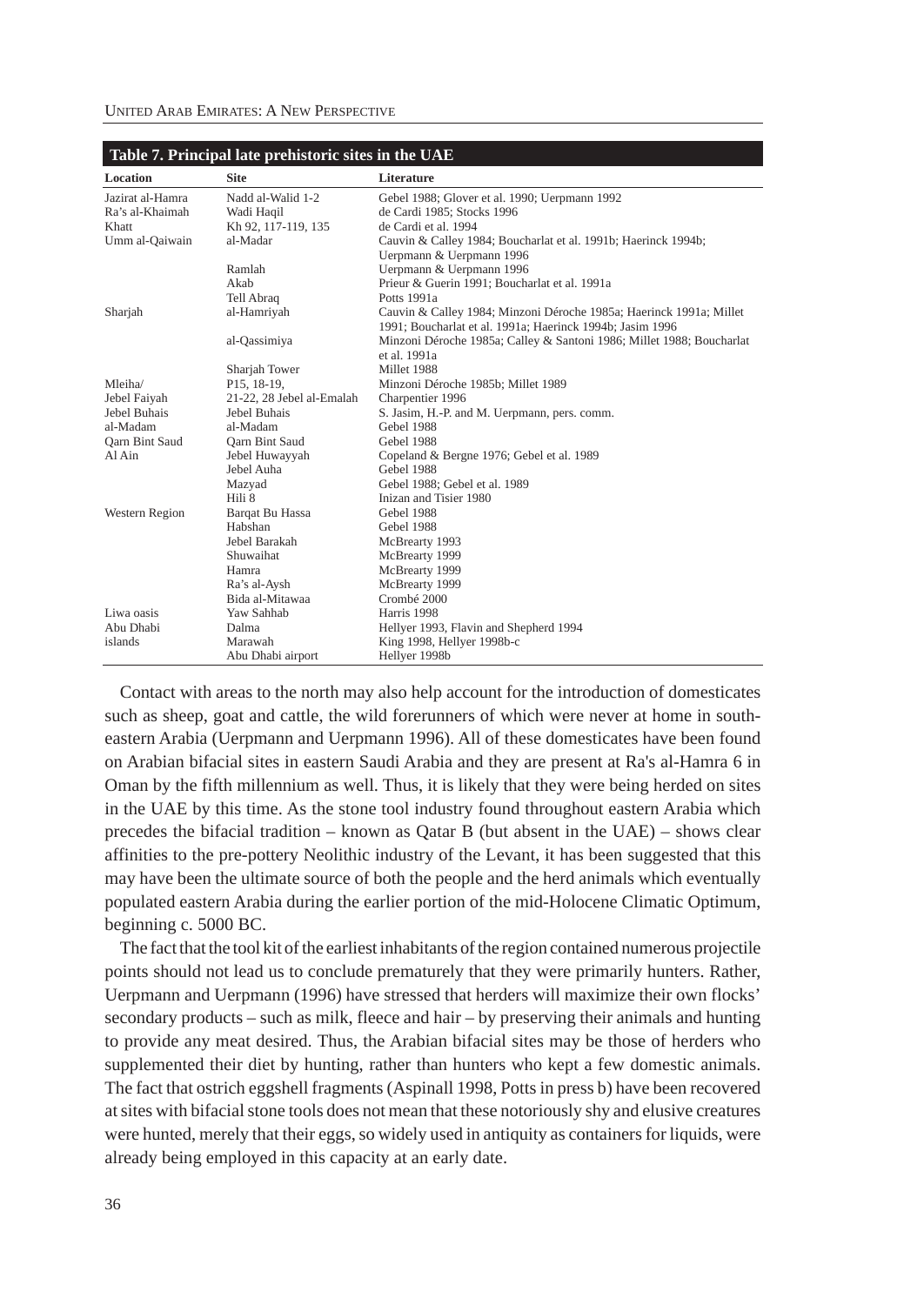Whether or not these groups were fully sedentary is unknown. A transhumant pattern of occupation along the coasts in the winter, when fishing (Desse 1995, Hellyer 1998a) and shellfish gathering would have been the main pursuits, and summer residence in the interior, when pastoralism and, eventually, horticulture, were practised, is entirely feasible and wellattested elsewhere in south-eastern Arabia (Lancaster and Lancaster 1992: p 345), if as yet unproven for the prehistoric UAE. Certainly this would account for the fact that coastal sites, which usually contain some areas of shell midden formation, are generally not very deep, and interior sites generally have little if any stratification. It would also account for the uniformity in the tool-kit evidenced in both the coast and the interior of the UAE.

As yet we know little about the people who inhabited the territory of the UAE at this time. Burials in an Arabian bifacial site along the coast of the Umm al-Qaiwain lagoon have been excavated but not yet published (C.S. Phillips, pers. comm.). At al-Buhais 18, H.-P. and M. Uerpmann are excavating an important aceramic site with an extensive graveyard at the foot of Jebel Buhais which dates to c. 4700 BC where the remains of domesticated sheep, goat and cattle, as well as a tool-kit of Arabian bifacial type, have been found (Uerpmann, Uerpmann and Jasim, in press; Kieswetter, Uerpmann and Jasim, in press).

#### **The Late Fourth and Early Third Millennium (c. 3100–2500 BC)**

At the end of the fourth millennium, c. 3100–3000 BC, a major suite of innovations appeared in the material culture inventory of the region. For the first time collective burials in the form of above-ground tombs (Fig. 3) built of unworked stone appear at two sites in the UAE, Jebel Hafit (including Mazyad) and Jebel al-Emalah. Named after the site where they were first discovered, these 'Hafit'-type tombs are completely without precedent in the local archaeological sequence. What is more, a number of them have yielded small, biconical ceramic vessels, many so badly preserved as to have lost their original surfaces, but on some of which a panel of painted, geometric decoration in black can still be seen (Potts 1986a). Not only are these vessels (Fig. 3) superficially reminiscent of so-called 'Jamdat Nasr'pottery from southern Mesopotamia, but analyses of examples from both Jebel Hafit (Méry 1991: p 72; Méry and Schneider 1996) and Jebel al-Emalah (unpubl.) have confirmed that this material was imported, some of it from the type site Jamdat Nasr in south-central Iraq.

Because of the fact that most of the Hafit tombs in the UAE were robbed in antiquity little data is available on their occupants (but cf. Højgaard 1985), and it is difficult to get a good idea of just how many people were normally buried within them. More than one is probably all that can be said at the moment, but, given the restricted size of their keyhole-like interior chambers, it cannot have been greater than perhaps a dozen or so. Around the keyhole a large area of mounded, unworked rock was heaped up, sometimes with a discernible 'bench' encircling the exterior. Whereas the tombs at Jebel Hafit range in size from an estimated 7 to 11 m in diameter (Frifelt 1971: p 377), the Jebel al-Emalah examples are approximately 11 to 12 m across (Benton and Potts 1994). In addition to their pottery, other imported finds of note include a class of roughly square, bone or ivory beads with two diagonal perforations. These find identical parallels in Iran at Susa, Tepe Hissar and Tepe Yahya and in Mesopotamia at Uruk, always in contexts dating to c. 3000 BC (Frifelt 1980: Pl. XVa; Potts 1993a: p 183 for full refs.).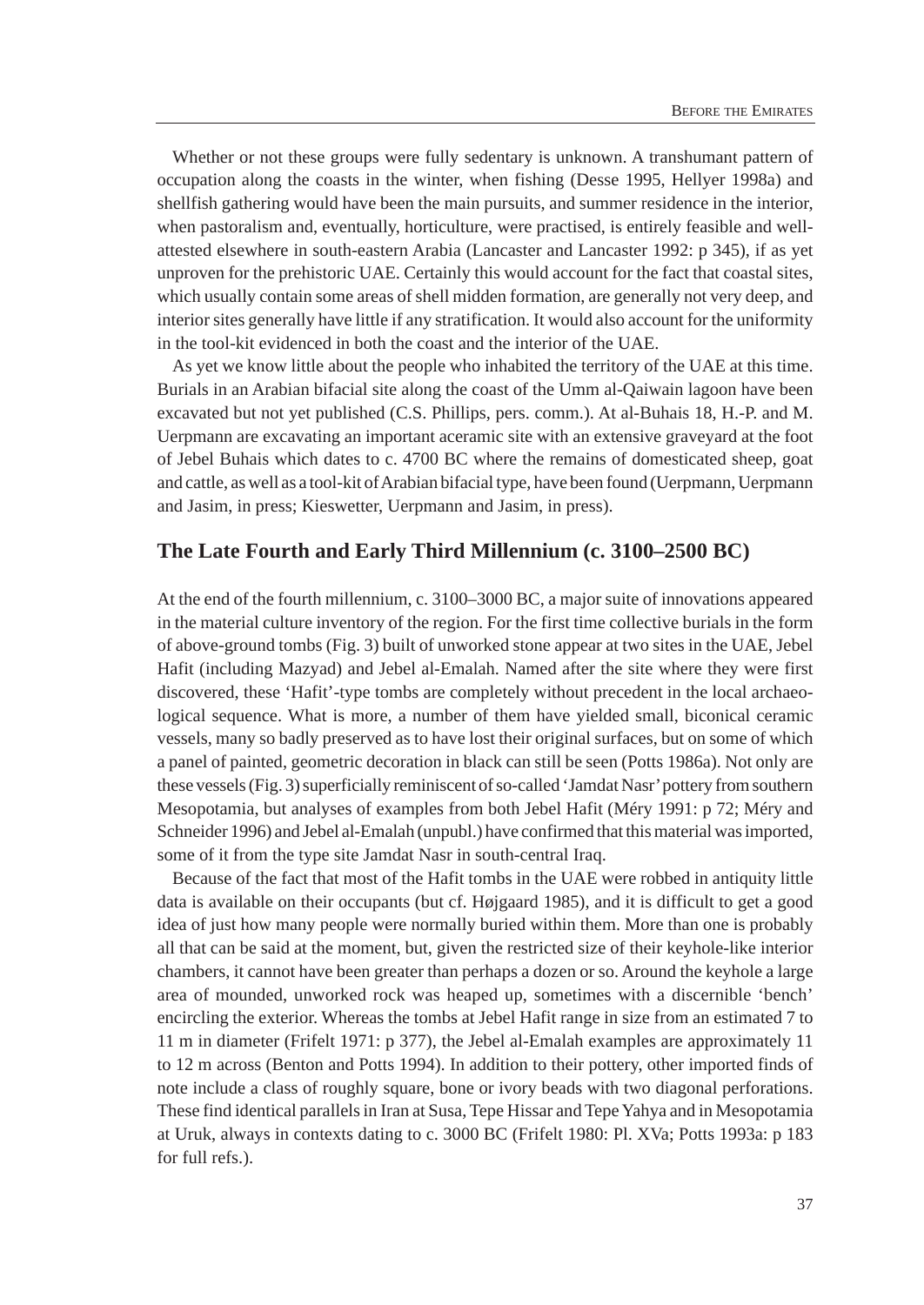UNITED ARAB EMIRATES: A NEW PERSPECTIVE



*Fig. 3. Selected examples of Jamdat Nasr-type pottery (a-d) from Hafit-type tombs at Jebel Hafit excavated by the Danish expedition and a plan of one of the tombs (6.4 m. in diameter) excavated by the French mission (e). After Frifelt 1971: Figs. 12A, 17A, 22B and 22A; and Cleuziou et al. 1978: Pl. 15.*

To date the settlements of the population buried in the Hafit tombs of south-eastern Arabia (examples are also found further south in Oman) have yet to be discovered. Although it has been argued by S. Cleuziou that the occupation of the settlement at Hili 8 in Al Ain began c. 3100 BC (Cleuziou 1996) there are good grounds for questioning this early date. Thus, it is striking that the two radiocarbon determinations on which this contention is based (MC–2266 and 2267) are roughly 500 years earlier than the next earliest date from the site and, moreover, both of these early dates derive from samples of wood charcoal (Potts 1997a). As experience has shown at other sites, radiocarbon determinations run on charcoal are often anomalously early because the wood in question was old by the time it was burned. Thus, for example, a ship's timber or architectural beam may have been used initially, re-cycled several times, and finally burned as fuel hundreds of years after its initial employment, unlike dates, fruit pips, matting, and other organic materials which have a much more finite lifespan. If we discount Hili 8 as a settlement which may have existed in tandem with the period in which the graves on the slopes of Jebel Hafit were built, we are left with no settlements with which to pair these important funerary monuments.

The question naturally arises why and how the contact which transmitted the Jamdat Nasr vessels from Mesopotamia to the Oman peninsula was organized. In most discussions of this phenomenon an economic motivation is ascribed to the Mesopotamian bearers of the Jamdat Nasr-type ceramics and beads which have appeared at Jebel Hafit and Jebel al-Emalah. What resources they may have been in search of is unknown, but it is generally admitted that copper from the Hajar Mountains is a likely candidate. Certainly small pins and awls of copper have been found in Hafit burials (Frifelt 1971), but it cannot always be assumed that these date to the original period in which these tombs were used, and at both Jebel Hafit and Jebel al-Emalah we have ample evidence for the later re-use of the tombs during the third, second and first millennia BC and, at the latter site, as late as the fifth or sixth century AD (see below).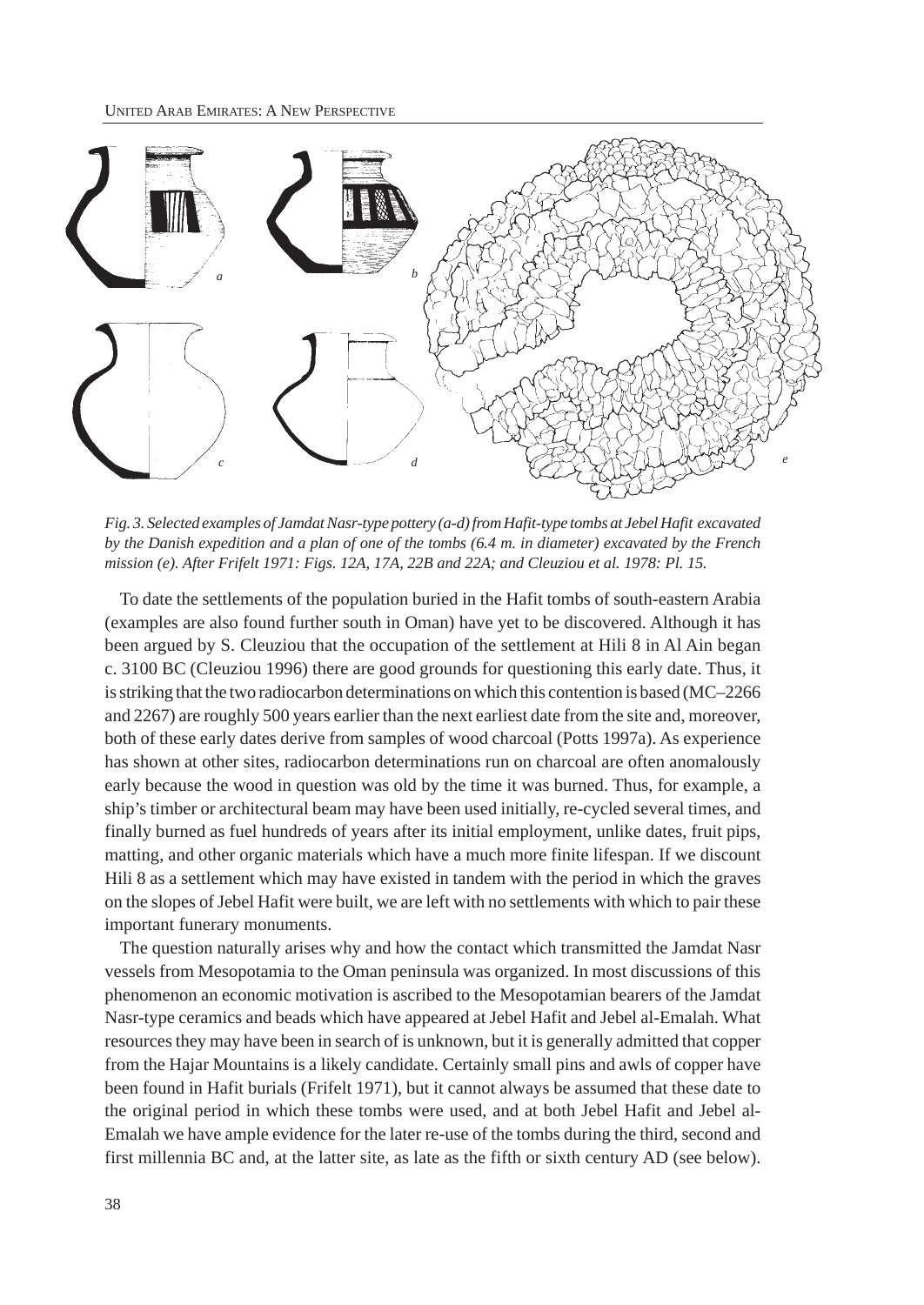More relevant, perhaps, is the fact that the earliest proto-cuneiform texts from Uruk in southern Mesopotamia which date to c. 3400–3000 BC – the so-called 'Archaic Texts' from Uruk – already contain references to 'Dilmun' copper. Dilmun was later identified with mainland eastern Saudi Arabia and Bahrain, but as there is no copper in either of these areas it has usually been assumed that the copper in question must have come from further afield. On analogy with the situation in the late third and second millennia BC the copper source most often invoked is that which stretches from Fujairah in the north (Hassan and al-Sulaimi 1979) to lower Oman in the south. Thus, although there is no proof as yet, it has generally been assumed that the motivation behind the Jamdat Nasr-period contact between the UAE and southern Mesopotamia was the incipient trade in copper.

## **The Mid to Late Third Millennium (c. 2500–2000 BC)**

The agricultural settlement of south-eastern Arabia was predicated upon the domestication of the date palm (*Phoenix dactylifera*). Without the date palm, the shade necessary for the growth of other, less hardy cultivars, including cereals, vegetables and fruits, was lacking. Once the *bustan*-type of garden came into existence, watered by wells which tapped the relatively abundant and shallow lenses of sweet water found throughout much of the UAE, the basis was laid for the development of the kind of oasis living (Cleuziou 1996) which is so characteristic of the wadi and piedmont settlements of the region. Herd animals, such as sheep, goat and cattle, of course played a part in the development of a full oasis economy, but no single species was so critical in this process as the date palm.

The earliest villages of the UAE were thus agriculturally based, and perhaps, in order to safeguard their investment in land, water and natural resources, the inhabitants of those villages felt compelled to construct imposing fortifications. These buildings appear for the first time in the middle of the third millennium and are an architectural *leit-fossil* of the so-called 'Umm al-Nar' (Umm an-Nar) period (c. 2500–2000 BC). Like their later descendants at sites such



as Nizwa in Oman, the fortress-towers of south-eastern Arabia took the form of raised, circular platforms consisting of massive crosswalls and intervening hollows filled with gravel, the entirety of which supported a surface raised up off the ground (by as much as 8 m) with a still higher, outer wall for defence. Undoubtedly small buildings stood upon these raised platforms as well. Every example excavated to date is also distinguished by the presence of a

> *Fig. 4. The Umm al-Nar-period fortress-tower of Hili 1, 24 m. in diameter. After Frifelt 1975: Fig. 3.*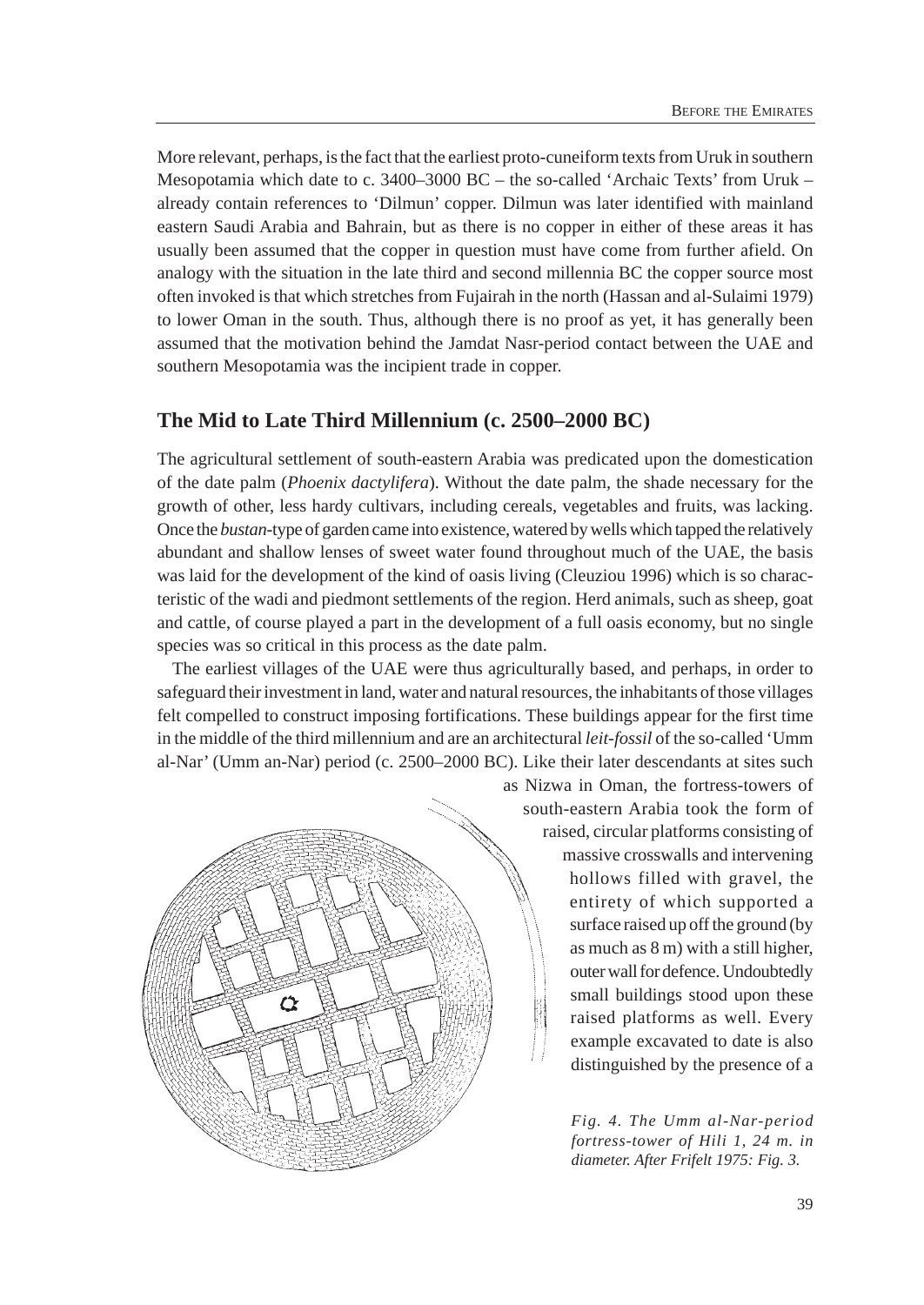well in the centre of the building, and it may be justifiably asked whether or not the entire fortress is not a 'lock'placed upon the precious water supply of the village in which the fortress was located.

In the UAE, examples of such Umm al-Nar fortress-towers have been excavated at Hili 1 (Fig. 4), Hili 8 (Cleuziou 1989, 1996), Bidiyah (Al Tikriti 1989), Tell Abraq (Potts 1990a, 1991a, 1993b, 1995a, 2000 a-b) and Kalba (C.S. Phillips, pers. comm.). Whereas most of these range in size between 16 and 25 m in diameter, the tower at Tell Abraq, at 40 m in diameter, is by far the largest yet uncovered. The social and political implications of these towers are intriguing. There is no longer any doubt that, by the late third millennium BC, the Oman peninsula was identified in Mesopotamian cuneiform sources as **Magan** (Sumerian) or *Makkan* (Akkadian). In addition to safeguarding the agricultural settlements in their environs,

the towers of the Umm al-Nar period may also have been the power centres for the 'lords of Magan' against whom several of the Old Akkadian emperors, including Manishtusu and Naram-Sin, campaigned in the twenty-third century BC (Potts 1986b,). Manishtusu's allusion to campaigning against no fewer than 32 'lords of Magan' implies a decentralized political landscape at the time, and one can well imagine a situation in which petty lords, each in control of a certain amount of territory centred around a primary settlement (such as Tell Abraq, Bidiyah, Hili, etc.) dominated by a fortress-tower, banded together to repulse the Akkadian invasion of Magan. It should also be noted that unfortified settlements of a



*Fig. 5. The Umm al-Nar-type tomb at al-Sufouh, 6 m in diameter. After Benton 1996.*

more ephemeral nature have also been discovered, particularly along the Gulf coast (e.g. at Ghanadha, see Al Tikriti 1985; al-Sufouh, see Benton 1996; at al-Dur (ed-Dur), see Boucharlat et al. 1988: pp 2–3; Abu Dhabi airport, see de Cardi 1997; and Umm al-Nar, Frifelt 1991).

In general, the dead of the Umm al-Nar period were buried in circular, stone tombs faced with finely-masoned ashlar blocks, although rectangular chambers, perhaps for secondary reburial of bone from circular tombs which had become full, are also known (Haerinck 1990- 91). Examples of Umm al-Nar circular tombs were first encountered by a Danish expedition on the island of Umm al-Nar in Abu Dhabi in 1958 (Frifelt 1991). Thus it was that the island gave its name to the period of which these tombs are characteristic. Umm al-Nar-type tombs range in size from c. 4 m to 12 m in diameter. Internally, the structures have a variable configuration of crosswalls which may either be free-standing, bounded on each end by a passage leading from one half of the tomb to the other, or joined to the external tomb wall, dividing the interior of the tomb into two halves without access to each other. By 1995, examples of Umm al-Nar tombs (Fig. 5) had been excavated in both coastal and inland Abu Dhabi (Umm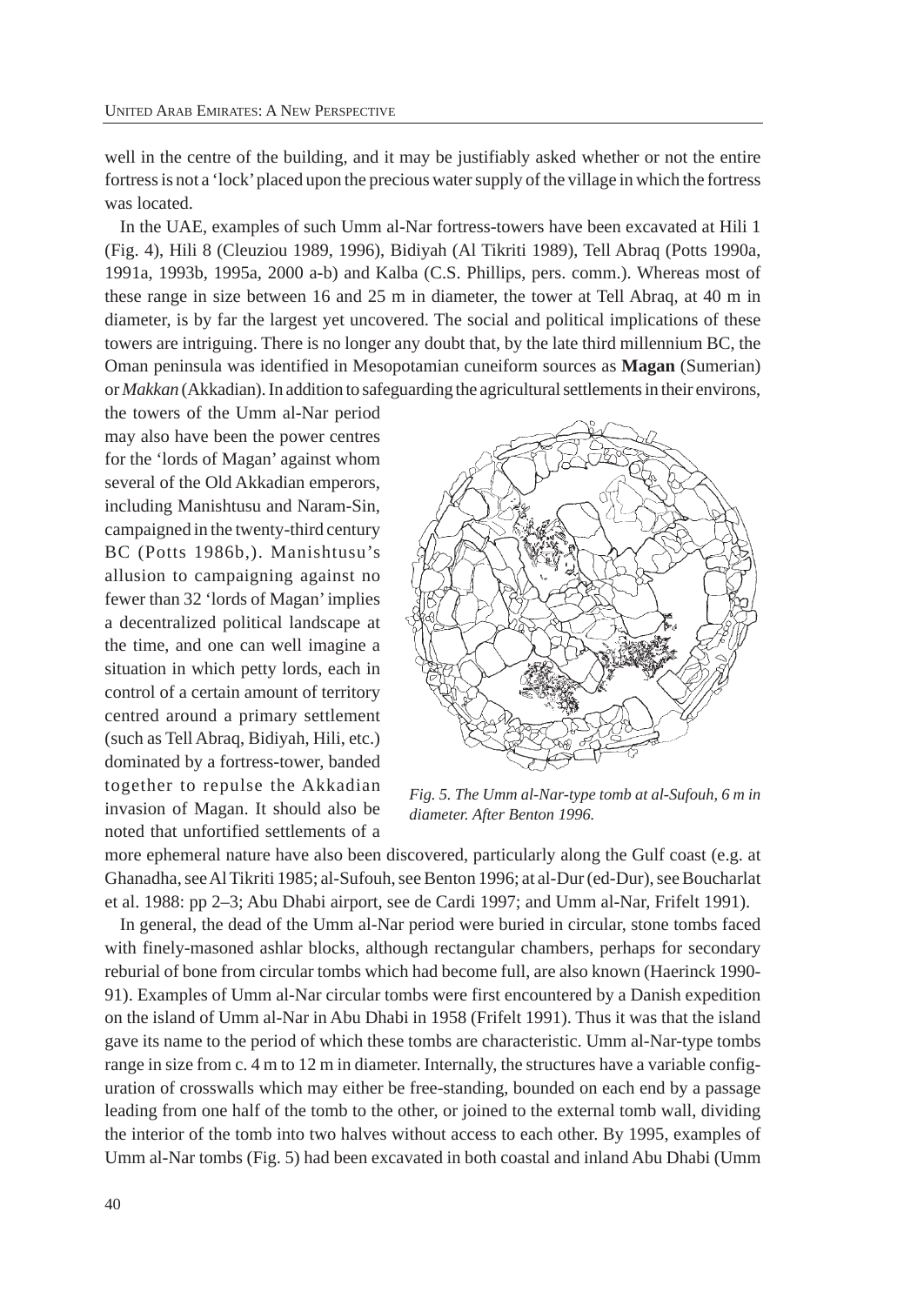

*Fig. 6. A selection of Umm al-Nar-period pottery from the tomb at al-Sufouh, including black-on-grey (a-b), incised grey (c), fine tan with raised meandering ridge (d), and fine black-on-orange (e-g). After Benton 1996.*

al-Nar island, Hili area), Dubai (al-Sufouh and Hatta), Ajman (Moweihat), Umm al-Qaiwain (Tell Abraq), and Ra's al-Khaimah (Shimal, Wadi Munay'i). The better-preserved examples show that literally hundreds of individuals were buried in these tombs along with a wide range of grave furniture, including soft-stone bowls (David 1990, 1996); fine and domestic blackon-red ceramics (Fig. 6) of local manufacture (Frifelt 1990; Méry 1997); incised grey and painted black-on-grey pottery (Fig. 6) from south-eastern Iran or Baluchistan (Cleuziou and Vogt 1985; Benton 1996; Potts 2000, in press a); copper-bronze weaponry (daggers, spearheads; Potts 1998; Pedersen and Buchwald 1991; Weeks 1997, 1999, 2000, on Umm al-Nar-period metallurgy); personal items of jewellery such as bracelets and necklaces incorporating thousands of beads, a significant proportion of which are Harappan paste micro-beads from the Indus Valley (Benton 1996); and other exotic items such as ivory combs (Potts 1993d; Potts 2000 a-b), gypsum lamps (Potts 1995a), and linen (Reade and Potts 1993).

Like their Hafit counterparts, many Umm al-Nar-period tombs were robbed in antiquity, but those excavated at Umm al-Nar, Hili North (Tomb A), Tell Abraq, Shimal, Moweihat and al-Sufouh have yielded substantial quantities of human skeletal remains which are beginning to provide important evidence on the diet and health of the late third millennium population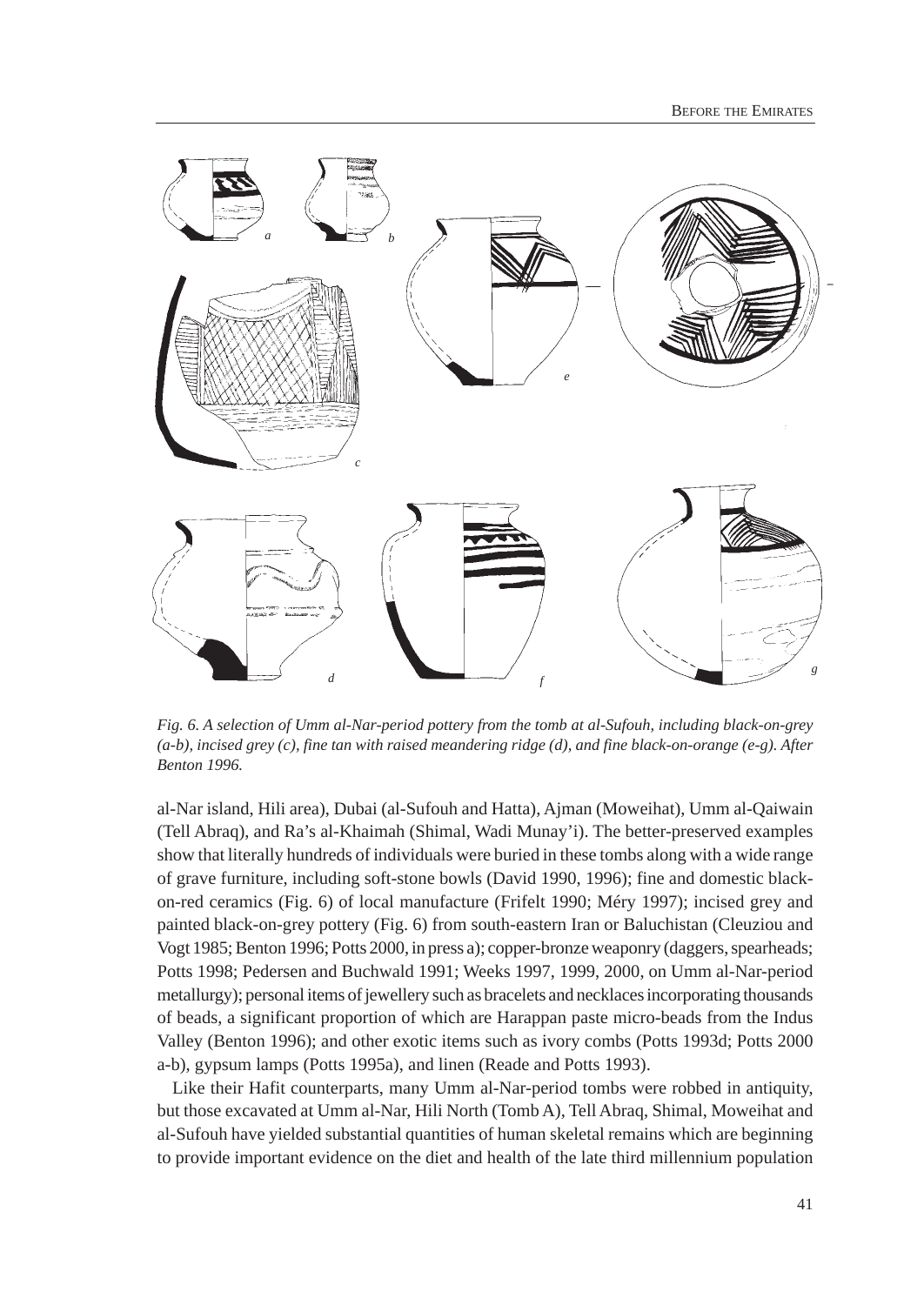of the Oman peninsula (Blau 1996, 1998; Blau and Beech 1999). Furthermore, they reveal that all age grades, from foetal infants to elderly adults, were interred together in these tombs. One of the most intriguing questions concerns the relationship between the individuals buried in the different chambers of a tomb. Recent analyses of the epigenetic traits on teeth (cf. Højgaard 1980) from three of the tombs excavated by the Danish expedition on Umm al-Nar indeed supports the idea that the individuals buried within a single tomb were genetically related, probably representing members of closely inter-married families (Alt, Vach, Frifelt and Kunter 1995).

Palaeopathological inferences can also be drawn from an analysis of Umm al-Nar-period skeletal remains. At Tell Abraq, for example, A. Goodman and D. Martin have studied thousands of bones from a minimum of 394 individuals (Potts 2000b) interred in a tomb dating to c. 2100–2000 B.C. (Potts and Weeks 1999). Some of the preliminary conclusions of their work may be summarized as follows:

*Periostitis and osteomyelitis, both of which result from non-specific infections such as staph and strep, are found on roughly half of the tibia recovered. Signs of trauma in the form of healed and unhealed lesions (mainly on the hands, ribs, and forearms) and*

*osteochondritis dessicans (lesions which develop in response to trauma to joint systems) were detected on roughly 5% of all skeletal elements. Osteoarthritis was found in a significant proportion of the adult population. Fluorosis (exaggerated bone formation at muscle and ligament attachments) and anemia of unknown origin leading to perotic hyperostosis (thickening of the cranium) were also found. Turning to the dental evidence, fluorosis is suggested by dental mottling in a large portion of the dental finds. Attrition was extremely severe, as was caries in certain individuals, and enamel hypoplasisas (severe enamel growth disruption due to infection) were common among children* (Potts 1993b: p 121).

Perhaps most surprising in the tomb at Tell Abraq was the discovery, amongst otherwise disarticulated bone, of a unique, fully articulated female aged c. 20. 'Abnormal upward curvature of the spine of about 30˚ beyond normal, early osteoarthritis changes in the right knee and ankle, a mild deformity of the left foot and mild changes in the right foot' suggest that 'the female was sedentary, overused her right leg and had a neuromuscular imbalance of the lower left leg. It further suggests the individual suffered from a neurological disease of several years'



*Fig. 7. An Early Dynastic III-type, Mesopotamian storage jar from Grave 1 (a) and a cylinder sealimpressed sherd (b) from the settlement on Umm al-Nar. After Frifelt 1991: Fig. 86 and 1995: Fig. 255.*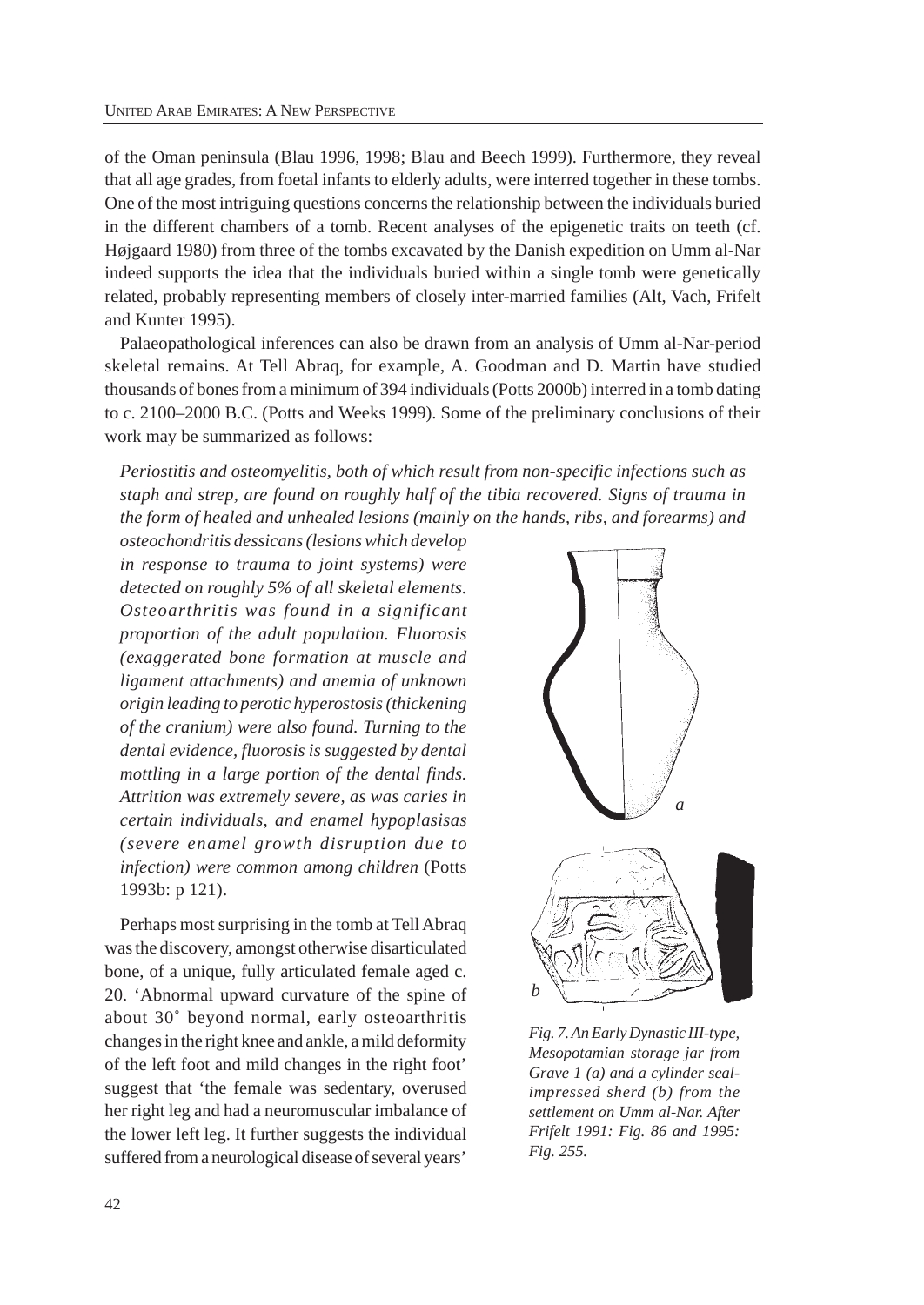

*Fig. 8. The ivory comb from the late Umm al-Nar-period tomb at Tell Abraq.*

duration which led to partial crippling'('At Tell Abraq . . .' 1994). After considerable consultation with a wide range of specialists, D. Martin has confirmed that poliomyelitis is the most likely diagnosis, making this the earliest recorded instance of polio ever confirmed in the archaeological record anywhere in the world.

Mention was made above of contact between late third millennium Magan and the Old Akkadian empire. Not only are these connections attested to in cuneiform sources, but complementary archaeological evidence exists in the form of large, buffware storage jars from Umm al-Nar island (Fig. 7), confirmed by analysis to be Mesopotamian (Mynors 1983), and a seal-

impressed jar fragment of Syrian provenance (Amiet 1975, 1985). This material indicates the transport of a liquid, perhaps oil, from Mesopotamia to Umm al-Nar island at this time. Contacts were also maintained in other directions as well. The incised grey and painted black-on-grey wares from numerous Umm al-Nar tombs were manufactured in southern Iran and/or Baluchistan (Blackman et al. 1989) while painted brown-on-buff pottery of Kaftari type from the tombs at Tell Abraq and Shimal/Unar 2 indicate contacts with the Elamite region of southwestern Iran (Potts 2000a: pp 116–117, in press a). Settlements such as Tell Abraq, Hili 8, and Asimah (in Ra's al-Khaimah) have yielded diagnostic examples of black-washed, finely levigated, thick micaceous orange ware which comes from the Indus Valley (Cleuziou 1992: p 97; Potts 1994c: p 617 and Fig. 53.3). These certainly represent fragments of storage jars, suggesting that something was being exported from the Harappan world to the Gulf in bulk. It has recently been posited that a milk-product, perhaps a sort of cheese, was the commodity in question (Gouin 1990: pp 48–49). The presence of diagnostically Harappan etched carnelian beads, as well as thousands of paste micro-beads, and cubical chert weights with identical parallels at all of the major Harappan sites, and small objects of ivory, also implies contact with the Indus Valley in the late third millennium. Finally, a unique ivory comb (Fig. 8) from the tomb at Tell Abraq can be reliably identified on the basis of its particular floral decoration as an import from Bactria (northern Afghanistan/southern Uzbekistan) (Potts 1993d, 2000a: p126).

Excavations at Asimah in the interior of Ra's al-Khaimah have revealed the existence of stone alignments consisting of raised platforms and subterranean graves which, on the basis of their associated finds, also date to the Umm al-Nar period (Vogt 1994a: pp 101ff; Görsdorf and Vogt, in press). These monuments, which have been compared with the triliths and alignments of southern and western Arabia, suggest that a degree of cultural diversity existed in late third millennium south-eastern Arabia which has yet to be adequately investigated.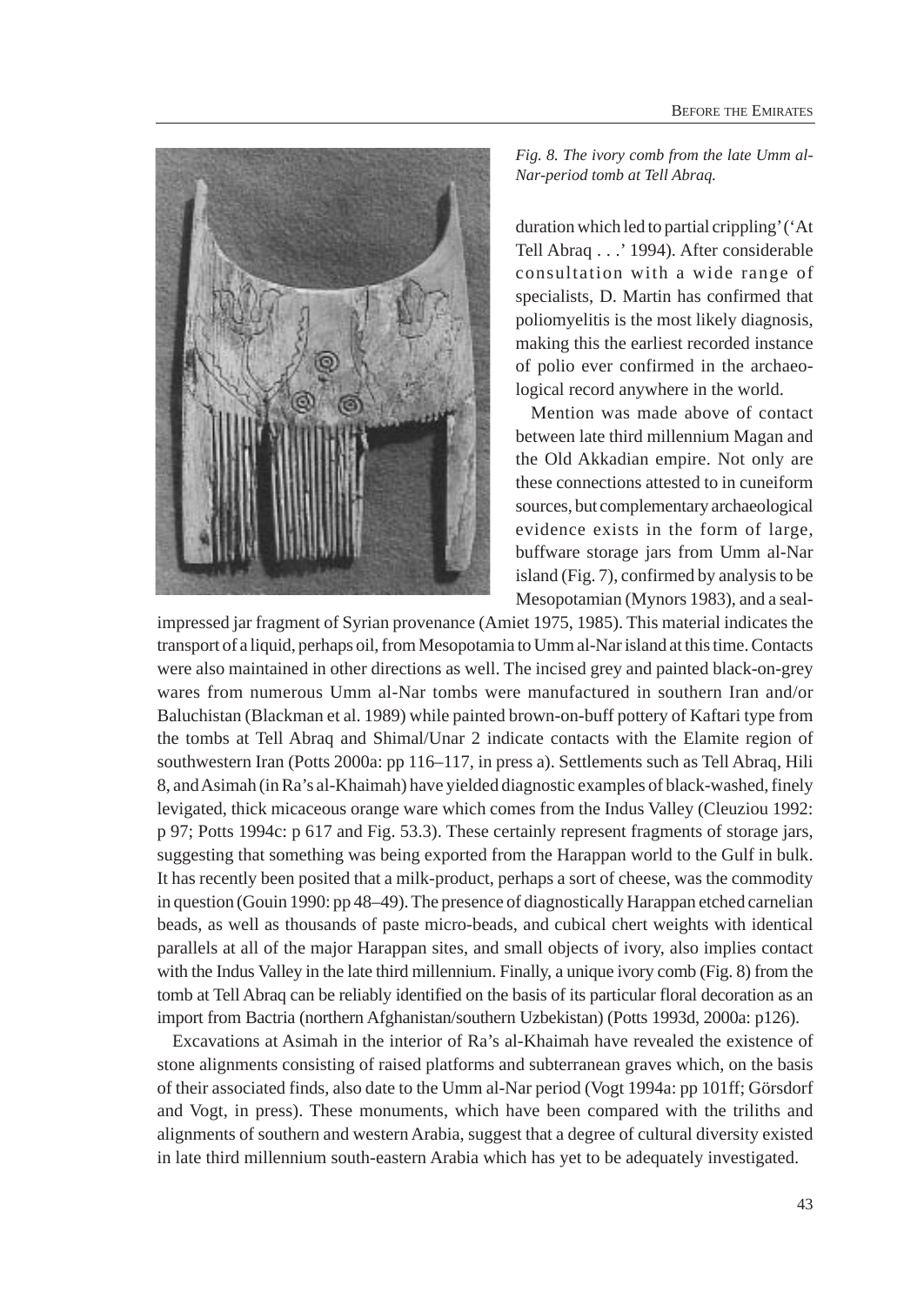#### **The Early and Middle Second Millennium (c. 2000–1200 BC)**

For many years it was thought that a major discontinuity occurred in the archaeological sequence of the Oman peninsula at the end of the third millennium This was speculatively linked to disruptions in the Indus Valley, where the Mature Harappan period came to an end and the Post-Harappan or Late Harappan era began. In the Indus Valley these changes were long attributed to the Aryan invasion, but this explanation has fallen out of favour with most scholars and remains purely conjectural. The absence of direct references to Magan in Mesopotamian cuneiform sources after the Ur III period (2100–2000 BC) also led scholars to speculate that the alleged Aryan invasion may have caused further disruptions, via a sort of cultural 'ripple effect', in south-eastern Arabia. The settlement record of the region seemed to evaporate, leaving very few sites occupied on anything like a full-time basis, and making it difficult to find the habitations of the many individuals buried in the collective, second millennium tombs of the sort first found at Shimal, but known by the name 'Wadi Suq' after a site in Oman first investigated by Karen Frifelt (Frifelt 1975: pp 377–378). Finally, the notion that the camel (*Camelus dromedarius*) was domesticated sometime in the second millennium gave rise to theories of a reversion to full-time nomadism after the Umm al-Nar period, leading some scholars to view the 'Wadi Suq period' (c. 2000–1300 BC) as a cultural 'dark age' in the region (cf. the discussion in Potts 1993c: pp 427–435).

It remains true today that the absolute number of early second millennium settlements in the UAE and Oman is not great, but on those which have been investigated, such as Tell Abraq, Kalba 4 (Carter 1997), and from the surface indications at a site like Nud Ziba in Ra's al-Khaimah (Kennet and Velde 1995), some population centres continued to be inhabited on a full-time basis and show no signs of a cultural 'decline'. At Tell Abraq, for example, the large fortress-tower of the Umm al-Nar period continued in use down to the middle of the second millennium, with modifications to the outer walls and the construction of new buildings on the interior. Apart from these architectural modifications, there is a major change detectable in the diet of the site's inhabitants, with marine resources (fish and shellfish) becoming more important than they had been in the late third millennium and accounting for about 50 per cent of all dietary requirements (Potts 1995a: p 96). A similar swing from the exploitation of terrestrial fauna (sheep, goat, cattle) to marine resources has also been observed at Shimal as one moves from the earlier to the later second millennium (Grupe and Schutkowski 1989; Von den Driesch 1994; Glover 1998). However, domesticated camel is not attested until the Iron Age and Wadi Suq camel 'nomadism'cannot be invoked as an explanation for the changes in material culture – particularly in the ceramic repertoire – which characterize the period. Moreover, both Tell Abraq and Nud Ziba (Kennet and Velde 1995) provide examples of ceramics which are clearly transitional between Umm al-Nar and classic Wadi Suq types, suggesting that the change from one period to the next was evolutionary rather than revolutionary.

The later Wadi Suq levels at Tell Abraq are paralleled by the occupation of the settlement at Shimal in Ra's al-Khaimah, where an area of habitation at the base of the Hajar Mountains, and within sight of an ancient mangrove lagoon, was located (Vogt and Franke-Vogt 1987; Velde 1990, 1991, 1992). Shimal, and the nearby sites of Ghalilah and Dhayah are, however, better known for the many collective tombs of the Wadi Suq period located there (Vogt 1998). These belong to a number of different formal types. All are constructed of unworked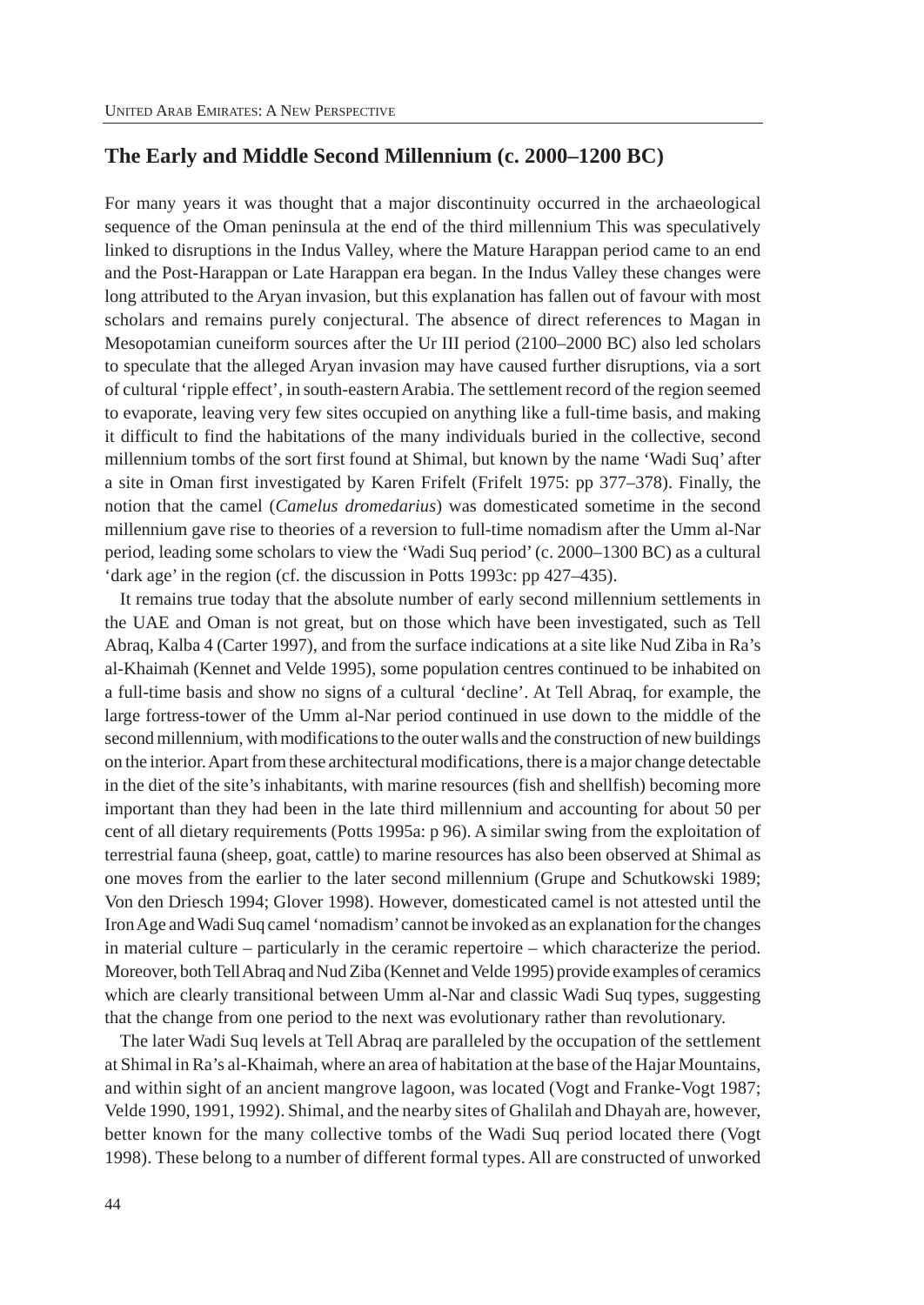

*Fig. 9. Plans of the tombs at Dhayah 2 (a) and Bithna (b). After Kästner 1990: Abb. 4, and Corboud 1990: Fig. 4. Fig. 10. Socketed spearheads of the Wadi Suq*

*period from Dhayah 2 (a-b), and cairn 2 at Jebel Hafit (e). After Kästner 1990: Abb. 6; Vogt and Franke-Vogt 1987: Fig. 21.5-6; and Cleuziou et al. 1979: Pl. 16.1.*

boulders and *wadi* pebbles, often of massive size. Unlike their Umm al-Nar counterparts, which were round, the Wadi Suq tombs were generally oval. The simplest 'Shimal' type is an elongated oval enclosure which can be up to 30 m long and roughly 2 m wide (e.g. in the case of Bidiyah 1; see Al Tikriti 1989: 102ff; for Sharm, see Riley and Petrie 1999) with an entrance in one of the long sides. The 'Ghalilah'type is constructed like a broad oval with a central, freestanding wall in the interior. This is used to support the capstones, the ends of which rest on the upper surface of the outer and inner walls. Finally, the 'Khatt' type resembles a Shimal-type tomb with an entrance at one end which is enclosed by an outer wall, thus consisting of two burial spaces, the interior chamber of the 'Shimal'-type structure and a corridor running around its perimeter (Potts 1990b/I: Fig. 28). At Asimah, in the interior of Ra's al-Khaimah, a number of graves with second millennium finds (e.g. As 13) have been excavated which represent a type previously unattested in the region (Vogt 1994a: p 41). These are notable by virtue of their oval shape, marked by a stone wall on the surface, which encloses a subterranean burial chamber, not unlike the original Wadi Suq graves investigated by Frifelt in the 1970s. Many Wadi Suq-period tombs have also recently been excavated at Jebel Buhais, south of Mleiha in the interior of Sharjah, and at Khor Fakkan, on the East Coast of the country (S. Jasim, pers. comm.).

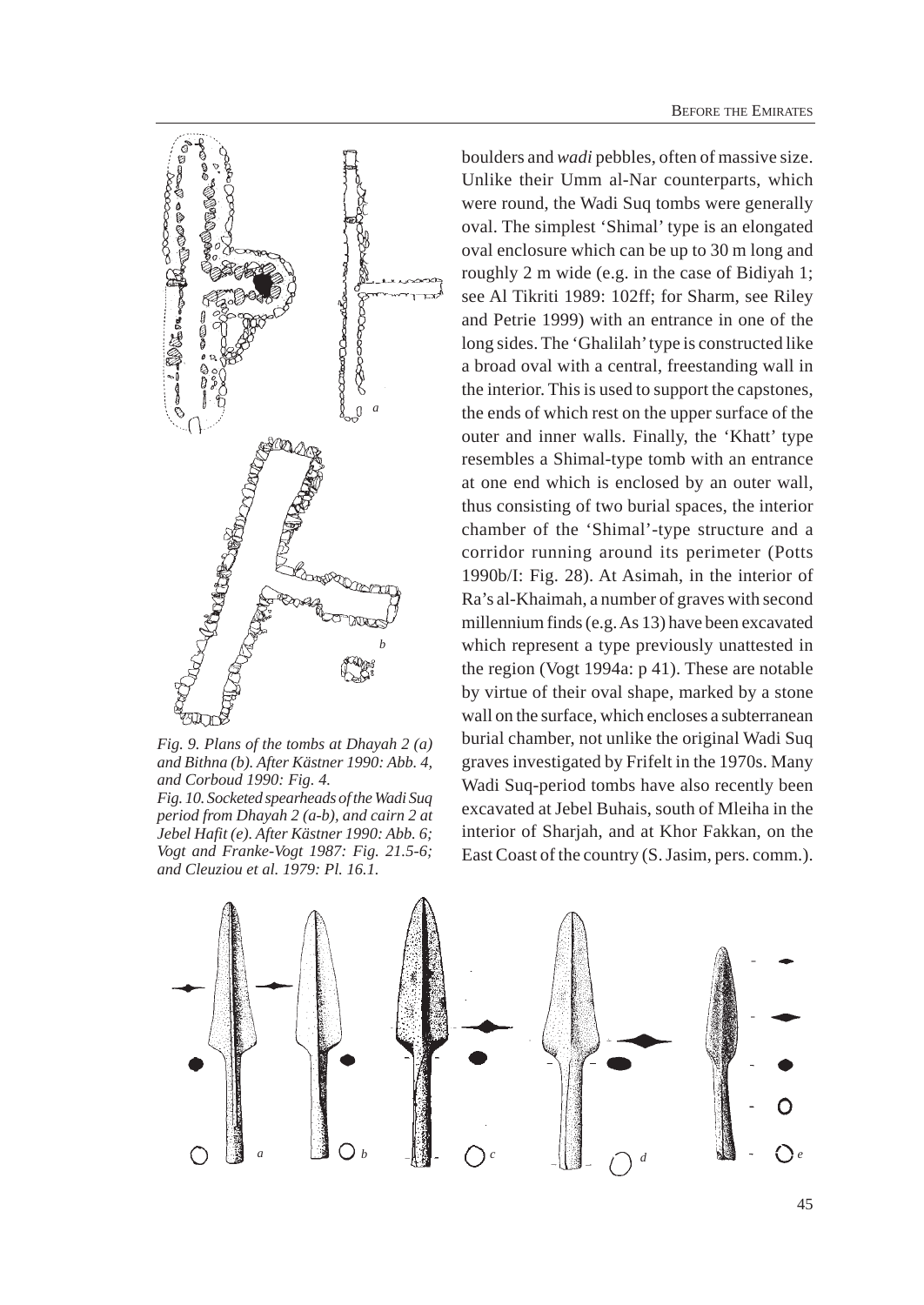Subterranean, horse-shoe-shaped tombs in the Wadi al-Qawr of southern Ra's al-Khaimah (Phillips 1987) and the Qidfa oasis of Fujairah (unpublished but on display in the Fujairah Museum) must also be dated to the Wadi Suq period. Although previously attributed to the Iron Age (e.g. Potts 1990b/I: p 364), it is now clear from the finds made at Qidfa that the original construction and use of these tombs dates to the second millennium, and that the classic Iron Age material found within them represents the secondary reuse of these structures at a much later date. Subterranean, T-shaped tombs (Fig. 9), such as those excavated at Dhayah (Kästner 1990, 1991) and Bithna (Corboud 1990; Corboud et al. 1996) also date to the Wadi Suq period. Finally, individual inhumation graves dug into the *sabkha* at al-Qusais (Taha 1982–1983), a suburb to the east of Dubai, include many of Wadi Suq date.

The Wadi Suq period is notable for the explosion in metallurgy witnessed at this time. Although often robbed in antiquity, some Wadi Suq tombs, such as the horseshoe-shaped structure at Qidfa, have yielded literally hundreds of weapons and vessels (Weeks 2000a-b). Where the Umm al-Nar period was characterized by daggers and spears, the Wadi Suq period witnessed the introduction of the long sword, the bow and arrow (for incised Wadi Suq arrowheads, see Magee 1998b), and a new, light type of socketed spearhead (Fig. 10). These innovations in weaponry are clearly significant for an understanding of Wadi Suq-period society (Potts 1998a). The long swords of Qidfa, al-Qusais, Qarn Bint Saud Grave 3 (Lombard 1979: Pl. LI.1-4; Vogt 1985: Taf. 122.1-4) and Qattarah (Lombard 1979: Pl. LI.5-6) are double-edged weapons with a raised, central midrib and a concave butt-end marked by rivet holes for the attachment of a separate hilt. The double cutting-edge implies that these were thrusting weapons, and the lack of a well-attached hilt means that they would have been poor devices for slashing. Judging by the light weight of Wadi Suq socketed spearheads, it can be suggested that they were to be used on throwing spears. Acomparison with the cuneiform evidence from third millennium Ebla, in Syria, shows that many of the Wadi Suq spearheads are within the weight range of the light throwing spears used there (63.2–79 g.), whereas none of them attain the weight of the heavier points mounted on thrusting lances which were used by foot soldiers at Ebla and weighed approximately 237–474 g. each (Waetzoldt 1990: p 2). The appearance of these weapons, along with hundreds of cast bronze, lanceolate arrowheads with a raised, flattened midrib, suggest an evolution in the technology of warfare during the second millennium unprecedented in the earlier archaeological record of the region.





*Fig. 11. Wadi Suq-period soft-stone vessels from Shimal tomb 6 (a-e). After de Cardi 1988: Fig. 12.*

In the late third millennium an industry arose in the manufacture of soft-stone vessels – generally bowls, beakers and compartmented boxes – decorated with dotted-circles made using a bow drill. During the Wadi Suq period the numbers of soft-stone vessels deposited in tombs increased vastly and new shapes, along with the addition of incised diagonal and horizontal lines in clusters (Fig. 11), allow us to easily separate the later soft-stone vessels from their third millennium forerunners (Häser 1988, 1990a, 1990b).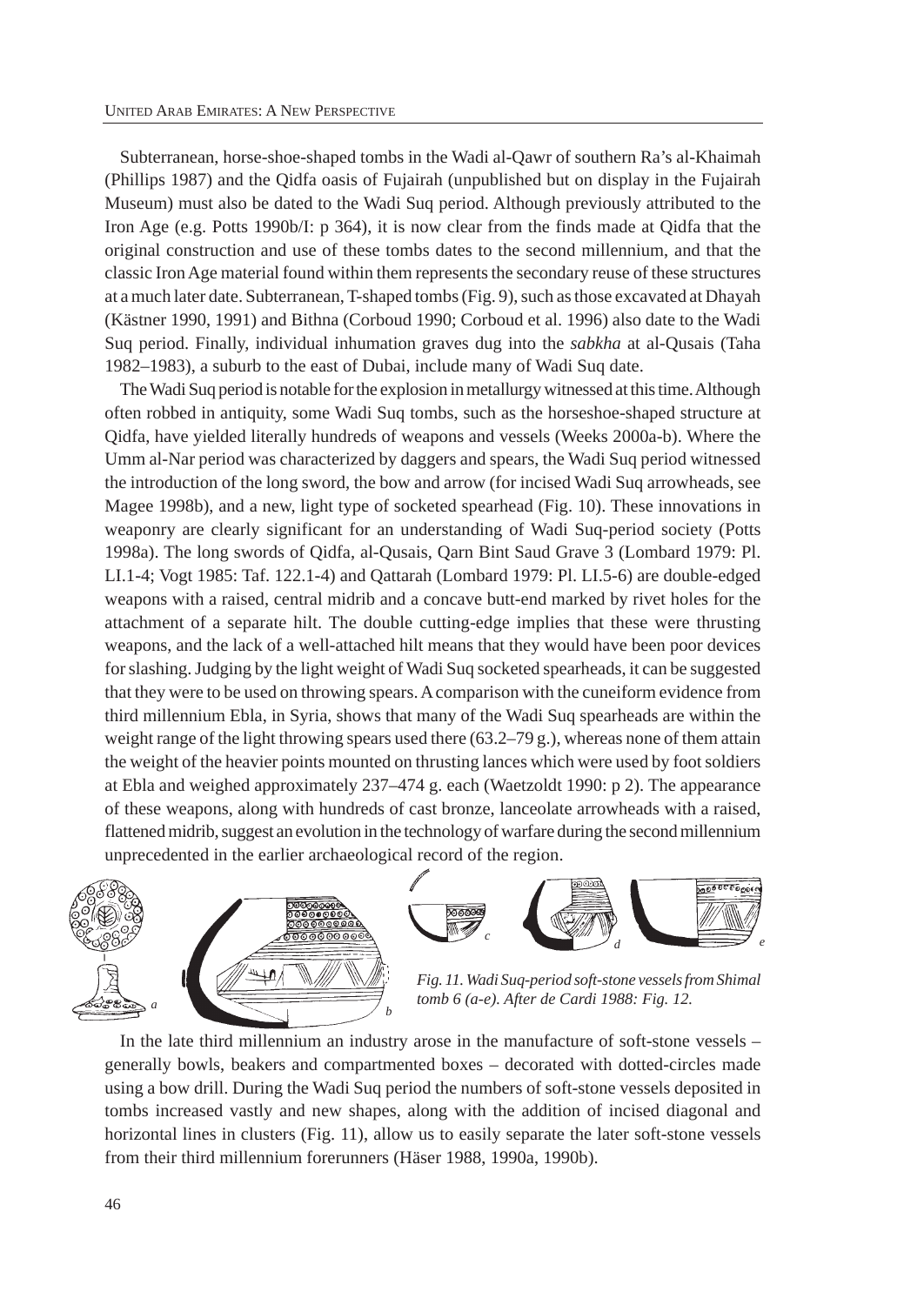The continuities visible in settlement at a site like Tell Abraq – in metallurgical technology; in the manufacture of stone vessels, and in the ceramic industry – all point to the obvious conclusion that the Umm al-Nar/Wadi Suq divide, however real archaeologically, was not a complete rupture. We have little evidence of the people themselves from this era, largely because of the poor state of preservation of most of the skeletal remains excavated to date, and the lack of publication of such important complexes as Qidfa and Qattarah. The skeletal material from the tombs at Shimal was highly fragmentary (Wells 1984, 1985; Schutkowski and Herrmann 1987) but studies of the teeth have shown that the population there showed low rates of molar attrition, suggestive of a low 'intake of dried fish, more efficient grain grinding or sieving, or less grain intake' which may reflect a diet heavily dependent on fresh fish and shellfish; low rates of caries, suggesting 'that fermentable carbohydrates [e.g. dates] did not play a large role' in the diet; high rates of calculus formation, associated with other dental pathologies, such as caries-induced abscessing, which 'most probably reflect different dietary constituents, food preparation techniques, or levels of oral hygiene' vis-à-vis other populations in the region; and moderate to severe ante-mortem tooth loss, 'possibly due to inflammation of the periodontium caused by extensive calculus'(Littleton and Frøhlich 1993: pp 440–444).

Some indication of an accumulation of wealth during the Wadi Suq period is provided by an interesting class of gold and electrum plaques in the form of two animals, standing back



*Suq-period gold and/or electrum animal plaques from Bidiyah (a) and Qattarah (bd). After Al Tikriti*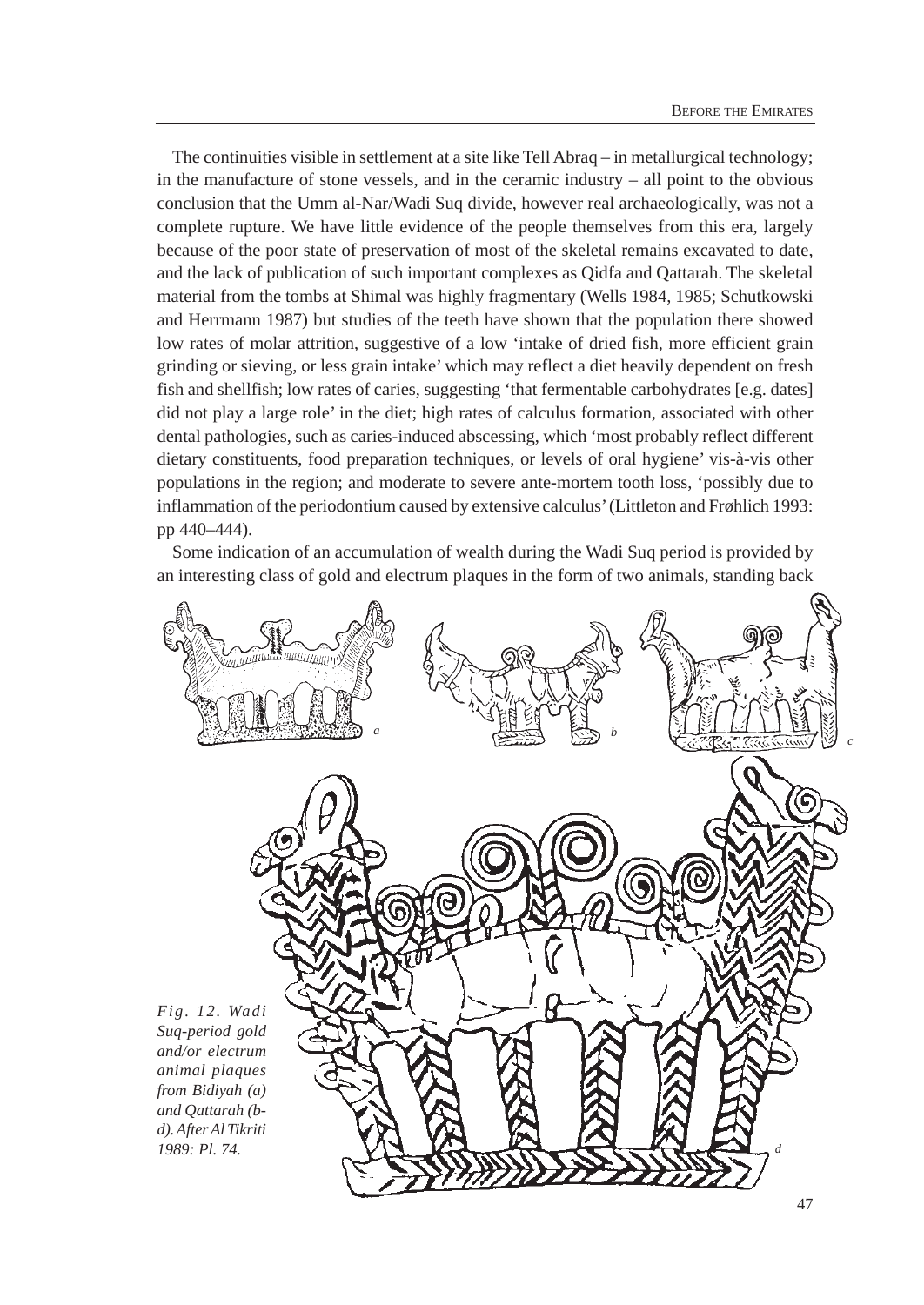to back, often with their tails curled up in a spiral. Examples (Fig. 12) are now known from Dhayah (Kästner 1990: Taf. 40, 1991: Fig. 6a), Qattarah (Potts, 1990b/I: Pl. IX), and Bidiyah (Al Tikriti 1989: Pls. 74A, 95B). Some of that wealth may have been accumulated through long-distance trade in copper, a commodity for which Dilmun (modern Bahrain) became famous as a retailer to the southern Mesopotamian market city of Ur in the early second millennium. The discovery at Tell Abraq of over 600 sherds of Barbar red-ridged pottery, now shown to be compositionally identical to the pottery from the settlement at Saar on Bahrain (Grave et al. 1996b) and on the island of Balghelam, Abu Dhabi (Hellyer, pers. comm.), points to the clear existence of contacts in that direction, as does the recovery of Barbar pottery at Kalba on the East Coast (Méry, Phillips and Calvet 1998). Moreover, both

Tell Abraq (Potts 1994c) and Shimal (de Cardi 1988: Fig. 11) have Post-Harappan pottery in early second millennium contexts which reflect the ongoing existence of contacts with the Indus Valley at this time.

## **From the Late Second to the Late First Millennium (c. 1200–300 BC)**

Two innovations occurred in the late second millennium which were to revolutionize the economies of south-eastern Arabia. The domestication of the camel, attested by the



*Fig. 13. Half of a bivalve (*Marcia*) shell from an Early Iron Age (Iron I) context at Tell Abraq containing atacamite, a cuprous pigment widely used as eye-makeup in antiquity.*

end of the second millennium at Tell Abraq (Stephan 1995), opened up new possibilities for land transport, while the discovery of the principles of using sub-surface water channels for the transportation of water from aquifers to gardens – so-called *falaj* irrigation – made possible the extensive irrigation of gardens and agricultural plots which resulted in a veritable explosion of settlement across the Oman peninsula (Potts 1990b/I: pp 390–392).

In conformity with usage elsewhere in Western Asia, particularly Iran, the period from c. 1200 to 300 BC has traditionally been referred to as the 'Iron Age'. No term could be less appropriate, however, for in south-eastern Arabia iron was not widely used until the following period, except at Muwailah in the interior of Sharjah where iron weaponry has been found which, however, is likely to have been imported from Iran (Magee 1998c). Nevertheless, it is convenient to term this era the Iron Age, particularly when referring to comparable sites and finds from other areas, such as Baluchistan, Iran, and Mesopotamia. Based on the evidence from Tell Abraq, the Iron Age sequence in the UAE can be divided into three sub-periods, labelled Iron I (1200–1000 BC), II (1000–600 BC) and III (600–300 BC) (Magee 1995, Magee 1997). With the exception of a tomb at Asimah (As 100) which contains Iron I material (Vogt 1994a: pp 81ff), all of the evidence for Early Iron Age occupation comes from Shimal, Tell Abraq and al-Hamriyah on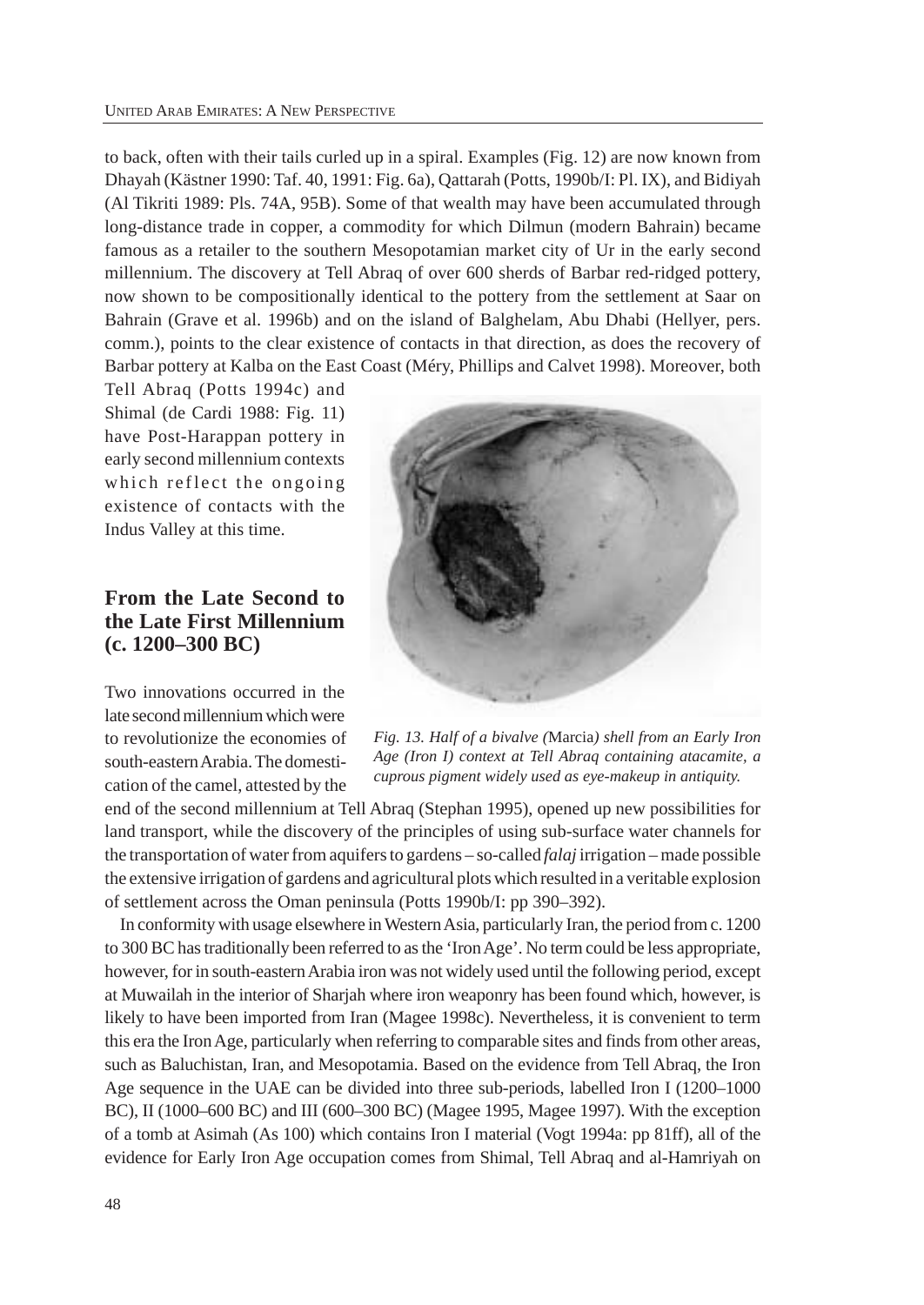the Gulf coast, and Kalba on the East Coast. Fish and shellfish continued to be important in the diet of the Iron I inhabitants, although domesticated sheep, goat and cattle were kept, and gazelle, oryx, dugong, turtle and cormorant were exploited as well (Stephan 1995; Magee 1995: p 269). Domesticated wheat and barley were cultivated at this time (Willcox and Tengberg 1995; Davis 1998), and the date palm remained as important as ever. The ceramics of the Iron I period show clear signs of continuity with the latest Wadi Suq material (Magee and Carter 1999; Magee et al. 1998), and are in general very coarse, grit-tempered, handmade wares, often in large, open bowl and vat-like shapes (Potts 1990a: pp 103–109). Half of a bivalve shell (*Marcia hiantina*) from an Iron I context at the site was found by x-ray powder diffraction analysis to contain atacamite (Fig. 13), a cuprous pigment widely used in the ancient world as eye make-up (Thomas and Potts 1996). Similar pigment shells have also been found in the late Wadi Suq tomb at Sharm which was re-used during the Iron Age (Masia 2000).

The Iron II period is the 'classic'Iron Age in the UAE and is attested at a number of extensively excavated sites with substantial mudbrick architecture such as Rumeilah, Bint Saud, Hili 2, Hili 14 and Hili 17 in the Al Ain area (Boucharlat and Lombard 1985; Magee et al. 1998); al-Thuqaibah and Umm Safah on the al-Madam plain (Benoist, Cordoba and Mouton 1997); and Muwailah (Magee 1998a, 1998c, 1999a, 1999b; Müller 1999) in the sandy desertic area near the Sharjah International Airport. Many other sites, both graves and settlements, have been located, and it is estimated that at least 150 sites of this period have been documented in the UAE and neighbouring Oman. The explosion in settlement at this time is generally attributed to the invention of *falaj* irrigation technology, and cultivation using the hoe may be inferred from the recovery of a bronze hoe-blade at Rumeilah (Boucharlat and Lombard 1985: Pl. 72.7; Weisgerber 1988: Pl. 161; Potts 1994a).

It is interesting to note that the Iron II period also witnessed the appearance of fortified strongholds, such as Hili 14 in Al Ain (Boucharlat and Lombard 1989), Husn Madhab and Husn Awhala in Fujairah (Hellyer 1993b; Potts et al. 1996; Petrie 1998), Jebel Buhais north of al-Madam (Boucharlat 1992), and Rafaq in the Wadi al-Qawr (Phillips 1997). The purpose of these fortresses, it may be argued, was to safeguard the agricultural settlements associated with them, particularly their precious *aflaj*, and the concentration of power in such centres is an important social and political phenomenon. A cuneiform inscription from Nineveh in Assyria speaks of the existence of at least one 'king' in the Oman peninsula at this time, an individual named Pade, king of Qade, who lived at Is-ki-e (modern Izki in Oman) and sent tribute to the Assyrian emperor Assurbanipal in or around 640 BC (Potts 1990b/I: p 393).

Political and economic control by central bodies may also be implied by the appearance at this time of a tradition of stamp seal manufacture (Lombard 1998), evidenced at a number of sites including Rumeilah (Boucharlat and Lombard 1985: Pl. 66.5–9), Tell Abraq (Potts 1991a: Fig. 135) and Bint Saud (Stevens 1992). Contacts with foreign regions are suggested by a soft-stone pendant from Tell Abraq (Potts 1991a: Figs. 136–137) which shows a figure reminiscent of the Neo-Assyrian and Neo-Babylonian depictions of the *lamashtu* demoness, an evil spirit who spread disease, and it is most probable that such pendants were worn to protect their owners from sickness. The same figure appears in some of the petroglyphs found pecked on rock in the mountains of Fujairah (Ziolkowski 1998; cf. Ceuninck 1998; Haerinck 1998c). Some indication of how such foreign contacts were effected is given by another pendant from Tell Abraq which shows the only Iron Age depiction of a boat in the Oman peninsula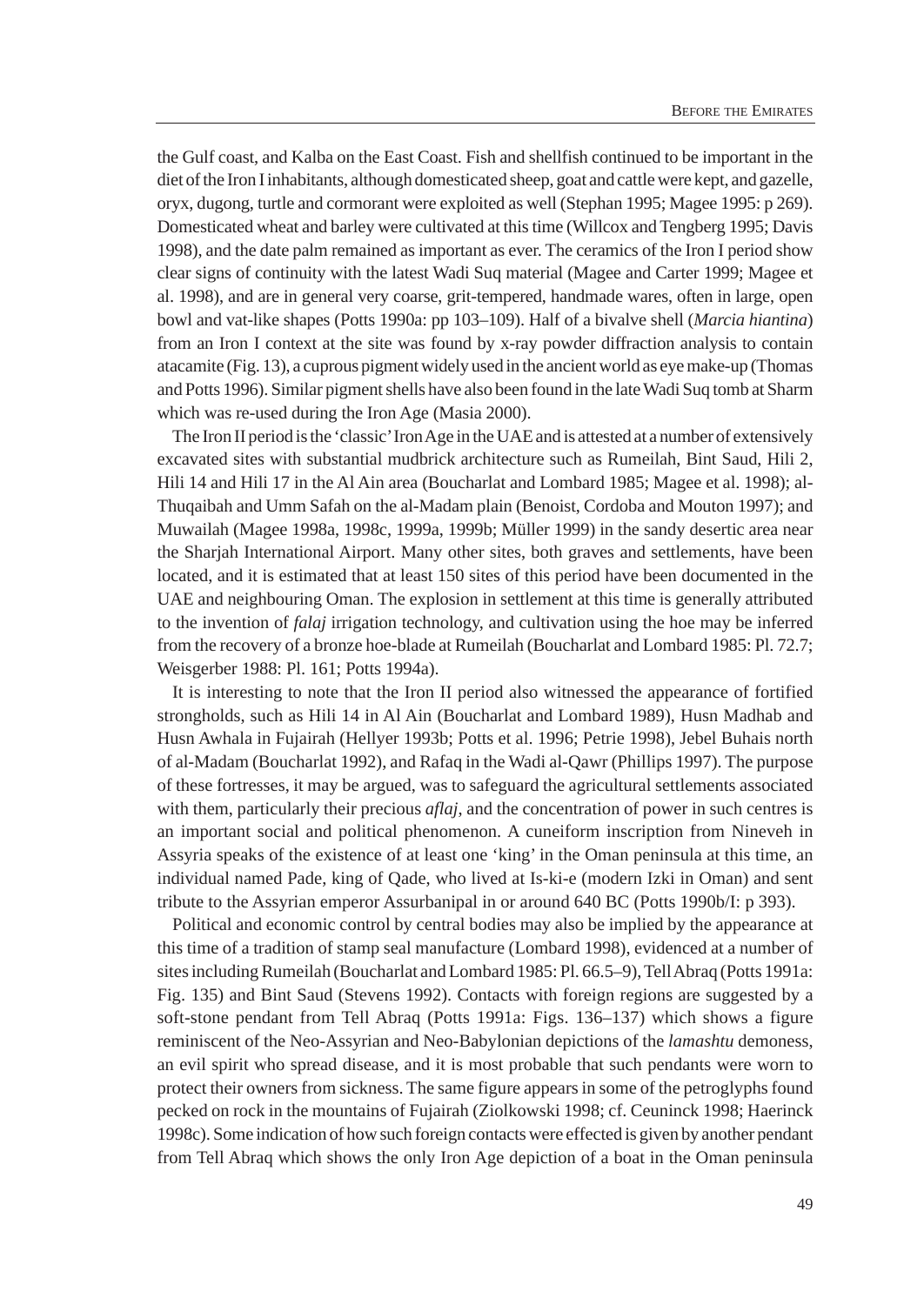(Potts 1991a: Figs. 142–143). In this case the boat appears to be a square-sterned vessel with a sharp bow and triangular sail (Potts 1995b: p 564). The sail is obviously similar to the Arab lateen sail, otherwise unattested in the region until the Sasanian period and absent in the Mediterranean until c. 900 AD. The Tell Abraq pendant is thus the earliest depiction of a lateen sail yet discovered.

A further link with Assyria (and western Iran) is provided by a class of decorated discs, sometimes described as buttons or buckles, which have been found in a number of Iron Age inhumations in the region, e.g. at Dibba and Qarn Bint Saud (Frifelt 1971: Fig. 11) and Shimal (Vogt and Franke-Vogt 1987: Fig. 18.1-4) and which are strikingly similar to examples known from the Assyrian capital of Nimrud in eighth to seventh century BC. Recently discovered examples in a re-used Wadi Suq tomb at Sharm (Hartnell and Barker 1999) have been shown, upon examination by a scanning electron microscope, to have the internal structure of dentine, corresponding not with a shell but with the lower incisor of a large mammal, such as a camel (Davis 1999a; Susino 1999).

The third and final sub-period of the Iron Age, Iron III, is not very well known, although occupation is attested at half a dozen settlements including Tell Abraq, Shimal, Rumeilah, Hili 17, Hili 2, Nud Ziba and al-Thuqaibah (Magee 1995: p 345), as well as graves in the Wadi al-Qawr (unpubl., in the Ra's al-Khaimah Museum) and Dibba oasis (unpubl., in the Fujairah Museum). The appearance of previously unattested shapes in so-called 'Burnished Maroon Slipped Ware' is significant, for this material, almost certainly imported from Iran, finds close parallels at a number of Iranian sites, including Baba Jan, Godin Tepe, Nad-i Ali, Dahan-i Gulaiman, Tal-i Zohak, and Pasargadae, in contexts dating to between the sixth and fourth centuries BC (Magee 1995: pp 182–183). When combined with the literary and epigraphic record of Achaemenid control over the satrapy of Maka (cf. *Makkan*, **Magan**), the conclusion becomes inescapable that the sudden appearance in the UAE of ceramics paralleled in

Achaemenid contexts in Iran is a reflection of the fact that the area was at this time part of the Persian satrapy of Maka (Potts 1990b/I: 394ff; de Blois 1989). In spite of the fact that messengers from Maka, some of whom are referred to as 'Arabs', are attested in the Persepolis Fortification Texts (PF 1545, 2050; PFa 17, 29) in the year 505/4 BC, as are rations for the satrap of Maka (PF 679–680) in the

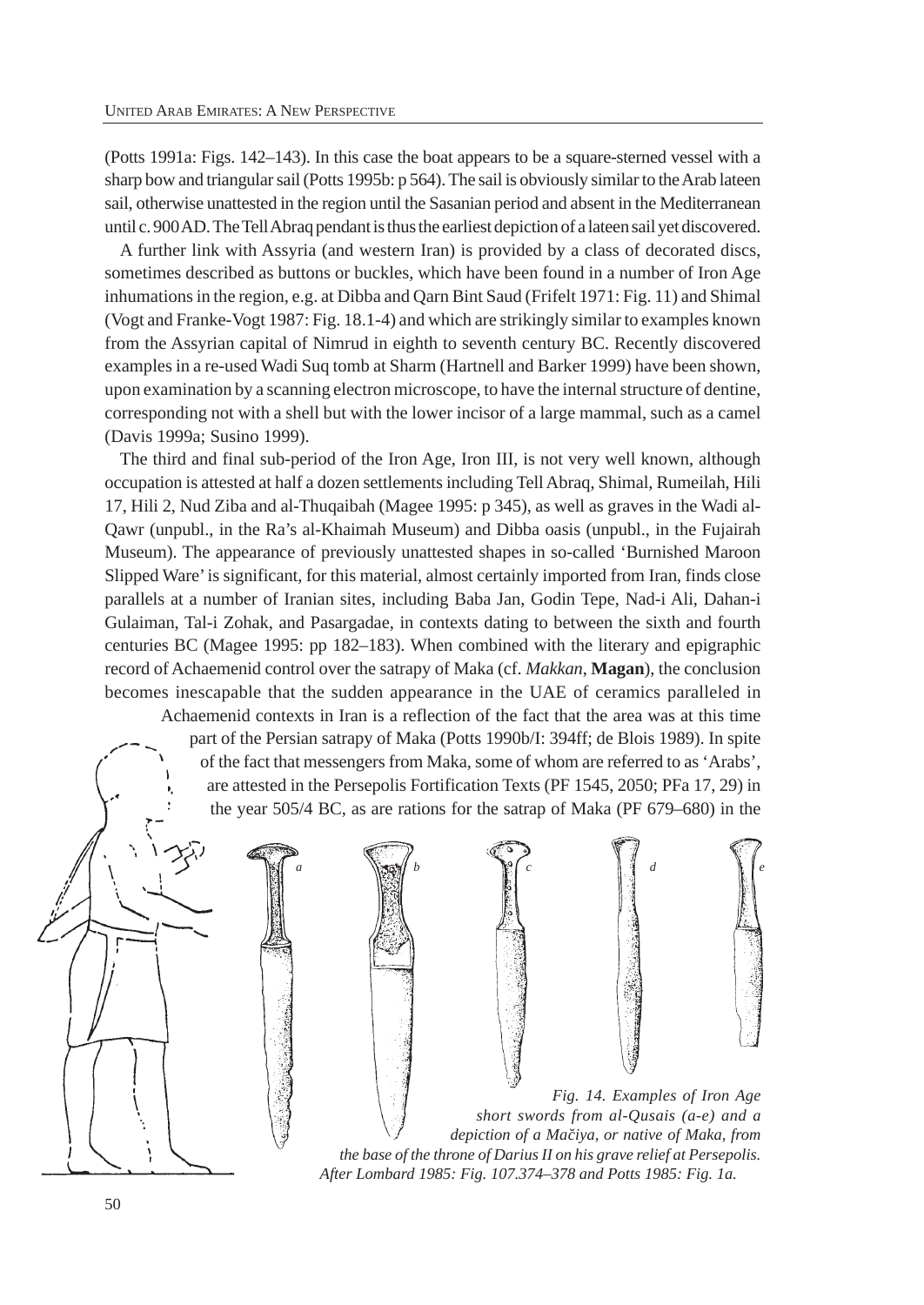years 495/4 and 500/499 BC (Potts 1990b/I: pp 395–397), we still have no idea where the Persian capital of the satrapy may have been located. A contingent from Maka formed part of Xerxes' army at Doriscus in 480 BC (Herodotus, *Hist.* 7.68), and we can get some impression of how they looked from the depictions of Ma˘ciya (inhabitants of Maka) on several Achaemenid monuments, the clearest of which is found on the grave of Darius II at Persepolis (Potts 1985: Fig. 1a). There the Mačiya (Fig. 14) is shown wearing only a short kilt, with a sword slung over his shoulder by a strap. The crescentic pommel of the sword hilt is interesting, and recalls the many Iron Age short swords found at sites in the UAE such as al-Qusais (Fig. 14), Qidfa, Jebel Buhais and Rumeilah (Lombard 1981; Weisgerber 1988).

#### **The Mleiha (Late Pre-Islamic A-B) Period (c. 300–0 BC)**

The dissolution of the Persian Empire must have impacted on south-eastern Arabia, for, with the defeat and death of Darius III, Maka was no longer a Persian satrapy. On the other hand, Alexander the Great's conquests never touched the Arabian side of the Gulf and, while he inherited much of what had formerly been the Achaemenid empire, the famous 'last plans' of the Macedonian conqueror, which included an invasion of Arabia, never advanced beyond the stage of initial reconnaissance (Potts, 1990b/II: pp 1–22). Thus, by the third century BC south-eastern Arabia was free of foreign political influence, and it is in this context that the developments of the subsequent centuries must be viewed, for none of Alexander's Seleucid successors was able to establish any sort of Greek dominance in the region either.

How significant these trends were for the local population is difficult to assess. Certainly we can see evidence of continuity as well as change in the local ceramic repertoire, enough to be certain that the basic industry and the people who made and used the wares remained the same. But our evidence is severely restricted and, with the exception of Mleiha, a sprawling settlement on the gravel plain south of Dhaid in the interior of Sharjah which extends over an area several square kilometres in extent (Boucharlat 1987–1988, 1989; Boucharlat and Mouton 1991, 1993; Mouton 1999), we have no other settlements which can be attributed to this time horizon. On the basis of their excavations, French archaeologists working at Mleiha have divided the sequence into four sub-periods, viz. Mleiha I (Iron Age), II (300–150 BC), IIIA (150–0 BC), and IIIB (0–200 AD). For the purposes of this chapter we shall consider Mleiha II and IIIA together, as these correspond to the interval between the end of the Iron Age and the appearance of a different cultural phenomenon best represented further north at al-Dur on the coast of Umm al-Qaiwain (see below).

The occupation of Mleiha represented the continuation of human occupation, in an optimally watered and well-drained area, which had begun in the late prehistoric era (cf. Table 7). The earliest, post-Iron Age settlement probably consisted of *barastis or 'arish*, palm-frond houses, eminently suited to the hot climate of south-eastern Arabia. Starch residues on groundstone tools (Davis 1999b) and macro-botanical remains of wheat (*Triticum durum/aestivum*), barley (*Hordeum vulgare*) and date (*Phoenix dactylifera*) attest to a successful agricultural regime (Peña-Chocarro and Barrón Lopez 1999). The dead, however, were buried in more substantial structures, mudbrick cists surmounted by a solid tower of brick, capped by crenellated stone ornaments. These structures, which have no antecedents in the region, recall the funerary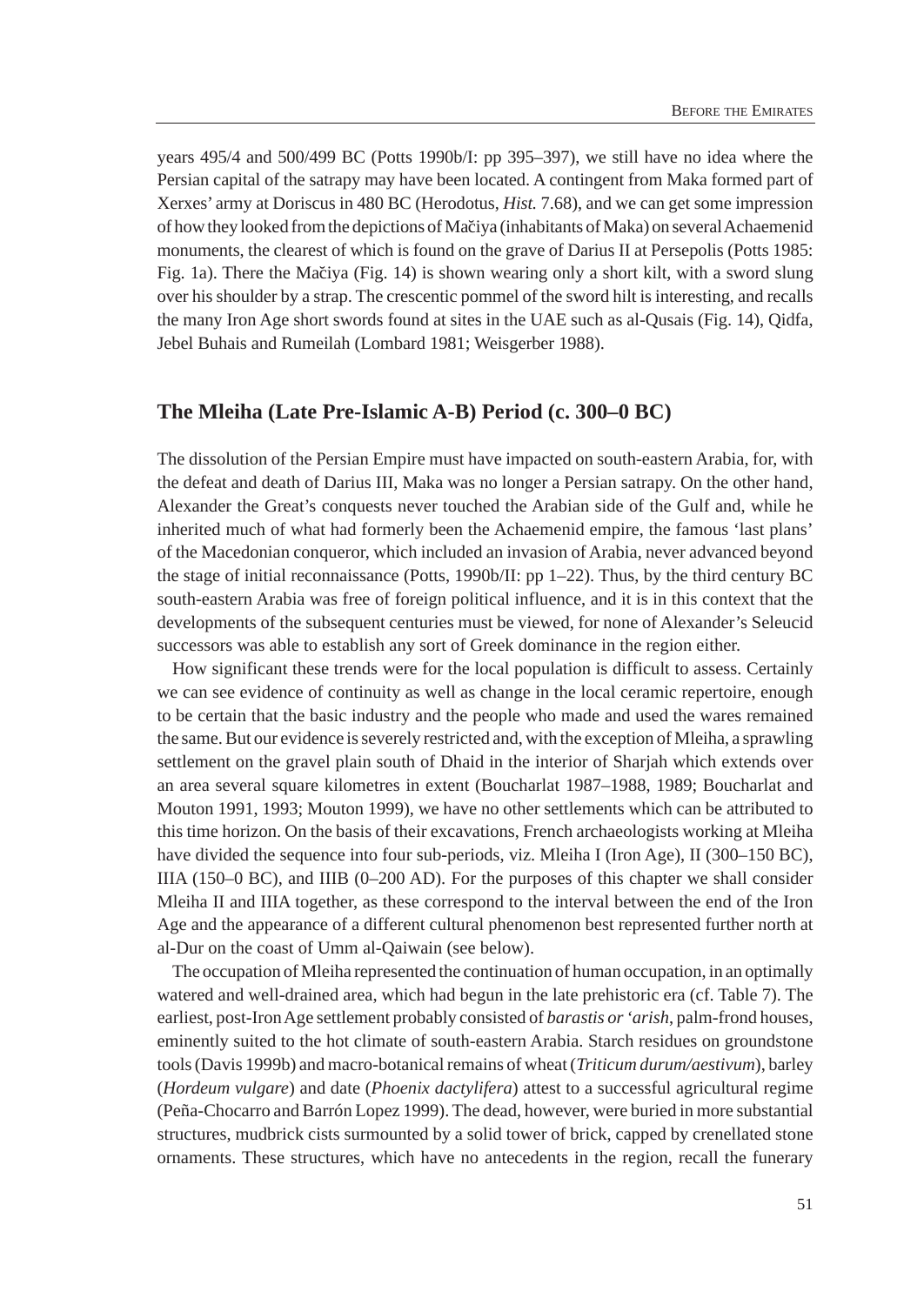towers of Palmyra, Qaryat al-Fau, and the early periods at Petra (Boucharlat and Mouton 1993: p 281; Mouton 1997, 1999; Boucharlat and Mouton 1998).

Both settlement and graves have yielded quantities of ceramics, some of it of obviously local manufacture, carrying on and modifying the norms established during the Iron Age, and some of it foreign. This includes glazed pottery, perhaps produced in south-western Iran or southern Iraq; red and black wares readily identifiable as coming from the north-east Arabian mainland or adjacent islands such as Bahrain or Failaka; and even Greek pottery, imported from the Aegean or Mediterranean. In addition to Greek black-glazed sherds identical to finds from the Athenian Agora, more than half a dozen stamped Rhodian amphora handle fragments (Fig. 15) provide precious clues to the absolute chronology of Mleiha. The named and generally datable Rhodian amphora manufacturers attested at Mleiha include *Iasonos* (early second century BC), *P(ana)mo(u) Ant(ig)onou* (late third/early second century BC), and *Epi Ariotuvos/Theomoaori(os)/ou* (200–175 BC) (Mouton 1992: p 48). Folded-flan coinage from Mleiha, modelled on Athenian 'old style'tetradrachms of fourth century BC date, may represent the earliest indigenous coinage in the region (Haerinck 1998d; Huth 1998, 1999).



*Fig. 15. Stamped Rhodian amphora handles from Mleiha. After Mouton 1992: Fig. 21. 1, 3.*

Engraved bronze bowls and beehive-shaped, alabaster vessels from Mleiha II contexts recall examples from South Arabia (Potts 1990b/II: Fig. 18; Boucharlat and Mouton 1993: Fig. 6; Hassell 1997), a fact which is important in connection with the recovery of several items (stone stelae, bronze bowls) inscribed in South Arabian characters (Fig. 16). By themselves, these inscriptions do not necessarily imply contact with South Arabia, for the simple fact that the South Arabian script was also used in north-eastern Arabia to write the so-called Hasaitic inscriptions (Potts 1990b/II: 69–85), many of which begin with the same formula as the Mleiha funerary stele, *nafs/wqbr*, i.e. 'memorial and tomb (of) . . .' (cf. the discussion in Müller 1978: p 150; Potts 1990b/II: p 268 n. 11; Mitchell 1990–92). Moreover, alabaster vessels like those found at Mleiha, although of undoubted South Arabian manufacture, have also been discovered at sites like Thaj in north-eastern Saudi Arabia. Several coins found on the surface of the site are, however, unequivocally South Arabian (Sedov 1995). The question of South Arabian contact and cultural influence is an important one, particularly in view of the legend of the Azd migration out of Yemen and its contribution to the later tribal configuration of Oman.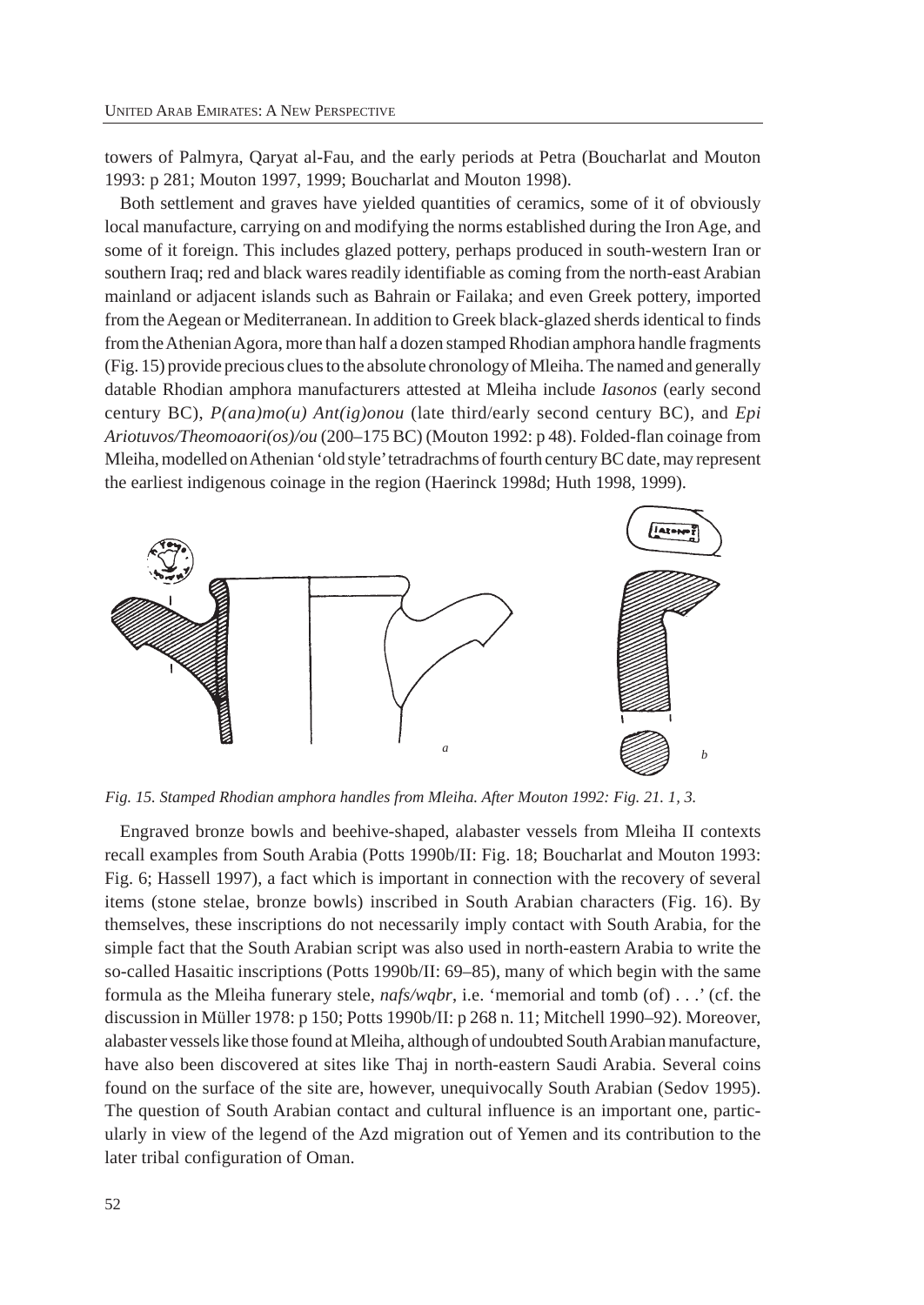

*Fig. 16. Examples of inscribed material in South Arabian (a), Aramaic (b-d) and Latin (e) from Mleiha (a-b) and al-Dur (c-e). After Mouton 1992: Fig. 148 and Teixidor 1992: Fig. 2.*

One of the cultural innovations which characterizes the late pre-Islamic era is the appearance of iron in large quantities for the first time in the archaeological record of south-eastern Arabia. Alongside utilitarian items such as nails, long swords and arrowheads (Mouton 1990) were used. Whether or not they were manufactured locally is another matter, but in addition to the existence of iron-bearing zones near Jebel Faiyah, Emalah and Buhais, south of Mleiha, the site itself has surface scatters of iron slag (Ploquin and Orzechowski 1994: pp 26ff) suggesting that secondary refining and casting were carried out there. Why iron was previously so rare is a mystery. Certainly the abundance of copper sources in the Hajar Mountains, and the ancient tradition of copper metallurgy may have been a factor contributing to a lack of interest in iron. It has also been suggested that the Seleucid political presence in the Gulf region acted as a catalyst by way of introducing new types of armour and weaponry, made of iron, to peoples previously accustomed to the use only of copper-bronze (Lombard 1989: p 37).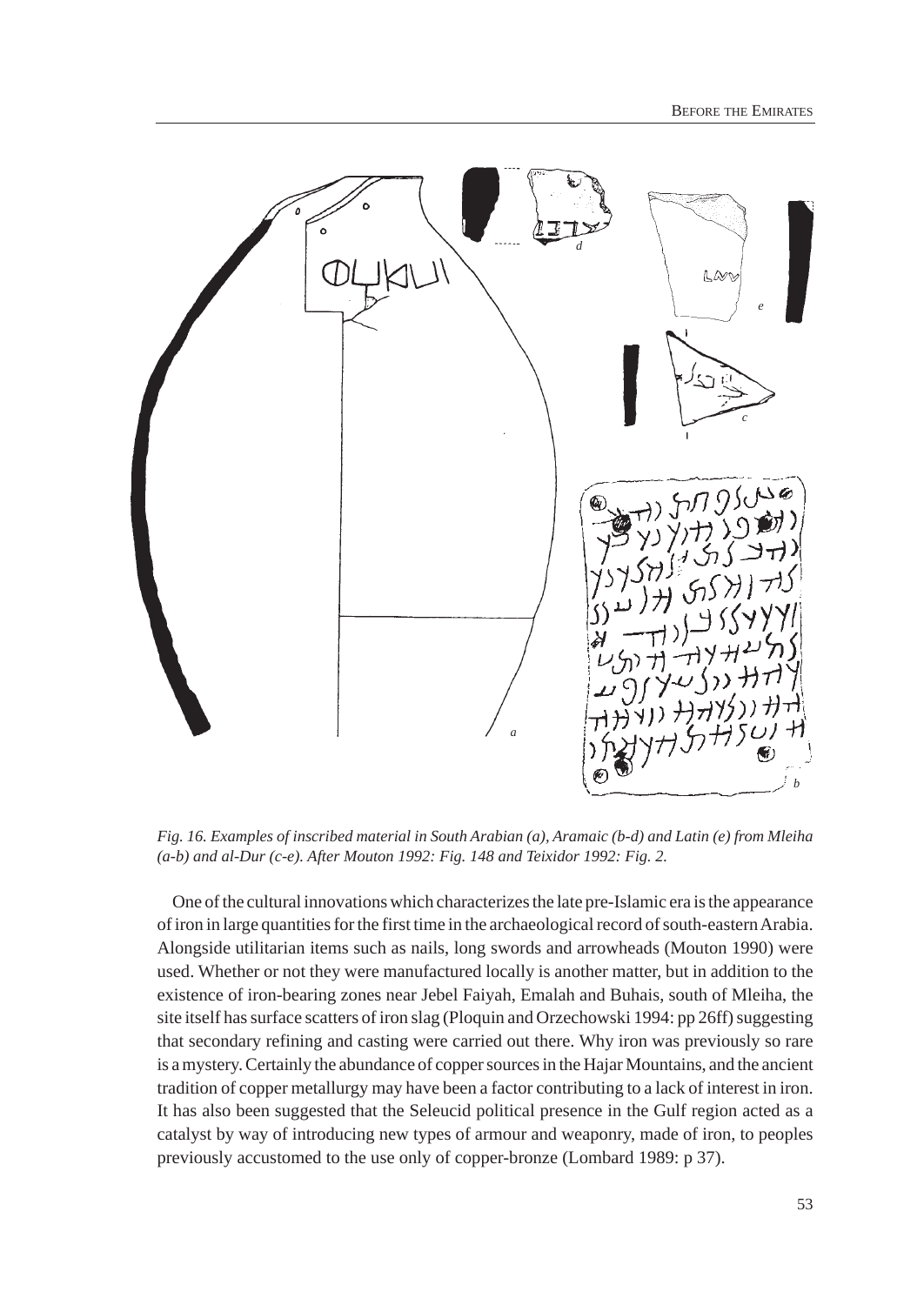## **The Al-Dur (Late Pre-Islamic C) Period (c. 0–200 AD)**

By the first century AD we have reached a period for which considerably more literary documentation exists, albeit of a difficult nature to use. The Roman writer Pliny the Younger (23/24–79 AD) completed his *Natural History* in 77 AD and, to judge from his account of the peoples and places of south-eastern Arabia (*Nat. Hist.* VI.32. pp 149–152), combined with the second century AD testimony of Cl. Ptolemy's map of Arabia (Fig. 17), the area of the UAE was full of settlements, tribes, and physical features, the names of which he recorded for posterity. Fixing the locations of these, and linking them with archaeological sites, has proven difficult, but it has been argued that 'the town of Omana, which previous writers have made out to be a famous port of Carmania (Pliny, *Nat. Hist.* VI.32. pp 149) [Kerman province in Iran]' may be identified with the large, nearly 4 km sq. settlement of al-Dur in Umm al-Qaiwain (Potts 1988, 1990b/II: pp 306ff; Groom 1994, 1995). The same site is, moreover, mentioned (§ 36) at about the same time in the anonymous *Periplus of the Erythraean Sea*, an important text which documents the maritime trade between Alexandria in Egypt and Barygaza in India. Certainly the archaeological remains of al-Dur leave us in no doubt that the site was the most important coastal settlement so far identified in the lower Gulf during the first centuries AD.



*Fig. 17. South-eastern Arabia according to Cl. Ptolemy. After Groom 1994: 200.*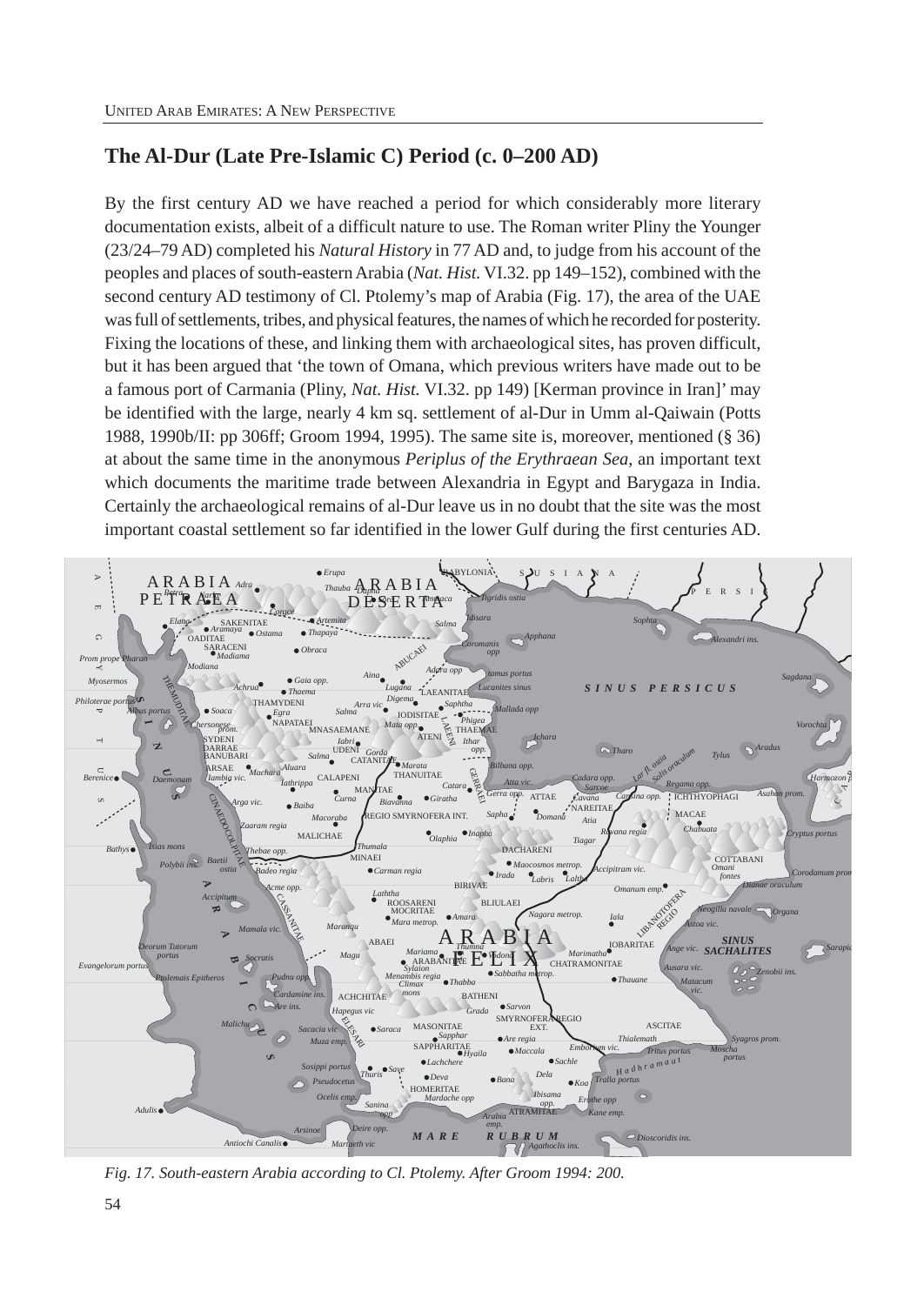Located opposite what is today a sheltered branch of the Umm al-Qaiwain lagoon, al-Dur extends for well over 1 km in a north-east/south-west direction, and is in places up to 1 km wide. Within this vast area is a dispersed collection of private houses, graves, a fort, and a temple, along with extensive sherd scatters without associated standing architecture which probably represents areas of former *'arish* (*barasti*) habitation. Originally investigated in the early 1970s by an Iraqi expedition, al-Dur was the object of a collaborative expedition from four European universities between 1987 and 1994 (Boucharlat et al. 1988, 1989; Haerinck 1991b, 1992, 1993, 1994a, 1994d; Haerinck et al. 1992, 1993; Haerinck 1996b).

Most of the architecture at the site is built of beach rock (Ar. *farush*), a calcareous concretion which forms offshore in shallow tidal areas and can be easily broken into slabs for use as building material. Large houses, some with numerous rooms and round corner towers, have been excavated as well as small, one-room dwellings. The use of alabaster for windowpanes is important and marks the earliest archaeological attestation of alabaster for this purpose in the Arabian Peninsula (Potts 1996). Graves may be either simple subterranean cists for individual inhumations, or large, semi-subterranean collective tombs consisting of a subterranean chamber reached via a stairway from the surface, surmounted by a barrel vault. In general terms the more elaborate graves resemble Parthian tombs at Assur in northern Mesopotamia.

The ceramics from the site are dominated by glazed wares, almost certainly of Parthian manufacture and imported either from southern Mesopotamia or south-western Iran. Fine black-onorange painted 'Namord' ware (Fig. 18), imported from south-eastern Iran or Baluchistan, indicates contacts across the Straits of Hormuz (Potts 1998b; cf. Wiesehöfer 1998), while rare sherds of Indian Red Polished Ware point to ties with the Indian subcontinent. As the *Periplus* indicates, during the mid-first century AD Omana was the most important port in the lower Gulf, and was twinned with the port of Apologos at the head of the Gulf, a site perhaps located somewhere near modern Basra and one of the main maritime outlets for the kingdom of Characene (Potts 1988, 1997b). While traffic down the Red Sea and across the Indian Ocean provided one means for the Roman acquisition of exotica from India and the east, overland caravan traffic between Palmyra in Syria and the cities of Vologesias, Seleucia and Spasinou Charax in Iraq, followed by seaborne travel down the 'Characene corridor'to Omana and on to India provided an alternative route (Potts 1997b). The latter mechanism may well have been responsible for the diffusion of quantities of Roman glass to al-Dur (Fig. 19), most of which dates to the first century AD (Whitehouse 1998, 2000); at least one western Roman amphora (Papadopoulos 1994); and a handful of Characene coins dating to the reigns of Attambelos II (44/45 AD), Attambelos IV (58/59 AD) and Attambelos VI (104/105 AD) (Potts 1988: pp 141–142). The single Roman coin from al-Dur, an undated PONTIF MAXIM issue of Tiberius (Howgego and Potts 1992) may have reached the site in the same manner.





*Fig. 18. Examples of early (a) and late (b) Namord ware from al-Dur. After Potts 1998b.*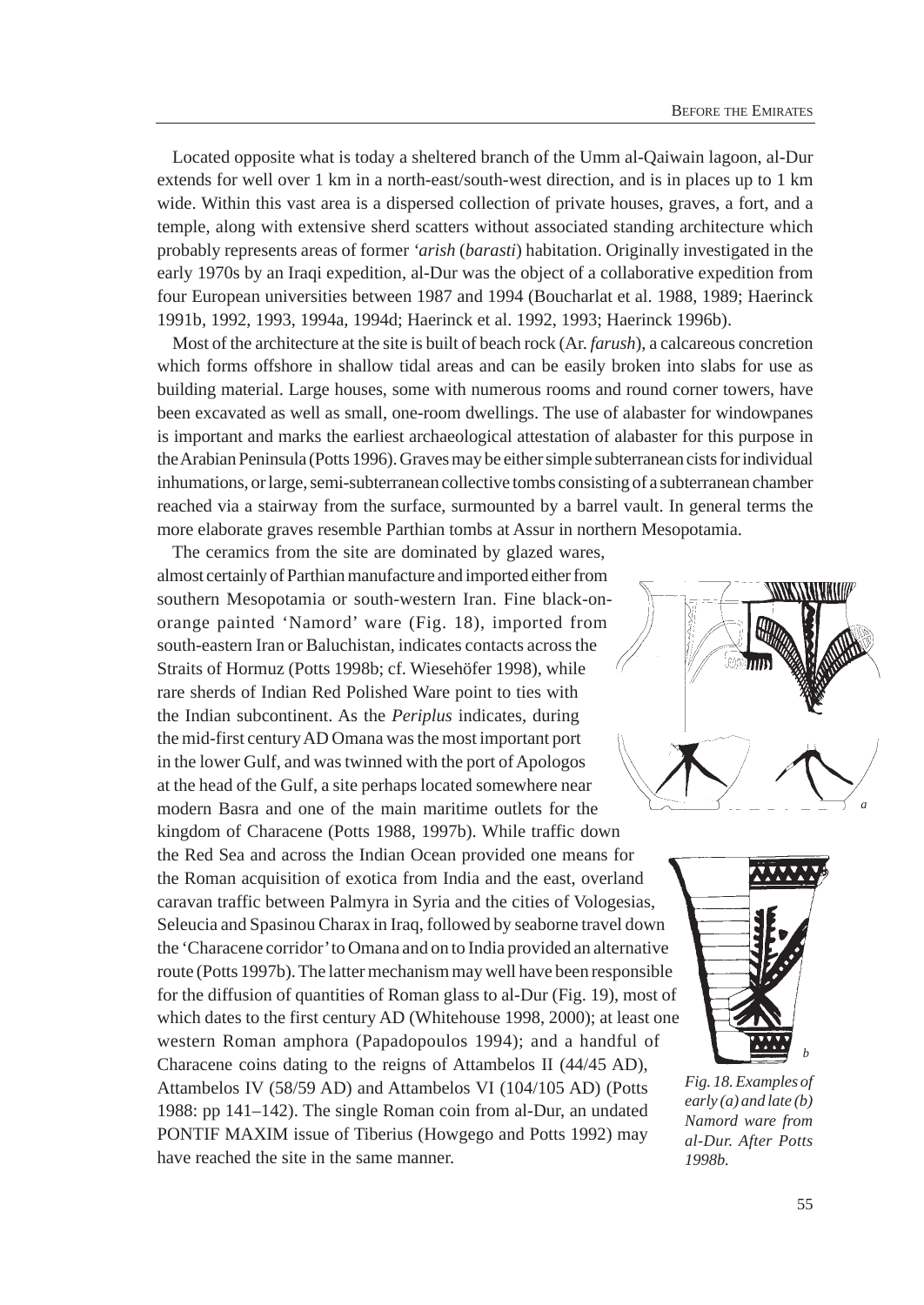#### UNITED ARAB EMIRATES: A NEW PERSPECTIVE



*Fig. 19. A selection of Roman glass from al-Dur. After Potts 1997c.*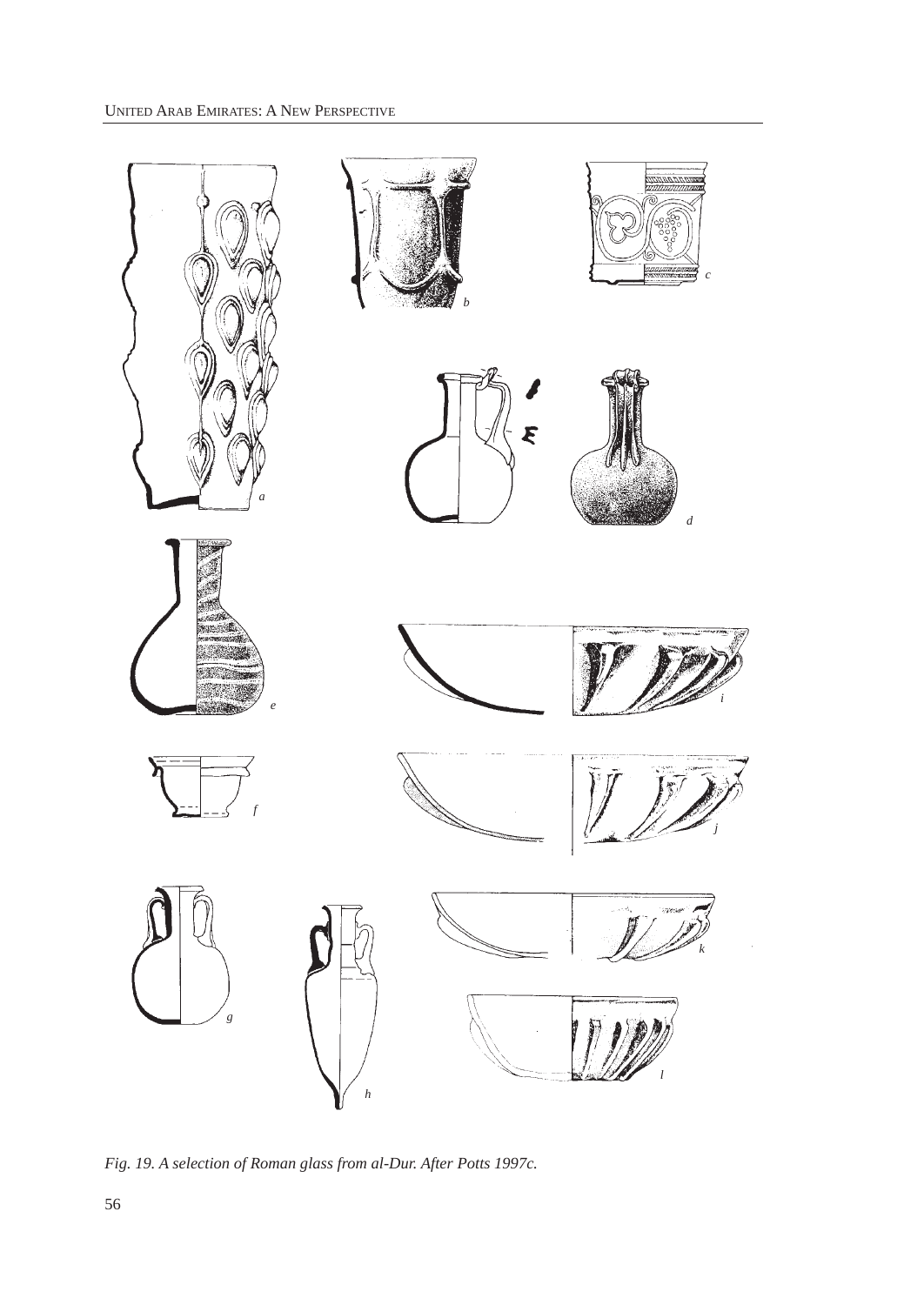



*Fig. 20. The Area F building complex (a) and the fort (b) at al-Dur. After Mouton 1992: Figs. 150 and 55.*

The concentration of political power which one may presume to have existed in an emporium like al-Dur was undoubtedly centred on the fort (Fig. 20) excavated in

1973 by the Iraqi expedition. Measuring roughly 20 m on a side, and with four circular corner towers each 4 m in diameter, the fort is built of beach rock and shows affinities to contemporary Parthian fortifications in Mesopotamia. South of the fort is an important temple (Haerinck, Vrydaghs and Doutrelepont 1998), excavated by the Belgian expedition, which was a simple, one-room, square structure, roughly 8 m on a side, of beach rock faced with finely worked gypsum plaster imitating ashlar masonry. An incense burner from the temple, inscribed in Aramaic with the name Shams, suggests that this was a shrine dedicated to the pan-Semitic solar deity.

While al-Dur was the prime settlement of this period on the Gulf coast, other minor sites have been identified on the islands of Abu Dhabi as well (Hellyer and King 1999; King and



*Fig. 21. A coin mould from Mleiha. After Boucharlat and Drieux 1991: Fig. 2.*



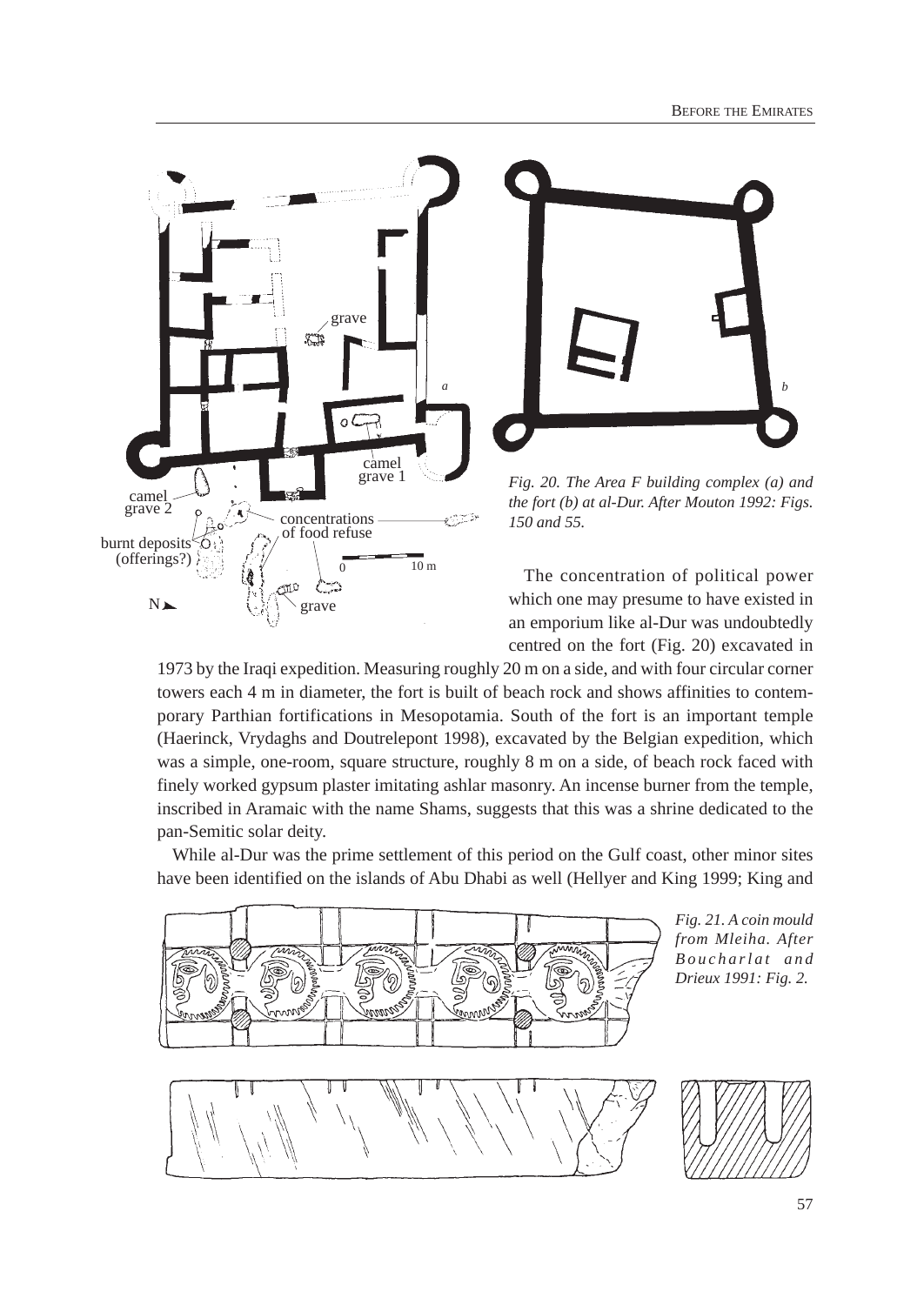Tonghini 1998). In the interior, Mleiha was certainly the leading centre, apart from which only a few graves have been identified (de Cardi 1996; Petrie 2000). Mleiha has produced remarkable evidence dating to this period of a cemetery in which both horses and camels were buried. In addition, one of the most important discoveries made in recent excavations at the site was a square fort with square corner towers in Area CW, the main outer wall of which was 55 m long, attributable to Mleiha IIIB (0–200 AD) (Benoist et al. 1994: p 12). Associated with the fort, moreover, was a stone mould (Fig. 21) for the production of coins (Boucharlat and Drieux 1991), and as the right to strike coinage was generally a royal prerogative in the ancient world, it is likely that the Mleiha fort represents the power centre of the polity centred on the site. The coins minted at Mleiha – hundreds of which have been discovered at both al-Dur and Mleiha (Potts 1991b, 1994d; Haerinck 1994c; Grave et al. 1996a; Haerinck 1996a, 1998a, 1998b, 1998e, 1999) – were modelled on the coinage of Alexander. They show a debased head of Heracles wearing the pelt of the Nemean lion on the obverse, and a seated figure, based on that of Zeus, on the reverse. Whereas the original Greek models had the name ALEXANDER clearly written in Greek on the reverse, the Mleiha/al-Dur coins (Figs. 22–23) bear a legend in angular, lapidary-style Aramaic which can be read as 'Abi'el, son/daughter of *bgln/tmyln/tlmyl/tym*..' (Potts 1994d: p 43). However the patronymic should be read (Maraqten 1996), the name Abi'el is always clear, and as this must be the monarch who originally minted coins of this type, we can safely conclude that Abi'el was an important ruler in the wider region during the late pre-Islamic era.

The situation is complicated, however, by the fact that variant, prototypical issues with the name Abi'el have been found in a hoard on Bahrain datable to the second century BC. Thus, the later Mleiha issues from the first century AD may have repeated the name of an important political figure in the region long after that individual had died, just as the many Asiatic issues which were based on those of Alexander repeated the name of the Macedonian king over and over again, even centuries after his lifetime. Until this issue can be resolved it is wisest not to assume that the fort at Mleiha represents the stronghold of the eponymous Abi'el. That Aramaic was the language of the populations of Mleiha and al-Dur at this time is, however, confirmed not only by its use on coinage, but also by the discovery of other inscribed objects, such as a unique bronze plaque from Mleiha (Teixidor 1992) and several short lapidary inscriptions at al-Dur (Haerinck et al. 1991: p 36).



*Fig. 22. A silver tetradrachm of Abi'el (Class S2) from Mleiha; weight 14.68 g., diameter 2.70 cm. After Potts 1994d: 45, no. 183.*



*Fig. 23. A silver tetradrachm of Abi'el (Class XLVI) from Mleiha; weight 16.02 g., diameter 2.20 cm. After Potts 1994d: 66, no. 338.*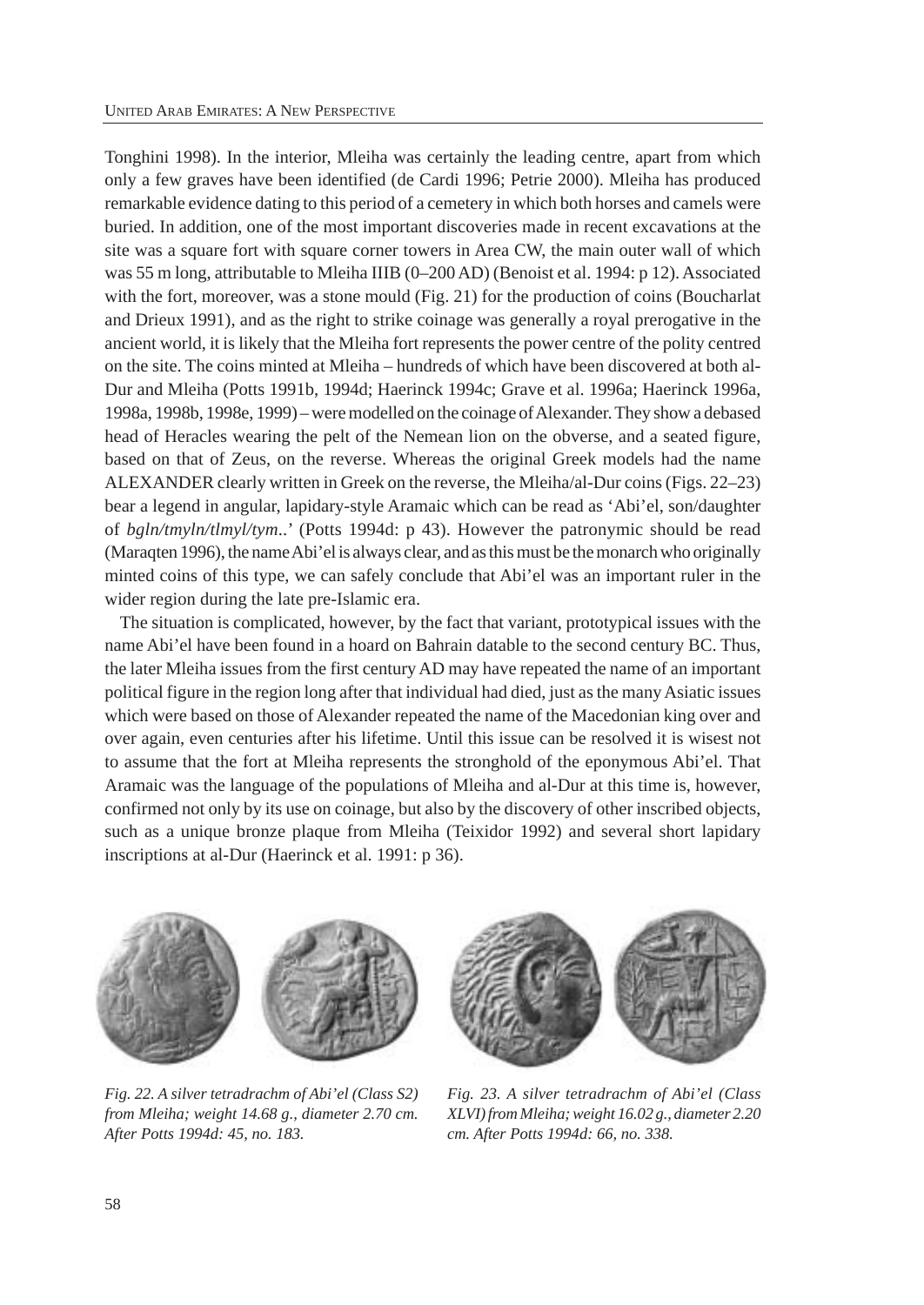#### **The End of the Pre-Islamic Era (c. 240–635 AD)**

Although the extent of the political influence of the Parthians in south-eastern Arabia has long been debated, there is little doubt that their Sasanian successors swiftly imposed their will on the inhabitants of the region shortly after coming to power. According to the *Karnamak-i Artachsher-i Papakan*, the 'Book of Deeds' recounting the exploits of Ardashir (224–240), founder of the Sasanian state, *m*c*vnyg'n* or natives of Mazun (the name given to Maka in Middle Iranian, Syriac, Armenian and Arabic sources; see de Blois 1989) fought against Ardashir early in his career. Later Arab sources, such as al-Dinawari (c. 895) and the anonymous *Nihayatu'l-irab fi ahbari'l-furs wa'l-'arab* (c. 1000–1050), contend that Ardashir campaigned in Oman. Certainly the great Ka'aba of Zoroaster inscription at Naqsh-i Rustam near Persepolis lists MZWN, i.e. Mazun, as the twenty-seventh land in the empire of Shapur I (240–270 AD), Ardashir's son (Gignoux 1971: p 92–93; Potts 1990b/II: p 329; Huyse 1999/I;p 24).

Archaeologically, however, there is little concrete evidence of a Sasanian presence in the UAE. The few coins recovered on the Gulf coast include a pair of badly preserved bronzes of Ardashir and Shapur II (309–379) from Ghallah, an island in the lagoon of Umm al-Qaiwain, as well as a silver coin of the latter king from Tell Abraq (Potts and Cribb 1995: pp 129–130). In Fujairah, a small hoard of 18 silver coins was discovered which included issues of two late Sasanian monarchs, Hormizd IV(579–590) and Khusrau II (590–628) (Hellyer 1995).

The absence of Sasanian material should not be interpreted as a sign that there was no settlement in the region at this time. The latest occupation at Tell Abraq can be dated to this period by the Shapur II coin found in 1993 in a context close to the surface (Potts and Cribb 1995: p 130). Area F at al-Dur, a large, multi-roomed house with corner towers, represents the most extensively excavated complex of this date found so far (Lecomte 1993). It is well-dated by the numerous examples of Sasanian glass found there, all of which find close parallels at sites in Mesopotamia. Further up the coast, at Jazirat al-Hulayla, late pre-Islamic ceramics and structures have also been found (Kennet 1994: Figs. 9–11), while excavations at the substantial mound of Kush, near Shimal, demonstrate that settlements with occupation of Sasanian date do exist in the region (Kennet 1997, 1998). In the interior, several intrusive burials with iron weaponry (spear, sword, pike) dug into the prehistoric tombs at Jebel al-Emalah can be attributed to the very end of the pre-Islamic period. A fragmentary individual buried with an iron sword in Tomb I has produced a corrected radiocarbon date of 455–583 AD, while a fully articulated individual buried with an iron-tipped spear from Tomb III has been dated to 513–624 AD (Potts 1997c).

Athird burial at Jebel al-Emalah with iron accoutrements was that of a camel in its own, oval grave ringed by stones. Camel burials are a phenomenon well-attested in the late pre-Islamic era throughout the Arabian Peninsula (Vogt 1994b), and elsewhere in the UAE they are known at both al-Dur (Lecomte 1993) and Mleiha (Mashkour 1997; Jasim 1999; Uerpmann 1999). Yet it would be wrong to suggest that the religious climate of the era was dominated either by Arab paganism (viz. camel burial) or Zoroastrianism (viz. Sasanian influence). Nestorian Christianity was a decidedly important component of the religious milieu at this time as well.

In 424 Yohannon, bishop of Mazun, attended an important synod at Markabta de Tayyae in Iraq, where the Nestorian church proclaimed its independence from Antioch (Potts 1990b/II: p 333). This is the first concrete evidence of Nestorian Christianity in south-eastern Arabia, although the *Vita Ionae*, an account of the life of a monk named Jonah who lived in the time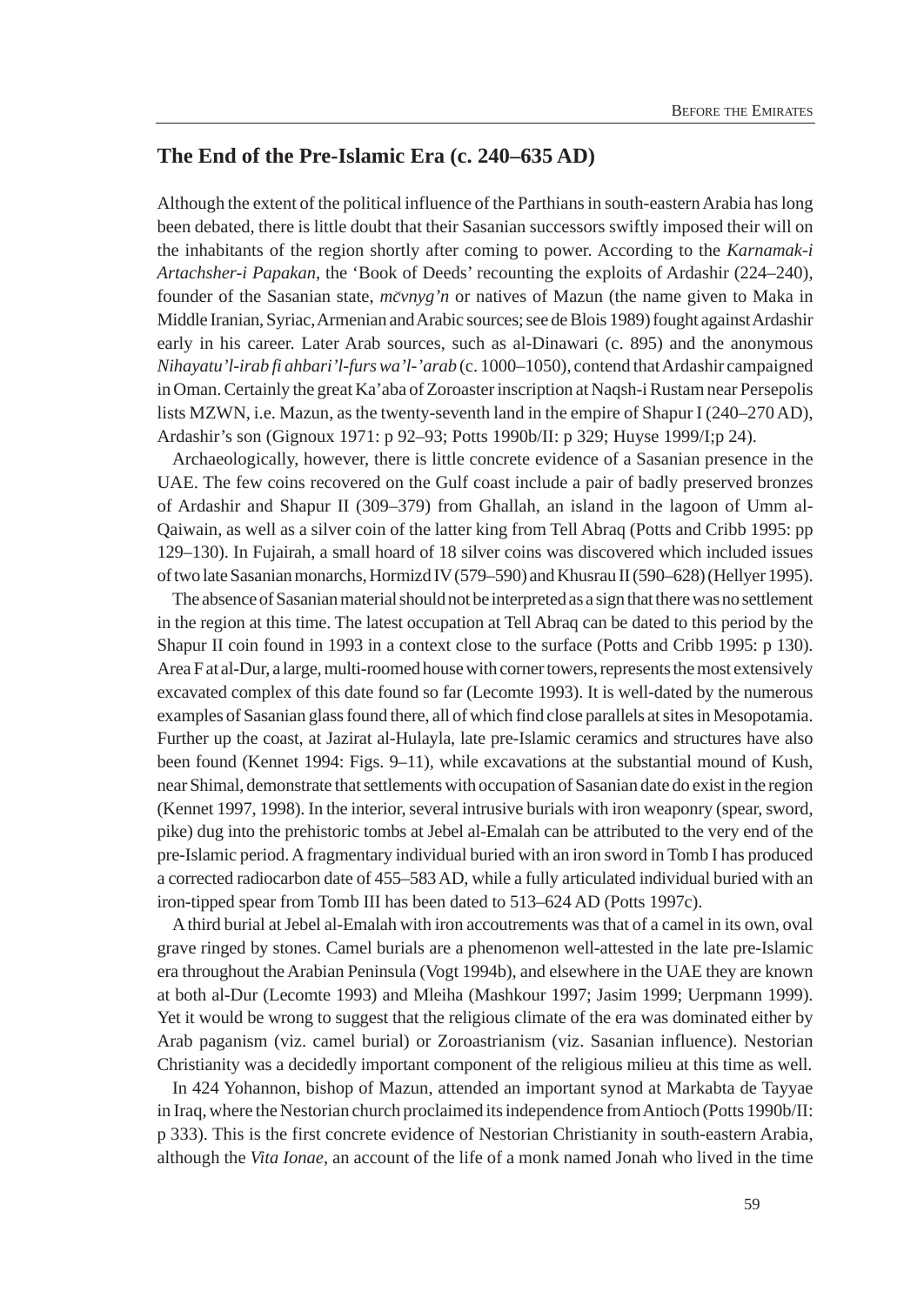of the *catholicus* Barb'ashmin (343–346), says that Jonah built a monastery 'on the borders of the black island', a locale which some Nestorian scholars have sought amongst the islands between Qatar and Oman. In this connection it is obvious to consider the islands off the coast of Abu Dhabi as a likely site for Jonah's monastery. The recent discovery on the island of Sir Bani Yas (Hellyer 1993a; King and Hellyer 1994; King 1997) of a monastery and/or church, complete with carved stucco ornamentation



*Fig. 24. A stucco fragment from a Nestorian building on Sir Bani Yas. After King and Hellyer 1994: 6.*

including several crosses (Fig. 24), is of enormous interest in this respect, as is the identification of another probable monastery on the island of Marawah (P. Hellyer, pers. comm.).

The literary testimony of Nestorian Christianity in the region does not resume until 544, perhaps due to a temporary loss of control over the area by the Sasanians and their Lakhmid vassals at the hands of the Kinda of central Arabia (Potts 1990b/II: pp 334–335). Be that as it may, in 544 David, bishop of Mazun, attended the Nestorian synod of Mar Aba I, and in 576 Samuel attended the synod of Mar Ezechiel. Mazun is included in an important Armenian list of the provinces of the Sasanian empire compiled late in the Sasanian period, and it is certain that the region was under Sasanian control at the time of the Islamic conversion.

Two major towns of the period are mentioned in literary sources, Tuwwam and Dibba. Both towns were taxed by the Al Julanda, clients of the Sasanians who reported to the Persian *marzban* (military governor) at al-Rustaq in Oman (Potts 1990b/II: p 337). Tuwwam, although identifiable with the region of Al Ain/Buraimi (Wilkinson 1964: p 344), is invisible archaeologically, for no late pre-Islamic remains contemporary with the period of Sasanian governance have been unearthed there. Dibba, of course, is still the name of a major port and oasis settlement on the East Coast of the UAE which is today divided between Oman, Fujairah and Sharjah. Although the archaeology of Dibba in the late pre-Islamic era is known only from chance finds, the literary record is more ample.

In his *al-Muhabbar*, Ibn Habib called Dibba 'one of the two ports of the Arabs; merchants from Sind, India, China, people of the East and West came to it' (Shoufani 1972: 156). At this time Dibba paid a tithe to Al Julanda b. Al Mustakbir on the occasion of a fair held each year for five nights beginning on the first day of Rajab. The commercial importance of Dibba at this time explains why Jayfar, one of the Al Julanda addressed by the Prophet in a letter carried by Abu Zaid and 'Amr b. Al-'As in the year 630 (AH 8), sent a messenger to Dibba exhorting its inhabitants to convert to Islam (Ross 1874: pp 118–119). Just a few years later, however, Dibba became the base of Laqit b. Malik, the leader of the *al-Riddah* or apostasizing movement, and the crushing of that movement by the armies of the Caliph Abu Bakr (Shoufani 1972: p 8) created one of the largest and most important historical sites in the UAE, a vast cemetery said to contain upwards of 10,000 slain rebels (Potts 1990b/II: p 345) on the outskirts of Dibba.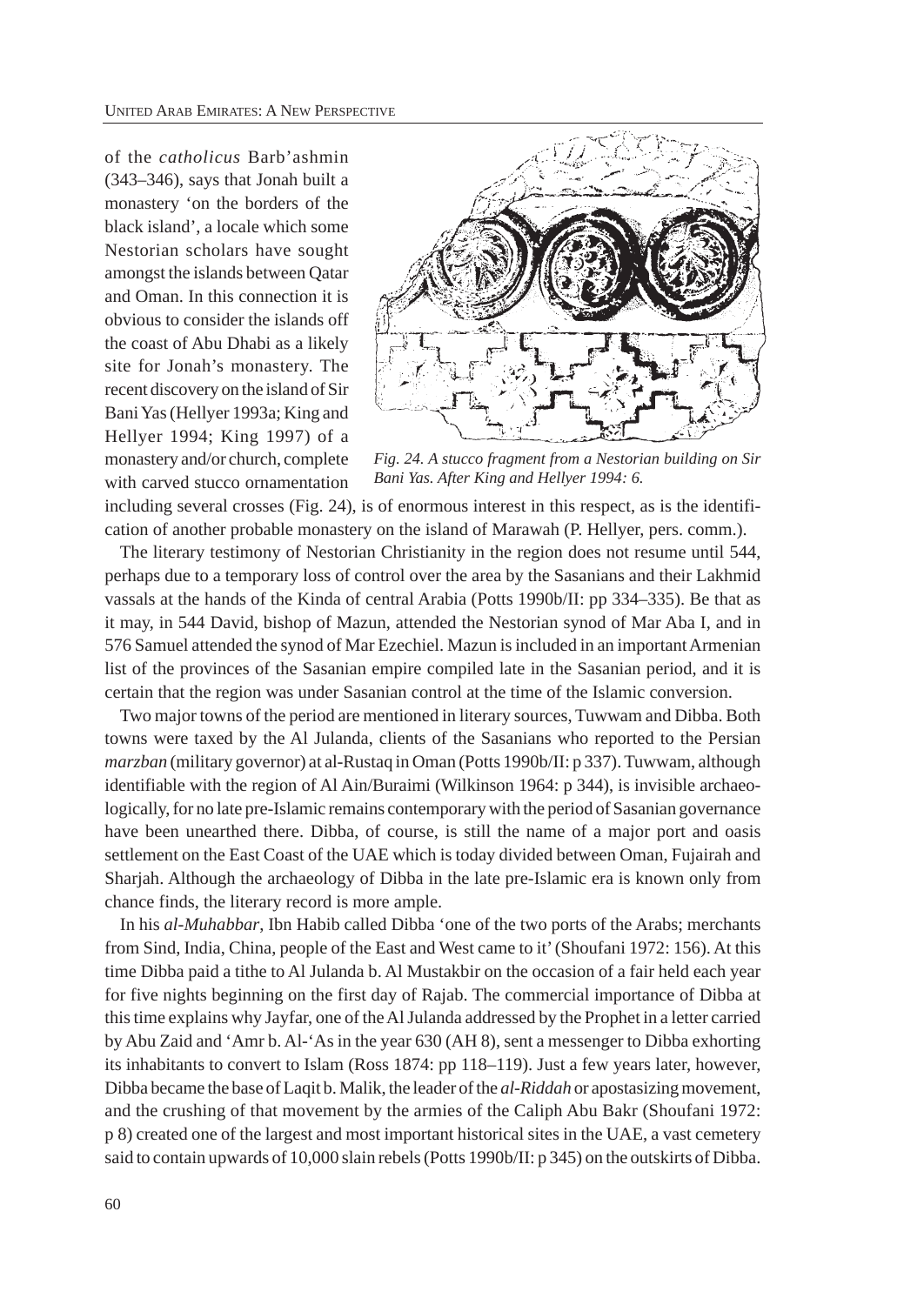Christianity in Mazun certainly survived some decades after the Muslim conversion, for Stephen, bishop of Mazun, attended a synod in Mesopotamia in 676. The apostasy of the Christian community, however, was rife in this period, a fact amply documented by a series of letters sent by the Nestorian catholicos Isho'yahb III to Simeon of Rev-Ardashir in Iran, complaining about the conversions of 'your people in Mazun' (Potts 1990b/II: p 346). The subsequent absence of any more bishops from Mazun at the synods of the Nestorian church is an indication that Christianity probably did not survive in south-eastern Arabia much beyond the seventh century.

### **Conclusion**

It is scarcely possible to draw a simple conclusion from the rich archaeological and historical record of the pre-Islamic past of the UAE, but several observations suggest themselves nonetheless. Quite clearly, archaeological research during the past decade has proceeded at a pace scarcely imaginable even 20 years ago, and there has been a veritable explosion of knowledge as the bibliography appended here attests. Archaeological museums have appeared all over the country which display the impressive finds of numerous excavations. The modern inhabitants of the UAE have an archaeological and historical past which should make them the envy of many of their neighbours, and dispel once and for all the notion that this region was peripheral in antiquity. Had it been peripheral, why would a series of Old Akkadian, Achaemenid, or Sasanian emperors have expended so much energy on campaigning in the area? The lack of a local written record comparable to the cuneiform archives of Mesopotamia or the hieroglyphs of Egypt must never blind us to the fact that, in antiquity, the region of the UAE was a strategic, well-resourced, important part of the cultural mosaic of ancient Western Asia. With the continued goodwill of the rulers of the seven emirates, it is to be hoped that archaeological research in the UAE continues to make advances at the pace set by a committed body of scholars from a variety of nations during the past 20 years. Let us hope, also, that their ranks are swelled by the addition of more indigenous scholars from the UAE itself.

### **Bibliography**

#### *Abbreviations*

| AAE         | Arabian Archaeology & Epigraphy                                                                               |
|-------------|---------------------------------------------------------------------------------------------------------------|
| Abiel II    | C.S. Phillips, D.T. Potts and S. Searight (eds), Arabia and its neighbours: Essays on prehistorical and       |
|             | <i>historical developments</i> , Turnhout, Brepols [=Abiel II: New research on the Arabian peninsula] (1998). |
| <i>AUAE</i> | Archaeology in the United Arab Emirates                                                                       |
| PSAS        | Proceedings of the Seminar for Arabian Studies                                                                |
|             |                                                                                                               |

Alt, K.W., Vach, W., Frifelt, K. and Kunter, M. 'Familienanalyse in kupferzeitlichen Kollektivgräbern aus Umm al-Nar; Abu Dhabi', *AAE*, 6 (1995) pp 65–80.

Al Tikriti, W.Y. 'The archaeological investigations on Ghanadha island 1982–1984: Further evidence for the coastal Umm al-Nar culture', *AUAE*, 4 (1985) pp 9–19.

Al Tikriti, W.Y. 'The excavations at Bidiyah, Fujairah: the 3rd and 2nd millennia BC culture', *AUAE*, 5 (1989) pp 101–114.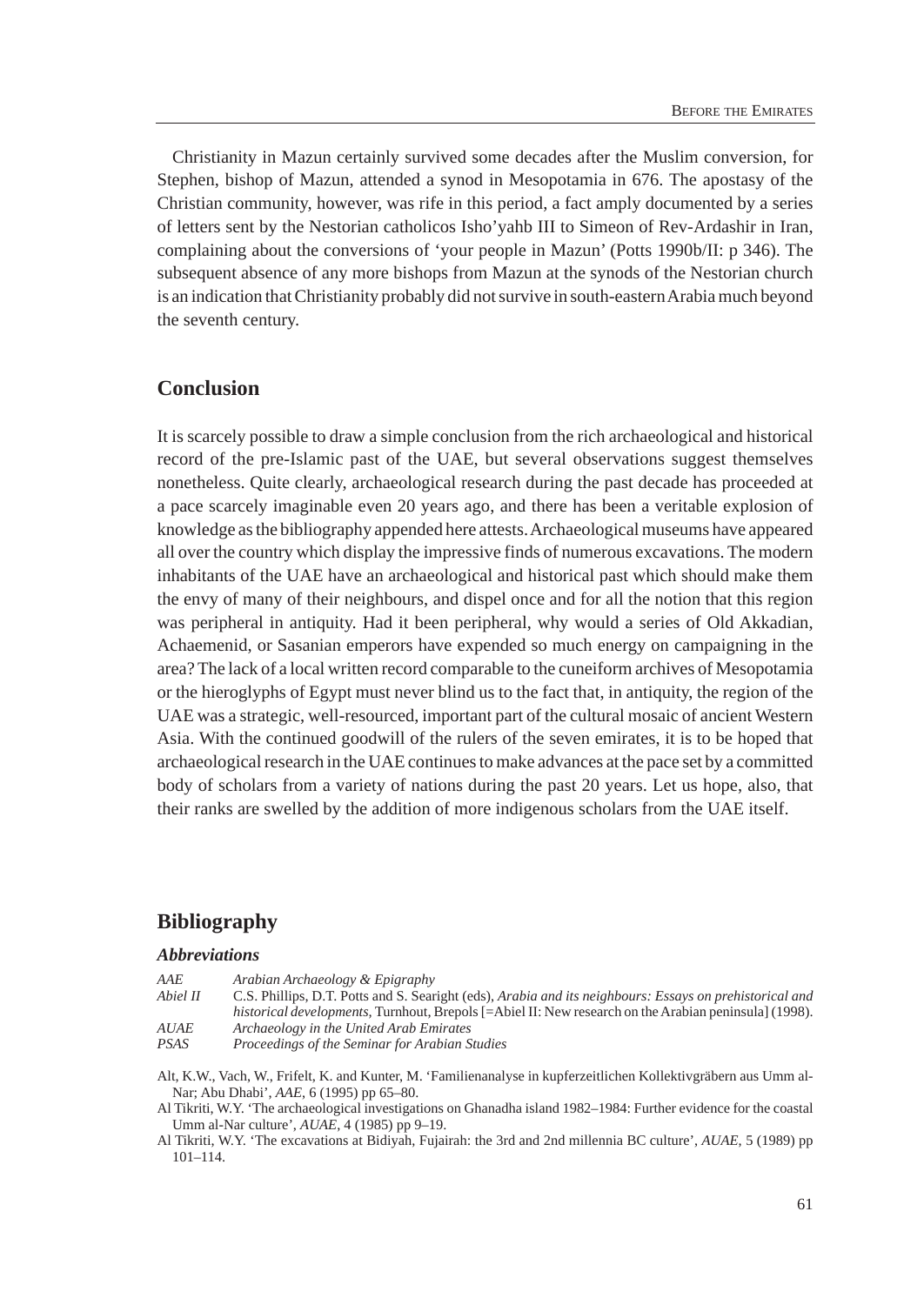Amiet, P. 'A cylinder seal impression found at Umm an-Nar', *East and West*, 25 (1975) pp 425–426.

- Amiet, P. 'Quelques témoins des contacts de Suse avec les pays du Levant au IIIe et IIe millénaires', in J.-M. Durand and J.-R. Kupper (eds), *Miscellanea Babylonica: Mélanges offerts à Maurice Birot*, Paris, Editions Recherche sur les Civilisations (1985) pp 9–12.
- Aspinall, S. 'New ostrich shell finds', *Tribulus* 8/2 (1998) p 28.
- 'At Tell Abraq the earliest recorded find of polio', *The University of Sydney Research*, Sydney, External Relations Division (1994) p 20.
- Beech, M. 'Preliminary report on the faunal remains from an 'Ubaid-related settlement on Dalma Island, Abu Dhabi Emirate, United Arab Emirates', in M. Mashkour, A.M. Choyke, H. Buitenhuis and F. Poplin (eds), *Archaeozoology of the Near East IV,* Vol.B, Groningen, ARC Publicatie 32, (2000) pp 67–78.
- Beech, M. and Elders, J. 'An Ubaid-related settlement on Dalma Island, Abu Dhabi Emirate, United Arab Emirates', *Bulletin of the Society for Arabian Studies*, 4 (1999),pp 17–21.
- Beech, M. and Shepherd, E. 'Archaeobotanical evidence for early date consumption on Dalma Island, United Arab Emirates', *Antiquity*, in press.
- Benoist, A., Cordoba, J. and Mouton, M. 'The Iron Age in al-Madam (Sharjah, UAE): Some notes on three seasons of work', *PSAS*, 27 (1997) pp 59–73.
- Benoist, A., Mokaddem, K. and Mouton, M. 'Excavations at Mleiha site: The 1993 and 1994 seasons', in Mouton, M. (ed), *Archaeological Surveys and Excavations in the Sharjah Emirate, 1993 and 1994: A Seventh Interim Report*, Lyon, Maison de l'Orient (1994) pp 11–19.
- Benton, J.N. *Excavations at al-Sufouh: A third millennium site in the Emirate of Dubai, United Arab Emirates*, Turnhout, *Abiel* 1 (1996).
- Benton, J.N. and Potts, D.T. *Jebel al-Emalah 1993/4*, Sydney, unpubl.
- Blackman, M.J., Méry, S. and Wright, R.P. 'Production and exchange of ceramics on the Oman peninsula from the perspective of Hili', *Journal of Field Archaeology*, 16 (1989) pp 61–77.
- Blau, S. 'Attempting to identify activities in the past: Preliminary investigations of the third millennium BC population at Tell Abraq', *AAE*, 7 (1996) pp 143–176.
- Blau, S. *Finally the skeleton: An analysis of archaeological human skeletal remains from the United Arab Emirates*, Univ. of Sydney, unpubl. Ph.D. thesis (1998).
- Blau, S. 'The people at Sharm: An analysis of the archaeological human skeletal remains', *AAE*, 10 (1999) pp 190–204.
- Blau, S. and Beech, M. 'One woman and her dog: An Umm an-Nar example from the United Arab Emirates', *AAE*, 10 (1999) pp 34–42.
- Boucharlat, R. 'Entre la Méditerranée et l'Inde: Établissements du Golfe Persique à l'époque Gréco–Romaine', *Bulletin de la Société Française d'Archéologie Classique*, 21 (1987–1988) pp 214–220.
- Boucharlat, R. 'Documents arabes provenant des sites "hellénistiques" de la péninsule d'Oman', in T. Fahd (ed), *L'Arabie préislamique et son environnement historique et culturel*, Leiden, Univ. des sciences humaines de Strasbourg, Travaux du Centre de Recherche sur le Proche-Orient et la Grèce antique 10, (1989) pp 109–126.
- Boucharlat, R. 'Note on an Iron Age hill settlement in the Jebel Buhais', in Boucharlat, R. (ed), *Archaeological Surveys and Excavations in the Sharjah Emirate, 1990 and 1992: A Sixth Interim Report*, Lyon, Maison de l'Orient (1992) p 19.
- Boucharlat, R., Dalongeville, R., Hesse, A., and Millet, M. 'Occupation humaine et environnement au 5e et au 4e millénaire sur la côte Sharjah–Umm al-Qaiwain (U.A.E.)', *AAE*, 2 (1991a) pp 93–106.
- Boucharlat, R. and Drieux, M. 'A note on coins and a coin mold from Mleiha, Emirate of Sharjah, U.A.E.', in Potts, D.T. *The Pre-Islamic Coinage of Eastern Arabia*, Copenhagen, Carsten Niebuhr Institute Publications 14, (1991b) pp 110–117.
- Boucharlat, R., Haerinck, E., Lecomte, O., Potts, D.T., and Stevens, K.G. 'The European archaeological expedition to ed-Dur, Umm al-Qaiwayn (U.A.E.): An interim report on the 1987 and 1988 seasons', *Mesopotamia*, 24 (1989) pp 5–72.
- Boucharlat, R., Haerinck, E., Phillips, C.S. and Potts, D.T. 'Archaeological reconnaissance at ed-Dur, Umm al-Qaiwain, U.A.E.', *Akkadica,* 58 (1988) pp 1–26.
- Boucharlat, R., Haerinck, E., Phillips, C.S. and Potts, D.T. 'Note on an Ubaid-pottery site in the Emirate of Umm al-Qaiwain', *AAE*, 2 (1991b) pp 65–71.
- Boucharlat, R. and Lombard, P. 'The oasis of Al Ain in the Iron Age: Excavations at Rumeilah 1981–1983, Survey at Hili 14', *AUAE*, 4 (1985) pp 44–73.
- Boucharlat, R. and Mouton, M. 'Cultural change in the Oman peninsula during the late 1st millennium BC as seen from Mleiha, Sharjah Emirate (U.A.E.)', *PSAS*, 21 (1991) pp 23–33.
- Boucharlat, R. and Mouton, M. 'Importations occidentales et influence de l'hellénisme dans la péninsule d'Oman', in A. Invernizzi and J.-F. Salles (eds), *Arabia Antiqua: Hellenistic centres around Arabia*, Rome, Serie Orientale Roma LXX.2 (1993) pp 275–289.
- Boucharlat, R. and Mouton, M. 'Les pratiques funéraires dans la péninsule d'Oman: Répartition et mode de construction des tombes de Mleiha (E.A.U.)', *Abiel II* (1998) pp 15–32.
- Calley, S. and Santoni, M.-A. 'Sounding at the prehistoric site al-Qassimiya', in R. Boucharlat (ed), *Archaeological Surveys and Excavations in the Sharjah Emirate, 1986: A Third Preliminary Report*, Lyon, Maison de l'Orient, (1986) pp 13–15.
- Carter, R. 'The Wadi Suq period in south–east Arabia: A reappraisal in the light of excavations at Kalba, UAE', *PSAS*, 27 (1997) pp 87–98.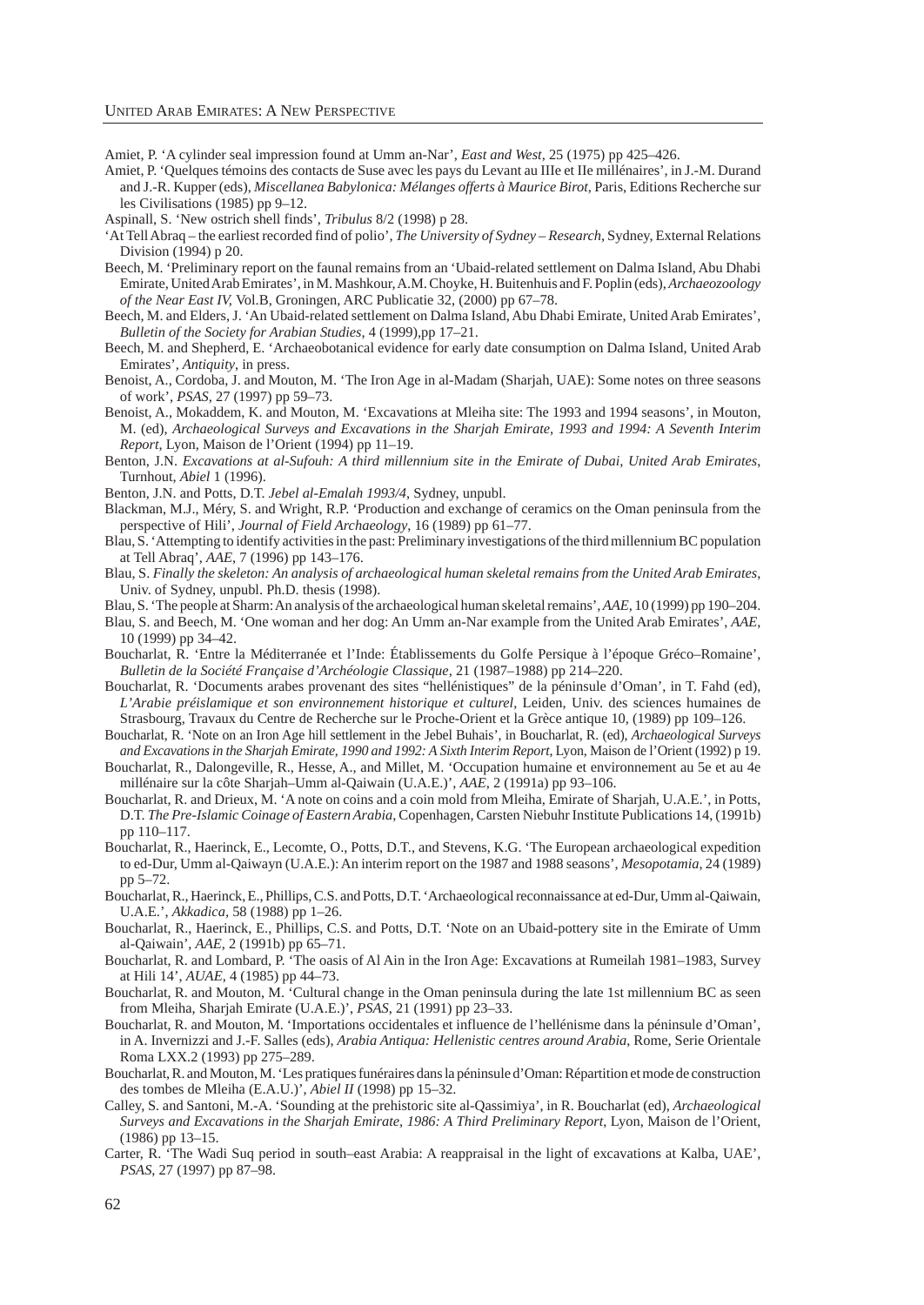- Cauvin, M.-C. and Calley, S. 'Preliminary report on lithic material'in R. Boucharlat (ed), *Survey in Sharjah Emirate, U.A.E. on behalf of the Department of Culture, Sharjah: First Report (1984)*, Lyon, Maison de l'Orient, (1984) pp 17–20.
- Ceuninck, G. de. 'Les pétroglyphes du Fujairah, Emirats Arabes Unis', *Abiel II* (1998) pp 33–46.
- Charpentier, V. 'Entre sables du Rub' al Khali et mer d'Arabie, préhistoire récente du Dhofar et d'Oman: Les industries à pointes de "Fasad"', *PSAS*, 26 (1996) pp 1–12.
- Cleuziou, S. 'Excavations at Hili 8: a preliminary report on the 4th to 7th campaigns', *AUAE*, 5 (1989) pp 61–88.
- Cleuziou, S. 'The emergence of oases and towns in eastern and southern Arabia', in Afanas'ev, G.E., Cleuziou, S.,
- Lukacs, J.R. and Tosi, M. (eds), *The prehistory of Asia and Oceania*, Forli, ABACO Edizioni (1996) pp 159–165. Cleuziou, S. 'The Oman peninsula and the Indus civilization: A reassessment', *Man and Environment*, 17/2 (1992) pp 93–103.
- Cleuziou, S. and Costantini, L. 'Premiers éléments sur l'agriculture protohistorique de l'Arabie orientale', *Paléorient*, 6 (1980) pp 245–251.
- Cleuziou, S., Pottier, M.-H. and Salles, J.-F. 'French archaeological mission, 1st campaign, December 1976/February 1977', *AUAE*, 1 (1978) pp 8–53.
- Cleuziou, S. and Vogt, B. 'Tomb A at Hili North (United Arab Emirates) and its material connections to southeast Iran and the Greater Indus Valley', in J. Schotsmans and M. Taddei (eds), *South Asian Archaeology 1983*, Naples, Istituto Universitario Orientale, Dipartimento di Studi Asiatici, Series Minor XXIII, (1985) pp 249–277.
- Copeland, L. and Bergne, P. 'Flint artifacts from the Buraimi area, Eastern Arabia, and their relations with the Near Eastern post-Paleolithic', *PSAS*, 6 (1976) pp 40–61.
- Corboud, P. 'Compte-rendu de la campagne 1989 du Survey Archéologique du Fujairah (U.A.E.)', *The Arabian Gulf Gazetteer*, 1 (1990) pp 18–19.
- Corboud, P., Castella, A.-C., Hapka, R. and im Obersteg, P. *Les tombes protohistoriques de Bithnah (Fujairah, Émirats Arabes Unis)*, Mainz, Terra Archaeologica 1 (1996).
- Coubray, S. 'Preliminary remarks about the 1988 paleobotanical sampling in the Sharjah Emirate', in R. Boucharlat (ed), *Archaeological Surveys and Excavations in the Sharjah Emirate, 1988: A Fourth Preliminary Report*, Lyon, Maison de l'Orient, (1988) pp 74–75.
- Crombé, P. 'A neolithic site at Bida al-Mitawaa in Western Abu Dhabi (U.A.E.)', *AAE*, 11 (2000) pp 9–14.
- David, H. 'Les vases en chloritite dans la péninsule d'Oman: Une étude pétrographique appliquée à l'archéologie', *Comptes-Rendus de l'Académie de Science*, Série II, 311 (1990) pp 951–958.
- David, H. 'Styles and evolution: Soft stone vessels during the Bronze Age in the Oman Peninsula', *PSAS*, 26 (1996) pp 31–46.
- Davis, K. 'A preliminary study of the ground stone tools from Muwailah, Sharjah Emirate, United Arab Emirates', *AAE*, 9 (1998) pp 209–235.
- Davis, K. 'Optical microscopic analysis of some decorated discs from Sharm, Fujairah', *AAE*, 10 (1999a) pp 213–215.
- Davis, K. 'Preliminary analysis of starch residues on ground stone tools from Mleiha', in M. Mouton, *Mleiha I: Environnement, stratégies de subsistance et artisanats*: Lyon, Travaux de la Maison de l'Orient 29 (1999b) pp 89–96.
- de Blois, F. 'Maka and Mazun', *Studia Iranica,* 18 (1989) pp 157–167.
- de Cardi, B. 'A late pre-Islamic burial at al-Khatt, U.A.E.', *AAE*, 7 (1996) pp 82–87.
- de Cardi, B. 'Further archaeological survey in Ra's al-Khaimah, U.A.E., 1977', *Oriens Antiquus*, 24 (1985) pp 163–240.
- de Cardi, B. 'The grave goods from Shimal tomb 6 in Ra's al-Khaimah, U.A.E.', in D.T. Potts (ed) *Araby the Blest*, Copenhagen, Carsten Niebuhr Institute Publications 7, (1988) pp 45–72.
- de Cardi, B. 'Third-Millennium and later pottery from Abu Dhabi Airport', *AAE*, 8 (1997) pp 161–173.
- de Cardi, B., Kennet, D. and Stocks, R.L. 'Five thousand years of settlement at Khatt, UAE', *PSAS*, 24 (1994) pp 35–80.
- Desse, J. 'Archéo-ichthyologie du Golfe arabique et de l'Océan indien', in H. Buitenhuis and H.-P. Uerpmann (eds), *Archaeozoology of the Near East*, II, Leiden, Backhuys Publishers (1995) pp 72–78.
- Flavin, K. and Shepherd, 'Fishing in the Gulf: Preliminary investigations at an Ubaid site, Dalma (UAE)', *PSAS*, 24 (1994) pp 115–134.
- Frifelt, K. 'Jamdat Nasr fund fra Oman (Jamdat Nasr graves in the Oman)', *Kuml* (1971) pp 355–383.
- Frifelt, K. 'On prehistoric settlement and chronology of the Oman peninsula', *East and West*, 25 (1975) pp 359–424.
- Frifelt, K. '"Jemdet Nasr graves" on the Oman peninsula', in B. Alster (ed), *Death in Mesopotamia*, Copenhagen, Akademisk Forlag, (1980) pp 273–279.
- Frifelt, K. 'A third millennium kiln from the Oman peninsula', *AAE*, 1 (1990) pp 4–15.
- Frifelt, K. *The Island of Umm al-Nar, Vol. 1, Third Millennium Graves*, Aarhus, Jutland Archaeological Society Publications 26/1, (1991).
- Frifelt, K. *The Island of Umm al-Nar, Vol. 2, The Third Millennium Settlement*, Aarhus, Jutland Archaeological Society Publications 26/2, (1995).
- Gautier, A. 'Preliminary report on the fauna of Mleiha', in R. Boucharlat (ed), *Archaeological Surveys and Excavations in the Sharjah Emirate, 1990 and 1992: A Sixth Interim Report*, Lyon, Maison de l'Orient (1992) pp 56–57.
- Gautier, A. and Van Neer, W. 'Étude générale des restes vertébrés de Mleiha', in M. Mouton, *Mleiha I: Environnement, stratégies de subsistance et artisanats*: Lyon, Travaux de la Maison de l'Orient 29 (1999) pp 107–120.
- Gebel, H.-G. *Südostarabien. Prähistorische Besiedlung/Southeast Arabia. Prehistoric Settlements*, Wiesbaden, Tübinger Atlas des Vorderen Orients B I 8.3 (1988).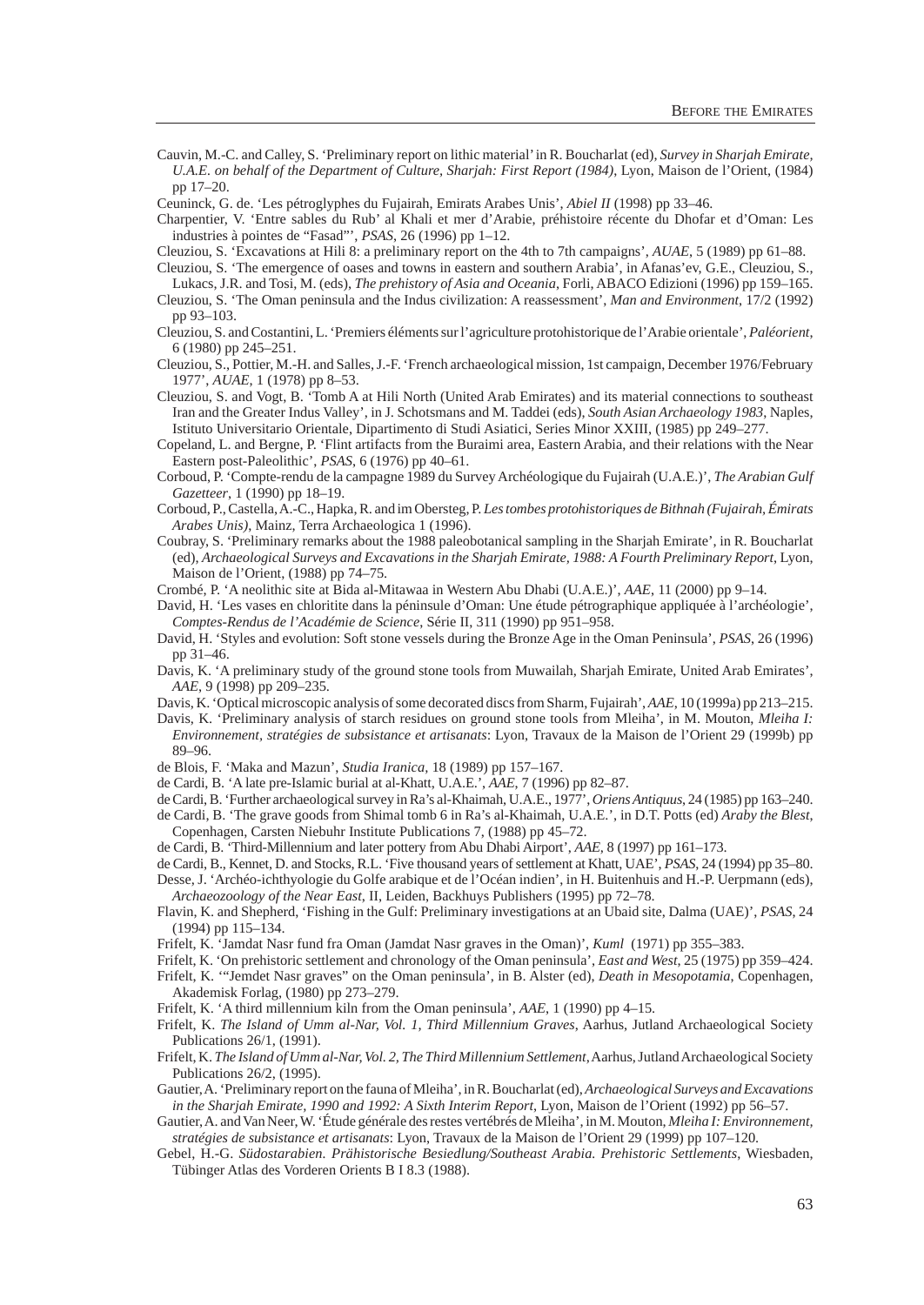- Gebel, H.-G, Hannss, C., Liebau A. and Raehle, W. 'The late Quaternary environments of 'Ain al-Faidha/Al-'Ain, Abu Dhabi Emirate', *AUAE*, 5 (1989) pp 9–48.
- Gignoux, P. 'La liste des provinces de l'Eran dans les inscriptions de Sabuhr et de Kirdir', *Acta Antiqua*, 19 (1971), pp 83–94.
- Glennie, K.W., Pugh, J.M., and Goodall, T.M. 'Late Quaternary Arabian desert models of Permian Rotliegend reservoirs', *Exploration Bulletin*, 274 (1994/3) pp 1–19.
- Glover, E. 'Mangroves, molluscs and man: Archaeological evidence for biogeographical changes in mangrove around the Arabian peninsula', *Abiel II* (1998) 63–78.
- Glover, E. 'The molluscan fauna from Shimal, Ra's al-Khaimah, United Arab Emirates', in K. Schippmann, A. Herling and J.-F. Salles (eds), *Golf-Archäologie: Mesopotamien, Iran, Kuwait, Bahrain, Vereinigte Arabische Emirate und Oman*, Buch am Erlbach, Internationale Archäologie 6 (1991) pp 205–220.
- Glover, E., Glover, I. and Vita-Finzi, C. 'First-order 14C dating of marine molluscs in archaeology', *Antiquity*, 64 (1990) pp 562–567.
- Görsdorf, J. and Vogt, B. 'Asimah: Neue 14C-Datierungen zum späten 3. vorchristlichen Jahrtausend auf der Halbinsel Oman', *AAE*, in press.
- Gouin, P. 'Râpes, jarres et faisselles: la production et l'exportation des produits laitiers dans l'Indus du 3e millénaire', *Paléorient*, 16/2 (1990) pp 37–54.

Grave, P., Bird, R. and Potts, D.T. 'A trial PIXE/PIGME analysis of Pre-Islamic Arabian coinage', *AAE*, 7 (1996a) p 75–81.

- Grave, P., Potts, D.T., Yassi, N., Reade, W., and Bailey, G. 'Elemental characterisation of Barbar ceramics from Tell Abraq', *AAE*, 7 (1996b) pp177–187.
- Groom, N. 'Oman and the Emirates in Ptolemy's map', *AAE,* 5 (1994) pp 198–214.
- Groom, N. 'The *Periplus*, Pliny and Arabia', *AAE*, 6 (1995) pp 180–195.
- Grupe, G. and Schutkowski, H. 'Dietary shift during the 2nd millennium BC in prehistoric Shimal, Oman peninsula', *Paléorient*, 15 (1989) pp 77–84.
- Haerinck, E. 'The rectangular Umm al-Nar-period grave at Mowaihat (Emirate of Ajman, United Arab Emirates)', *Gentse bidragen tot de kunstgeschiedenis en oudheidkunde*, 29 (1990–91) pp 1–30.
- Haerinck, E. 'Heading for the Straits of Hormuz, an 'Ubaid site in the Emirate of Ajman (U.A.E.)', *Arabian Archaeology and Epigraphy*, 2 (1991a) pp 84–90.
- Haerinck, E. 'Excavations at ed-Dur (Umm al-Qaiwain, U.A.E.) Preliminary report on the second Belgian season (1988)', *AAE*, 2 (1991b) pp 31–60.
- Haerinck, E. 'Excavations at ed-Dur (Umm al-Qaiwain, U.A.E.) Preliminary report on the fourth Belgian season (1988)', *AAE*, 3 (1992) pp 190–208.
- Haerinck, E. 'Excavations at ed-Dur (Umm al-Qaiwain, U.A.E.) Preliminary report on the fifth Belgian season (1991)', *AAE*, 4 (1993) pp 210–225.
- Haerinck, E. 'Excavations at ed-Dur (Umm al-Qaiwain, U.A.E.) Preliminary report on the sixth Belgian season (1992)', *AAE*, 5 (1994a) pp 184–197.
- Haerinck, E. 'More prehistoric finds from the United Arab Emirates', AAE, 5 (1994b) pp 153–147.
- Haerinck, E. 'Héraclès dans l'iconographie des monnaies arabes pré-islamiques d'Arabie du Sud-est?', *Akkadica*, 89–90 (1994c) pp 9–13.
- Haerinck, E. 'Un service à boire décoré: A propos d'iconographie arabique préislamique', in H. Gasche, M. Tanret, C. Janssen and A. Degraeve (eds), *Cinquante-deux reflexions sur le Proche-Orient Ancien offertes en hommage à Leon de Meyer*, Louvain, Peeters, (1994d) pp 401–426.
- Haerinck, E. 'Quelques monnaies pré-islamiques à monogramme provenant d'Arabie du sud-est', in H. Gasche and B. Hrouda (eds), *Collectanea Orientalia: Histoire, arts de l'espace et industrie de la terre, Études offertes en hommage à Agnès Spycket*, Neuchâtel-Paris, Civilisations du Proche-Orient Série I. Archéologie et Environnement, 3 (1996a) pp 113–117.
- Haerinck, E. 'The seventh and eighth Belgian archaeological expeditions to ed-Dur (Umm al-Qaiwain, UAE)', *AAE*, 7 (1996b) 69–74.
- Haerinck, E. 'The shifting pattern of overland and seaborne trade in SE-Arabia: Foreign pre-Islamic coins from Mleiha (Emirate of Sharjah, U.A.E.)', *Akkadica*, 106 (1998a) pp 22–40.
- Haerinck, E. 'International contacts in the southern Persian Gulf in the late 1st century B.C./1st century A.D.: Numismatic evidence from ed-Dur (Emirate of Umm al-Qaiwain, U.A.E.)', *Iranica Antiqua*, 33 (1998b) 273–302.
- Haerinck, E. 'Petroglyphs at Sinadil in the Hajjar Mountains (southeast Arabia)' , *Abiel II* (1998c) pp 79–88.
- Haerinck, E. 'South and (South)East Arabian silver Athenian owl imitations from Mleiha', *AAE*, 9 (1998d) pp 137–139.
- Haerinck, E. 'More pre-Islamic coins from southeastern Arabia', *AAE*, 9 (1998e) pp 278–301.
- Haerinck, E. 'Abi'el, the ruler of Southeastern Arabia', *AAE*, 10 (1999) pp 124–128.
- Haerinck, E., Metdepenninghen, C. and Stevens, K.G. 'Excavations at ed-Dur (Umm al-Qaiwain, U.A.E.) Preliminary report on the second Belgian season (1988)', *AAE*, 2 (1991) pp 31–60.
- Haerinck, E., Metdepenninghen, C. and Stevens, K.G. 'Excavations at ed-Dur (Umm al-Qaiwain, U.A.E.) Preliminary report on the third Belgian season (1989)', *AAE*, 3 (1992) pp 44–60.
- Haerinck, E., Phillips, C.S., Potts, D.T. and Stevens, K.G. 'Ed-Dur, Umm al-Qaiwain (U.A.E.)', in U. Finkbeiner (ed), *Materialien zur Archäologie der Seleukiden– und Partherzeit im südlichen Babylonien und im Golfgebiet*, Tübingen, Wasmuth, (1993) pp 183–193.
- Haerinck, E., Vrydaghs, L. and Doutrelepont, H. 'Des feux sacrificels pour la divinité solaire à ed-Dur', *AAE*, 9 (1998) pp 125–130.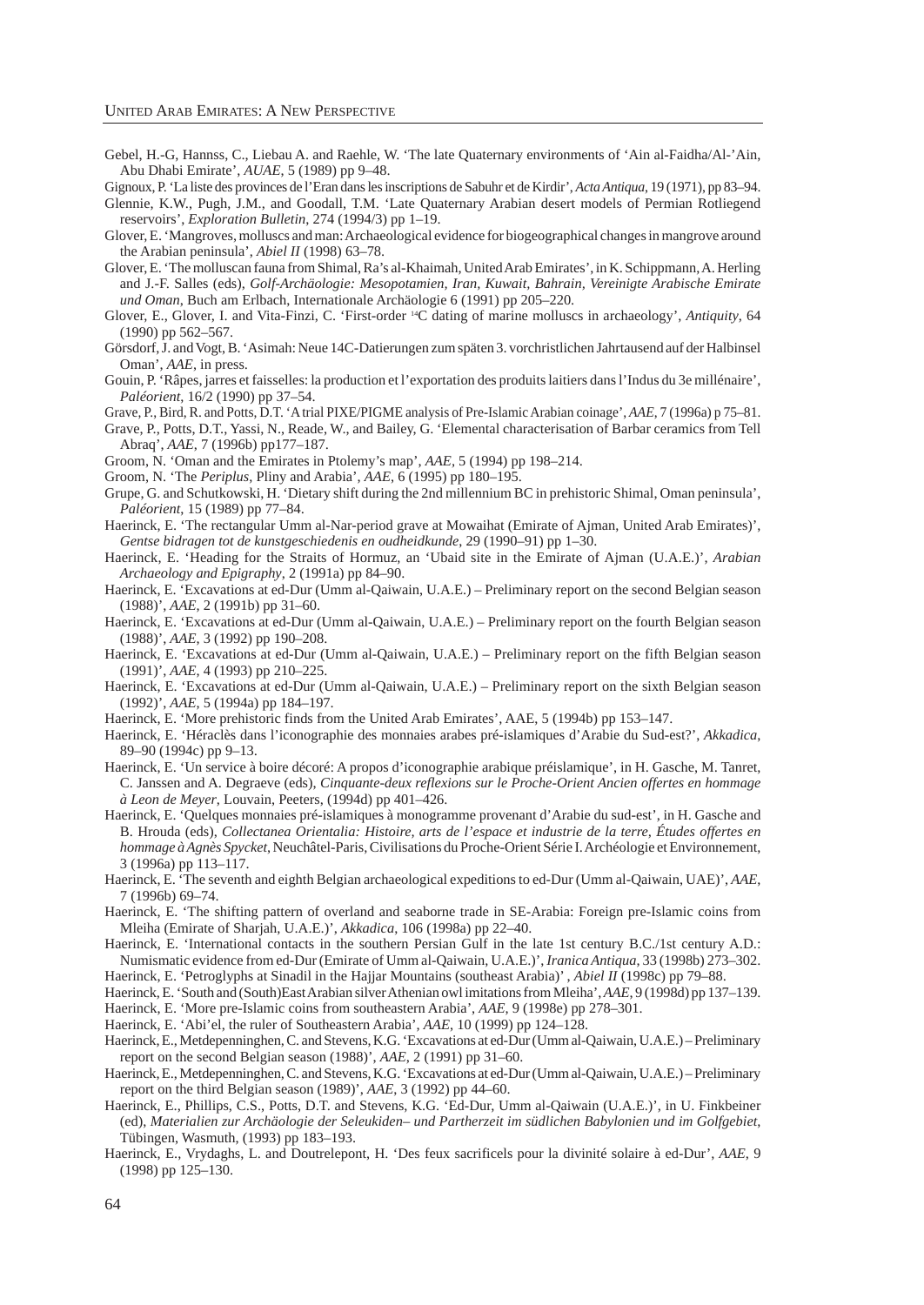Harris, A. 'A Late Stone Age site south of the Liwa Oasis', *Tribulus* 8/2 (1998) pp 24–27.

Hartnell, T. and Barker, D. 'Decorated discs from Sharm', *AAE*, 10 (1999) pp 205–212.

Häser, J. *Steingefäße des 2. vorchristlichen Jahrtausends im Gebiet des Arabischen/Persischen Golfes: Typologie der Gefäße und Deckel aus Serpentinit, Chlorit, Steatit und verwandten Steinarten*, Berlin, Free University, unpubl. M.A. thesis (1988).

Häser, J. 'Soft-stone vessels of the 2nd millennium BC in the Gulf region', *PSAS*, 20 (1990a) pp 43–54.

- Häser, J. 'Soft-stone vessels from Shimal and Dhayah (Ra's al-Khaimah, U.A.E.)', in F.M. Andraschko and W.-R. Teegen (eds), *Gedenkschrift für Jürgen Driehaus*, Mainz, Von Zabern, (1990b) pp 347–355.
- Hassan, M.A. and al-Sulaimi, J.S. 'Copper mineralization in the northern part of Oman Mountains near al-Fujairah, United Arab Emirates', *Economic Geology*, 74 (1979) pp 919–946.
- Hassell, J. 'Alabaster beehive-shaped vessels from the Arabian peninsula: Interpretations from a comparative study of characteristics, contexts and associated finds', *AAE*, 8 (1997) pp 245–281.
- Hellyer, P. 'New discoveries on Dalma and Sir Bani Yas', *Tribulus*, 3/2 (1993a) p 16.
- Hellyer, P. 'Iron Age Fort in Fujairah', *Tribulus*, 3/2 (1993b) p. 17.
- Hellyer, P. 'Safavid and Sassanian coins in Fujairah', *Tribulus*, 5/1 (1995) p 25.
- Hellyer, P. *Waves of time: The maritime history of the United Arab Emirates*, London, Trident (1998a).
- Hellyer, P. *Filling in the blanks: Recent archaeological discoveries in Abu Dhabi*, Abu Dhabi, ADNOC (1998b).
- Hellyer, P. *Hidden riches: An archaeological introduction to the United Arab Emirates*, Abu Dhabi, Union National Bank (1998c).
- Hellyer, P. and King, G.R.D. 'A site from the early first millennium AD at Ra's Bilyaryar, Abu Dhabi, U.A.E.', *AAE*, 10 (1999) pp 119–123.
- Hoch, E. 'Reflections on prehistoric life at Umm al-Nar (Trucial Oman) based on faunal remains from the third millennium BC.' in M. Taddei (ed), *South Asian Archaeology 1977*. Naples, Istituto Universitario Orientale Seminario di Studi Asiatici Series Minor 6 (1979) pp 589–638.
- Hoch, E. 'Animal bones from the Umm al-Nar settlement', in K. Frifelt, *The Island of Umm al-Nar Vol. 2. The Third Millennium Settlement*, Aarhus, Jutland Archaeological Society Publications 36/2 (1995) pp 249–256.
- Højgaard, K. 'Dentition on Umm al-Nar (Trucial Oman), 2500 BC', *Scandinavian Journal of Dental Research*, 88 (1980) pp 355–364.
- Højgaard, K. 'SEM (scanning electron microscope) examination of teeth from the third millennium BC excavated in Wadi Jizzi and Hafit', in J. Schotsmans and M. Taddei (eds), *South Asian Archaeology 1983*, Naples, Istituto Universitario Orientale, Dipartimento di Studi Asiatici, Series Minor XXIII, (1985) pp 151–156.
- Howgego, C. and Potts, D.T. 'Greek and Roman coins from eastern Arabia', *AAE*, 3 (1992) pp 183–189.
- Huth, M. 'The "folded flan" coinage of eastern Arabia: Some preliminary comments', *AAE*, 9 (1998) pp 273–277.
- Huth, M. and Qedar, S. 'A coin from North Arabia with an Aramaic inscription and related coins of the Incense Road', *The Numismatic Chronicle*, 159 (1999) pp 295–298.
- Huyse, P. *Die dreisprachige Inschrift Šābuhrs I. An der Ka 'ba-i Zardušt (ŠKZ)*, I, London, Corpus Inscriptionum Iranicarum III/i/i.
- Inizan, M.-L. and Tixier, J. 'Industrie lithique taillée de Hili 8', *AUAE*, 2–3 (1980) p 72.
- Jasim, S.A. 'An Ubaid site in the Emirate of Sharjah (U.A.E.)', *Arabian Archaeology and Epigraphy*, 7 (1996) pp  $1 - 12$
- Jasim, S.A. 'The excavation of a camel cemetery at Mleiha, Sharjah, U.A.E.', *AAE*, 10 (1999) pp 69–101.
- Kästner, J.-M. 'Vorbericht über zwei untersuchte Kollektivgräber in Dhayah (Ra's al-Khaimah, U.A.E.)', in F.M. Andraschko and W.-R. Teegen (eds), *Gedenkschrift für Jürgen Driehaus*, Mainz, Von Zabern, (1990) pp 339–346.
- Kästner, J.-M. 'Some preliminary remarks concerning two recently excavated tombs in Dhayah/Ra's al-Khaimah', in K. Schippmann, A. Herling and J.-F. Salles (eds), *Golf-Archäologie: Mesopotamien, Iran, Kuwait, Bahrain, Vereinigte Arabische Emirate und Oman*, Buch am Erlbach, Internationale Archäologie 6 (1991) pp 233–244.
- Kennet, D. 'Jazirat al-Hulayla early Julfar', *Journal of the Royal Asiatic Society,* 4 (1994) pp 163–212.
- Kennet, D. and Velde, C. 'Third and early second-millennium occupation at Nud Ziba, Khatt (U.A.E.)', *AAE*, 6 (1995) pp 81–99.
- Kennet, D. 'Kush: A Sasanian and Islamic-period archaeological tell in Ra's al-Khaimah (U.A.E.)', *AAE*, 8 (1997) pp 284–302.

Kennet, D. 'Evidence for 4th/5th-century Sasanian occupation at Khatt, Ra's al-Khaimah', *Abiel II* (1998) pp 105–116.

Kieswetter, H., Uerpmann, H.-P., and Jasim, S.A. 'Neolithic jewellery from Jebel al-Buhais 18', *PSAS,* 30 (2001), in press.

King, G.R.D. 'A Nestorian monastic settlement on the island of Sir Bani Yas, Abu Dhabi: A preliminary report', *Bulletin of the School of Oriental and African Studies*, 60 (1997) pp 221–235.

King, G.R.D. *Abu Dhabi Islands Archaeological Survey, Season 1*, London, Trident (1998).

King, G.R.D. and Hellyer, P. 'A Pre-Islamic Christian site on Sir Bani Yas', *Tribulus*, 4/2 (1994) pp 5–7.

King, G.R.D. and Tonghini, C. 'The western islands of Abu Dhabi Emirate: Notes on Ghagha'', *Abiel II* (1998) pp 117–142.

- Lambeck, K. 'Shoreline reconstruction for the Persian Gulf since the last glacial maximum', *Earth and Planetary Science Letters*, 142 (1996) pp 43–57.
- Lancaster, W. and F. 'Tribe, community and the concept of access to resources: Territorial behaviour in southeast Ja'alan', in M.J. Asimov and A. Rao (eds), *Mobility and territoriality: Social and spatial boundaries among foragers, fishers, pastoralists and peripatetics*, Providence/Oxford, Berg Publishers (1992) pp 343–363.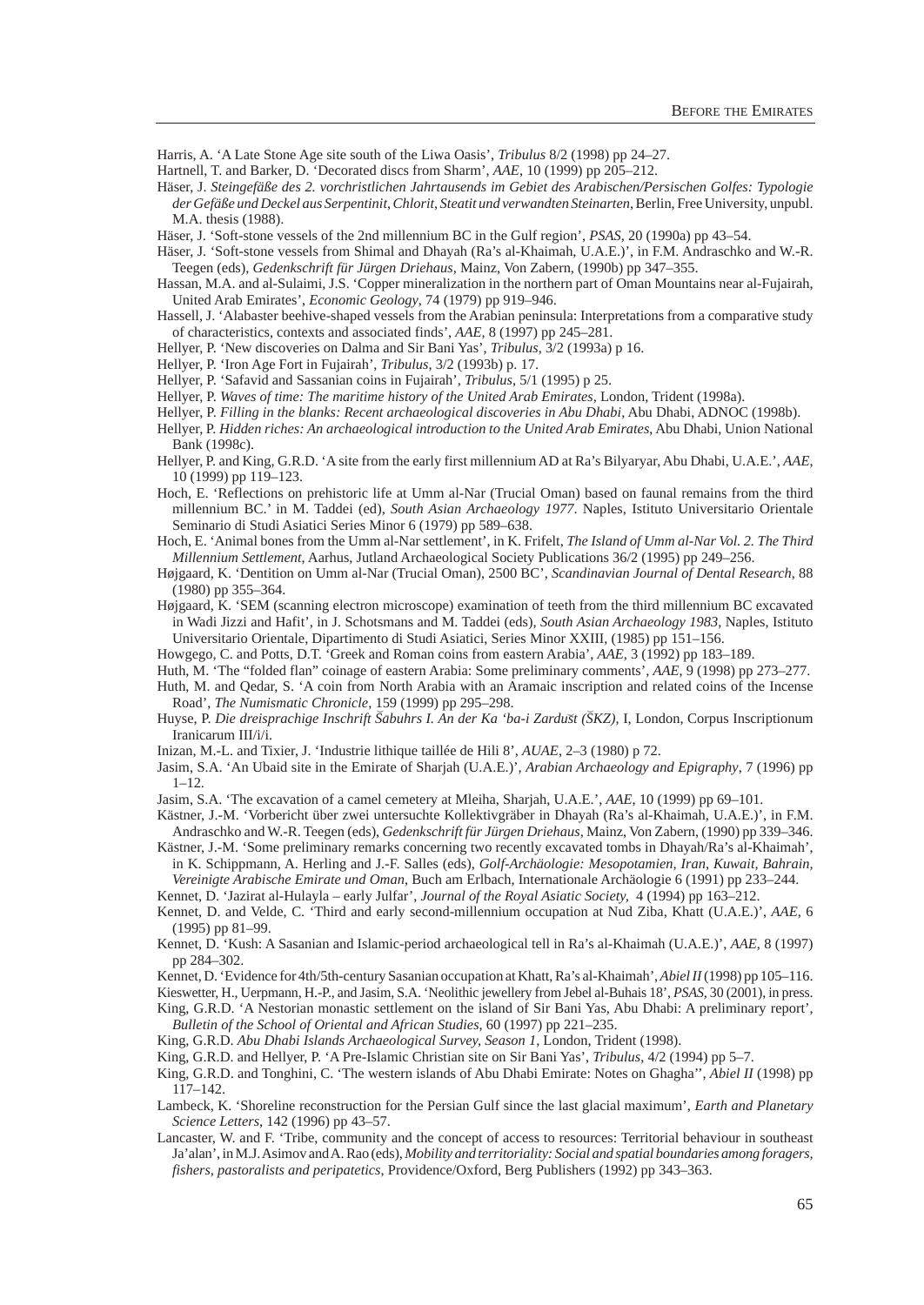- Lecomte, O. 'Ed-Dur, les occupations des 3e et 4e s. ap. J.-C.: Contexte des trouvailles et matériel diagnostique', in U. Finkbeiner (ed), *Materialien zur Archäologie der Seleukiden– und Partherzeit im südlichen Babylonien und im Golfgebiet*, Tübingen, Wasmuth (1993) pp 195–217.
- Littleton, J. and Frøhlich, B. 'Fish-eaters and farmers: Dental pathology in the Arabian Gulf', *American Journal of Physical Anthropology*, 92 (1993) pp 427–447.
- Lombard, P. *Aspects culturels de la péninsule d'Oman au début du 1e millénaire av. J.C.*, Paris, University of Paris 1, unpubl. M.A. thesis (1979).
- Lombard, P. 'Poignards en bronze de la péninsule d'Oman au I<sup>er</sup> millénaire: Un problème d'influences iraniennes de l'Âge du Fer', *Iranica Antiqua*, 16 (1981) pp 87–93.

Lombard, P. *L'Arabie orientale à l'Âge du Fer*, Paris, Univ. of Paris 1, unpubl. PhD thesis (1985).

- Lombard, P. 'Âges du Fer sans fer: Le cas de la péninsule d'Oman au I<sup>¤</sup> millénaire avant J.-C.', in T. Fahd (ed), *L'Arabie préislamique et son environnement historique et culturel*, Leiden, Travaux du Centre de Recherche sur le Proche-Orient et la Grèce Antiques de l'Université des Sciences Humaines de Strasbourg 10 (1989) pp 25–37.
- Lombard, P. 'Quand la tradition tue l'innovation: Réflexions sur la glyptique de l'Âge du Fer à Rumeilah (E.A.U.)', *Abiel II* (1998) 151–164.
- Magee, P. *Cultural change, variability and settlement in southeastern Arabia from 1400 to 250 BC: The view from Tell Abraq*, Sydney, The University of Sydney, unpubl. PhD thesis (1995).
- Magee, P. 'The Iranian Iron Age and the chronology of settlement in southeastern Arabia', *Iranica Antiqua*, 32 (1997) pp 91–108.
- Magee, P. 'Cultural interaction and social complexity in the southeast Arabian Iron Age', *Iranica Antiqua*, 33 (1998a) pp 135–142.
- Magee, P. 'The chronology and regional context of late prehistoric incised arrowheads in southeastern Arabia', *AAE*, 9 (1998b), pp 1–12.
- Magee, P. 'New evidence of the initial appearance of iron in southeastern Arabia', *AAE*, 9 (1998c) pp 112–127.
- Magee, P. 'Settlement patterns, polities and regional complexity in the southeast Arabian Iron Age', *Paléorient*, 24 (1999a), pp 49–60.
- Magee, P. 'Writing in the Iron Age: The earliest South Arabian inscription from southeastern Arabia', *AAE*, 10 (1999b) pp 43–50.
- Magee, P. 'Patterns of settlement in the Southeast Arabian Iron Age', *Adumatu*, 1 (2000) pp 29–39.
- Magee, P. and Carter, R. 'Agglomeration and regionalism: Southeastern Arabia between 1400 and 1100 BC. *AAE*, 10 (1999) pp 161–179.
- Magee, P., Grave, P., Al-Tikriti, W.Y., Barbetti, M., Yu, Z. and Bailey, G. 'New evidence for specialised ceramic production and exchange in the southeast Arabian Iron Age', *AAE*, 9 (1998) pp 236–245.
- Maraqten, M. 'Notes on the Aramaic script of some coins from East Arabia', *AAE*, 7 (1996) pp 304–315.
- Mashkour, M. 'The funeral rites at Mleiha (Sharja U.A.E.); The camelid graves', *Anthropozoologica*, 25–26 (1997) pp 725–736.
- Mashkour, M. and Van Neer, W. 'Analyse des vestiges fauniques du fort et de la zone d'habitat de Mleiha (3e/4e siècle de notre ère), in M. Mouton, *Mleiha I: Environnement, stratégies de subsistance et artisanats*: Lyon, Travaux de la Maison de l'Orient 29 (1999) pp 121–144.
- Masia, K. 'Pigment shells from Sharm', *AAE*, 11 (2000) pp 22–23.
- McBrearty, S. 'Lithic artifacts from Abu Dhabi's Western Region', *Tribulus*, 3/1 (1993) pp 13–14.
- McBrearty, S. 'Earliest stone tools from the Emirate of Abu Dhabi, United Arab Emirates', in P.J. Whybrow and A. Hill (eds), *Fossil vertebrates of Arabia, with emphasis on the Late Miocene faunas, geology, and palaeoenvironments of the Emirate of Abu Dhabi, United Arab Emirates*: New Haven and London, Yale University Press (1999) pp 373–388.
- Méry, S. 'Origine et production des récipients de terre cuite dans la péninsule d'Oman à l'Âge du Bronze', *Paléorient*, 17 (1991) pp 51–78.
- Méry, S. 'La céramique, témoin de la dynamique culturelle en Arabie durant la Protohistoire', in *Terre cuite et société: La céramique, document technique, économique, culturel*, Juan-les-Pins, Editions APDCA (1994) pp 395–406.
- Méry, S. 'Ceramics and patterns of exchange across the Arabian Sea and the Persian Gulf in the Early Bronze Age', in Afanas'ev, G.E., Cleuziou, S., Lukacs, J.R. and Tosi, M. (eds), *The prehistory of Asia and Oceania*, Forli, ABACO Edizioni (1996) pp 167–165–179.
- Méry, S. 'A funerary assemblage from the Umm al-Nar period: The ceramics from Tomb A at Hili North, UAE', *PSAS*, 27 (1997) pp 171–191.
- Méry, S., Phillips, C. and Calvet, Y. 'Dilmun pottery in Mesopotamia and Magan from the end of the 3rd and beginning of the 2nd millennium B.C.' , *Abiel II* (1998) pp 165–180.
- Méry, S. and Schneider, G. 'Mesopotamian pottery wares in Eastern Arabia from the 5th to the 2nd millennium BC: A contribution of archaeometry to the economic history', *PSAS*, 26 (1996) pp 79–96.
- Millet, M. 'The lithic industry, 1988 report', in R. Boucharlat (ed), *Archaeological Surveys and Excavations in the Sharjah Emirate, 1988: A Fourth Preliminary Report*, Lyon, Maison de l'Orient (1988) pp 19–28.
- Millet, M. 'Archaeological soundings', in R. Boucharlat (ed), *Archaeological Surveys and Excavations in the Sharjah Emirate, 1989: A Fifth Preliminary Report*, Lyon, Maison de l'Orient (1989) pp 22–27.
- Millet, M. 'Comments on the lithic material from an 'Ubaid site in the Emirate of Ajman (U.A.E.)', *AAE*, 2 (1991) pp 91–92.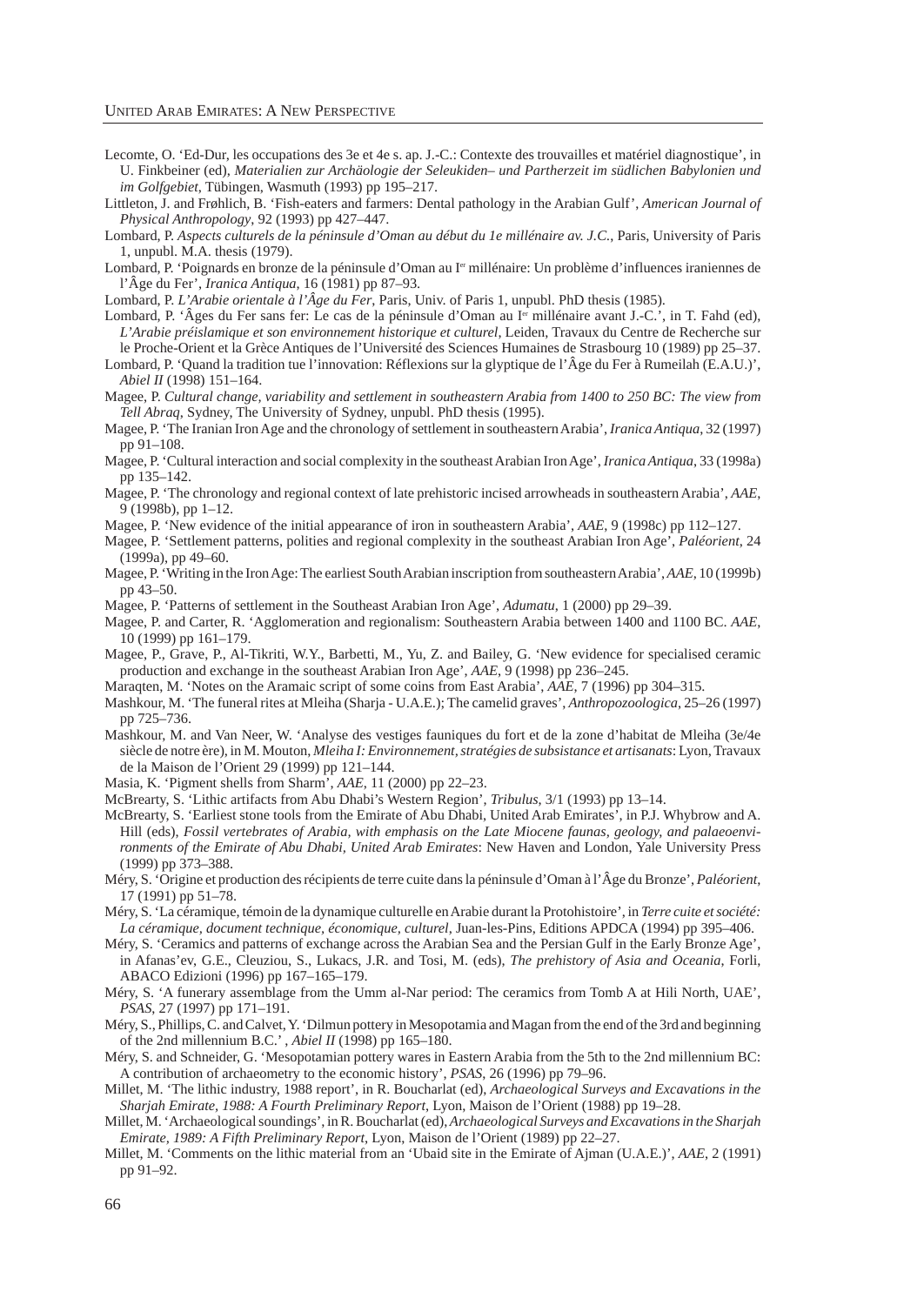- Minzoni Déroche, A. 'The prehistoric periods: the artefacts', in R. Boucharlat (ed), *Second Archaeological Survey in the Sharjah Emirate, 1985: A Preliminary Report*, Lyon, Maison de l'Orient (1985a) pp 21–26.
- Minzoni Déroche, A. 'Survey on prehistoric sites', in R. Boucharlat (ed), *Second Archaeological Survey in the Sharjah Emirate, 1985: A Preliminary Report*, Lyon, Maison de l'Orient (1985b) pp 53–61.
- Mitchell, T.C. 'An inscription in epigraphic South Arabian script from Sharjah', *Persica*, 14 (1990–92) pp 131–134.
- Mouton, M. 'Les pointes de flèches en fer des sites préislamiques de Mleiha et ed–Dur, E.A.U.', *AAE*, 1 (1990) pp 88–103.
- Mouton, M. *La péninsule d'Oman de la fin de l'Âge du fer au début de la période sassanide (250 av.–350 ap. J.- C.)*, Paris, Univ. of Paris 1, unpubl. PhD thesis (1992).
- Mouton, M. 'Les tours funéraires d'Arabie, *nefesh* monumentales', *Syria*, 74 (1997) pp 81–98.
- Mouton, M. *Mleiha I: Environnement, stratégies de subsistance et artisanats*: Lyon, Travaux de la Maison de l'Orient 29 (1999).
- Müller, W.W. 'Ein Grabmonument aus Nagran als Zeugnis für das Frühnordarabische', *Neue Ephemeris für semitische Epigraphik*, 3 (1978) pp 149–157.
- Müller, W.W. 'Zur Inschrift auf einem Krugfragment aus Muwailah', *AAE*, 10 (1999) pp 51–53.
- Mynors, H.S. 'An examination of Mesopotamian ceramics using petrographic and neutron activation analysis', in A. Aspinal and S.E. Warren (eds), *The proceedings of the 22nd symposium of archaeometry*, Bradford, Schools of Physics and Archaeological Sciences (1983) pp 377–387.
- 'Neolithic flints from Marawah', *Tribulus*, 3/1 (1993) p 20.
- Papadopoulos, J.K. 'A Western Mediterranean amphora fragment from ed-Dur', *AAE*, 5 (1994) pp 276–279.
- Pedersen, C.H. and Buchwald, V.F. 'An examination of metal objects from Tell Abraq, U.A.E.', *AAE*, 2 (1991) pp 1–9. Peña-Chocarro, L. and Barrón Lopez, E. 'Plant remains from the site of Mleiha', in M. Mouton, *Mleiha I: Environnement,*
- *stratégies de subsistance et artisanats*: Lyon, Travaux de la Maison de l'Orient 29 (1999b) pp 63–69.
- Petrie, C. 'The Iron Age fortification of Husn Awhala (Fujairah, U.A.E.)', *AAE*, 9 (1998) pp 246–260.
- Petrie, C. 'Late pre-Islamic ceramics from the tomb at Sharm, Fujairah, U.A.E.', *AAE*, 11 (2000) pp 80–86.
- Phillips, C.S. *Wadi al-Qawr, Fashgha 1. The excavation of a prehistoric burial structure in Ra's al- Khaimah, U.A.E., 1986*, Edinburgh, Dept. of Archaeology, Univ. of Edinburgh Project Paper No. 7 (1987).
- Phillips, C.S. 'The pattern of settlement in the Wadi al-Qawr', *PSAS*, 27 (1997) pp 205–218.
- Ploquin, A. and Orzechowski, S. 'Palaeo-metallurgy at Mleiha: Preliminary notes', in Mouton, M. (ed), *Archaeological Surveys and Excavations in the Sharjah Emirate, 1993 and 1994: A Seventh Interim Report*, Lyon, Maison de l'Orient (1994) pp 25–32.
- Potts, D.T. 'From Qadê to Mazûn: Four notes on Oman, c. 700 BC to 700 AD', *Journal of Oman Studies*, 8/1 (1985) pp 81–95.
- Potts, D.T. 'Eastern Arabia and the Oman peninsula during the late fourth and early third millennium BC', in U. Finkbeiner and W. Röllig (eds), *Gamdat Nasr: Period or Regional Style?*, Wiesbaden, Ludwig Reichert (1986a) ( •pp 121–170.
- Potts, D.T. 'The booty of Magan', *Oriens Antiquus*, 25 (1986b) pp 271–285.
- Potts, D.T. 'Arabia and the kingdom of Characene', in D.T. Potts (ed) *Araby the Blest*, Copenhagen, Carsten Niebuhr Institute Publications 7 (1988) pp 137–167.
- Potts, D.T. *A prehistoric mound in the Emirate of Umm al-Qaiwain: Excavations at Tell Abraq in 1989*, Copenhagen, Munksgaard (1990a).
- Potts, D.T. *The Arabian Gulf in Antiquity*, I and II, Oxford, Clarendon Press (1990b).
- Potts, D.T. *Further excavations at Tell Abraq: The 1990 season*, Copenhagen, Munksgaard (1991a).
- Potts, D.T. *The Pre-Islamic Coinage of Eastern Arabia*, Copenhagen, Carsten Niebuhr Institute Publications 14 (1991b).
- Potts, D.T. 'The late prehistoric, protohistoric, and early historic periods in Eastern Arabia (ca. 5000–1200 BC)', *Journal of World Prehistory*, 7 (1993a) pp 121–162.
- Potts, D.T. 'Four seasons of excavation at Tell Abraq (1989–1993)', *PSAS*, 24 (1993b) pp 117–126.
- Potts, D.T. 'Rethinking some aspects of trade in the Arabian Gulf', *World Archaeology*, 24 (1993c) pp 423–440.
- Potts, D.T. 'A new Bactrian find from southeastern Arabia', *Antiquity*, 67 (1993d) pp 591–596.
- Potts, D.T. 'Contributions to the agrarian history of Eastern Arabia I. Implements and cultivation techniques', *AAE*, 5 (1994a) pp 158–168.
- Potts, D.T. 'Contributions to the agrarian history of Eastern Arabia II. The cultivars', *AAE*, 5 (1994b) pp 236–275.
- Potts, D.T. 'South and Central Asian Elements at Tell Abraq (Emirate of Umm al-Qaiwain, United Arab Emirates), c. 2200 BC – 300 AD', in A. Parpola and P. Koskikallio (eds), South Asian Archaeology 1993, vol. II. Helsinki, Annales Academiae Scientiarum Fennicae Ser. B-271 (1994c) pp 615–628.
- Potts, D.T. *Supplement to the Pre-Islamic Coinage of Eastern Arabia* (Copenhagen, Carsten Niebuhr Institute Publications 16 (1994d).
- Potts, D.T. 'Eine frühe Stadt in Magan: Ausgrabungen in Tell Abraq', *Das Altertum*, 41 (1995a) pp 83–98.
- Potts, D.T. 'Watercraft of the Lower Sea', in R. Dittmann, U. Finkbeiner and H. Hauptmann (eds), *Beiträge zur Kulturgeschichte Vorderasiens: Festschrift für Rainer M. Boehmer*, Mainz, Von Zabern (1995b) pp 559–571.
- Potts, D.T. 'The diffusion of light by translucent media in antiquity: Apropos two alabaster windowpane fragments from ed-Dur (United Arab Emirates)', *Antiquity*, 70 (1996) pp 182–188.
- Potts, D.T. 'Re-writing the late prehistory of southeastern Arabia: Areply to Jocelyn Orchard', *Iraq*, 59 (1997a) pp 63–71.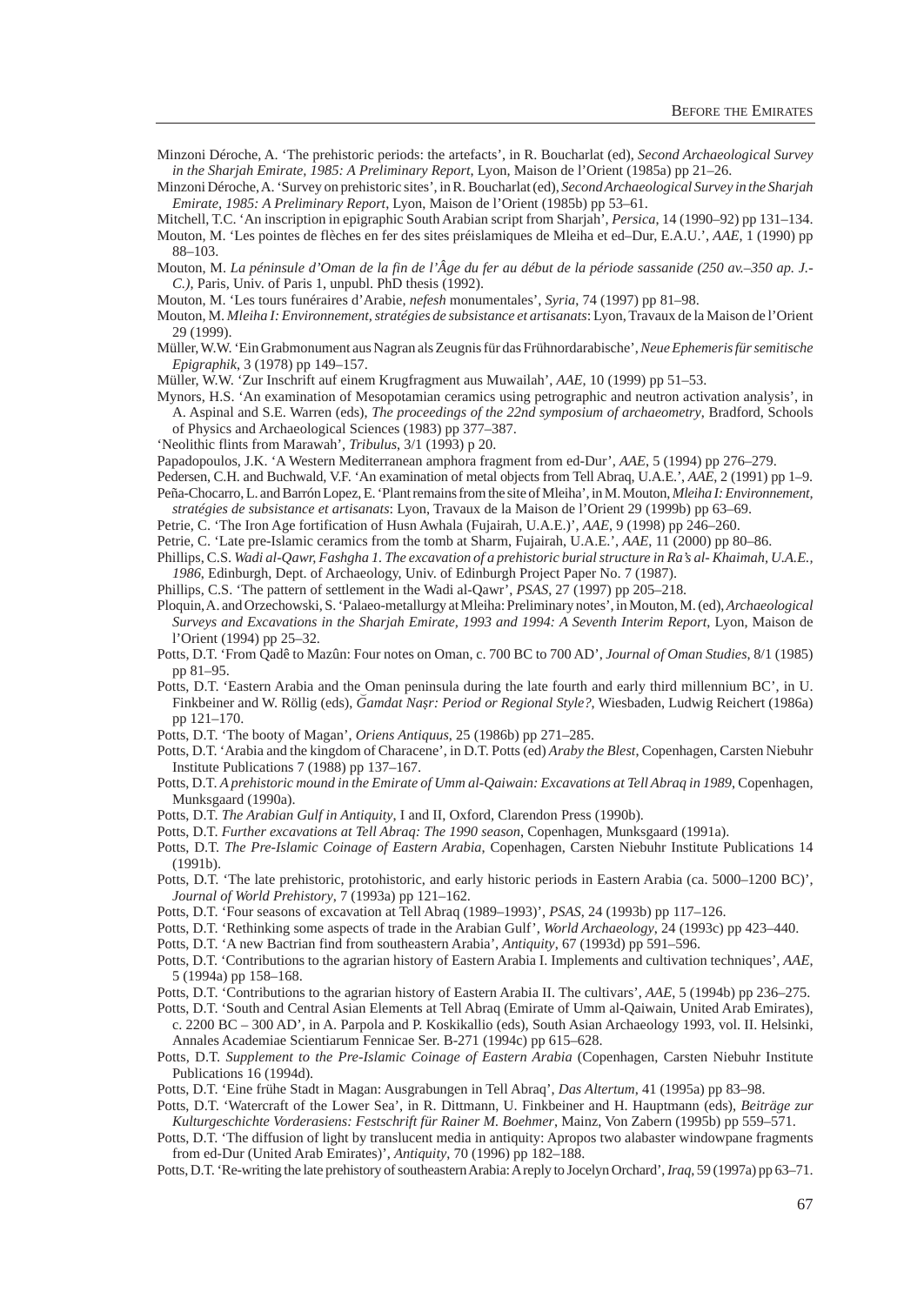- Potts, D.T. 'The Roman relationship with the *Persicus sinus* from the rise of Spasinou Charax (127 BC) to the reign of Shapur II (309–379 AD)', in S. Alcock (ed), *The Early Roman Empire in the East*, Oxford, Oxbow, (1997b). Potts, D.T. 'Late Sasanian armament from Southern Arabia', *Electrum*, 1 (1997c) pp 127–137.
- 
- Potts, D.T. 'Some issues in the study of the pre-Islamic weaponry of southeastern Arabia', *AAE*, 9 (1998a) pp 182–208. Potts, D.T. 'Namord ware in southeastern Arabia', *Abiel II* (1998b) 207–220.
- Potts, D.T. *Ancient Magan: The secrets of Tell Abraq*, London, Trident Press (2000a).
- Potts, D.T. 'Arabian time capsule: An undisturbed trove of relics reveals the trading patterns of a Bronze Age society', *Archaeology Magazine, 53/5* (2000b), pp44–48.
- Potts, D.T. 'Anshan, Liyan and Magan c. 2000 B.C.', *Iranian archaeology at the turn of the century: Studies in honor of William Marvin Sumner*, Los Angeles, UCLA, in press a.
- Potts, D.T. 'Ostrich distribution and exploitation in the Arabian Peninsula', in press b.
- Potts, D.T. and Cribb, J. 'Sasanian and Arab-Sasanian coins from eastern Arabia', *Iranica Antiqua*, 30 (1995) pp 123–137.
- Potts, D.T. and Weeks, L. 'An AMS radiocarbon chronology for the late Umm al-Nar type tomb at Tell Abraq', *Tribulus* 9/1 (1999) pp 9–10.
- Potts, D.T., Weeks, L., Magee, P., Thompson, E. and Smart, P. 'Husn Awhala: Alate prehistoric settlement in southern Fujairah', *AAE*, 7 (1996) pp 214–239.
- Prieur, A. 'Notes on the Malacofauna', in R. Boucharlat (ed), *Archaeological Surveys and Excavations in the Sharjah Emirate, 1989: A Fifh Preliminary Report*, Lyon, Maison de l'Orient (1989) pp 28–31.
- Prieur, A. 'Etude faunistique et aspects anthropiques du site de Tell Abraq', in Potts, D.T., *A prehistoric mound in the Emirate of Umm al-Qaiwain, U.A.E.: Excavations at Tell Abraq in 1989*, Copenhagen, Munksgaard (1990) pp 141–151.
- Prieur, A. 'Molluscs from Mleiha'in M. Mouton (ed), *Archaeological Surveys and Excavations in the Sharjah Emirate, 1993 and 1994: A Seventh Interim Report*, Lyon, Maison de l'Orient (1994) pp 33–38.
- Prieur, A. 'Distribution et interprétation de la malacofaune des fouilles archéologiques de Mleiha', in M. Mouton, *Mleiha I: Environnement, stratégies de subsistance et artisanats*: Lyon, Travaux de la Maison de l'Orient 29 (1999) pp 145–170.
- Prieur, A. and Guerin, C. 'Découverte d'un site préhistorique d'abattage de dugongs à Umm al-Qaiwain (Emirats Arabes Unis)' ,*AAE*, 2 (1991) pp 72–83.
- Reade, W.J. and Potts, D.T. 'New evidence for late third millennium linen from Tell Abraq, Umm al-Qaiwain, U.A.E.', *Paléorient*, 19 (1993) pp 99–106.
- Riley, M. and Petrie, C.A. 'An analysis of the architecture of the tomb at Sharm, Fujairah, U.A.E.', *AAE*, 10 (1999) pp 180–189.
- Ross, E.C. 'Annals of 'Omán, from early times to the year 1728 AD from an Arabic ms. by Sheykh Sirha'n bin Sa'id bin Sirha'n bin Muhammad, of the Benú 'Alí tribe of 'Oman', *Journal of the Asiatic Society of Bengal*, 43 (1874) pp 111–196.
- Schutkowski, H. and Herrmann, B. 'Anthropological report on human remains from the cemetery at Shimal', in Vogt, B. and Franke-Vogt, U. *Shimal 1985/1986: Excavations of the German Archaeological Mission in Ra's al-Khaimah, U.A.E., A Preliminary Report*, Berlin, Berliner Beiträge zum Vorderen Orient 8 (1987) pp 55–65. Sedov, A. 'Two South Arabian coins from Mleiha', *AAE*, 6 (1995) pp 61–64.
- 
- Shoufani, E. *Al-Riddah and the Muslim conquest of Arabia*, Toronto, Univ. of Toronto Press (1972).
- Spoor, R.H. 'Human population groups and the distribution of lithic arrowheads in the Arabian Gulf', *AAE*, 8 (1997) pp 143–160.
- Stephan, E. 'Preliminary report on the faunal remains of the first two seasons of Tell Abraq/Umm al Quwain/United Arab Emirates', in H. Buitenhuis and H.-P. Uerpmann (eds), *Archaeozoology of the Near East II*, Leiden, Backhuys (1995)
- Stevens, K.-G. 'Four "Iron Age" stamp seals from Qarn bint Sa'ud (Abu Dhabi Emirate U.A.E.)', *AAE*, 3 (1992) pp 173–176.
- Stocks, R. 'Wadi Haqil Survey November 1992', *PSAS*, 26 (1996) pp 145–163.
- Susino, G. 'Material composition analysis of artefact S-393 from Sharm, U.A.E.', *AAE*, 10 (1999) pp 216–219.
- Taha, M. 'The archaeology of the Arabian Gulf during the first millennium BC', *Al-Rafidan*, 3–4 (1982–1983) pp 75–87.
- Teixidor, J. 'Une inscription araméenne provenant de l'Émirat de Sharjah (Émirats Arabes Unis)', *Comptes rendus de l'Académie des Inscriptions & Belles-Lettres* (1992) pp 695–707.
- Tengberg, M. *Paléoenvironnements et économie végétale en milieu aride: Recherches archéobotaniques dans la région du Golfe arabo-persique et dans le Makran pakistanais (4ème millénaire av. notre ère – 1er millénaire de notre ère)*, Univ. of Montpellier II, unpubl. PhD thesis (1998).
- Tengberg, M. 'L'exploitation des ligneux à Mleiha: Étude anthracologique', in M. Mouton, *Mleiha I: Environnement, stratégies de subsistance et artisanats*: Lyon, Travaux de la Maison de l'Orient 29 (1999) pp 71–82.

Tengberg, M. and Potts, D.T. 'gismes.má-gan-na (*Dalbergia sissoo* Roxb.) at Tell Abraq', *AAE*, 10 (1999) pp 129–133. Thomas, R. and Potts, D.T. 'Atacamite pigment at Tell Abraq in the early Iron Age', *AAE*, 7 (1996) pp 13–16.

- Uerpmann, H.-P. 'Camel and horse skeletons from protohistoric graves at Mleiha in the Emirate of Sharjah (U.A.E.)', *AAE*, 10 (1999) pp 102–118.
- Uerpmann, H.-P. and M. 'Ubaid pottery in the eastern Gulf new evidence from Umm al-Quwain (U.A.E.)', *AAE*, (1996) pp 125–139.

Uerpmann, M. 'Structuring the Late Stone Age of Southeastern Arabia', *AAE*, 3 (1992) pp 65–109.

Uerpmann, M., Uerpmann, H-P., and Jasim, S.A. 'Stone age nomadism in SE-Arabia – Palaeo-economic considerations on the Neolithic site of al-Buhais 18 in the Emirate of Sharjah, UAE', *PSAS*, 30 (2001) in press.